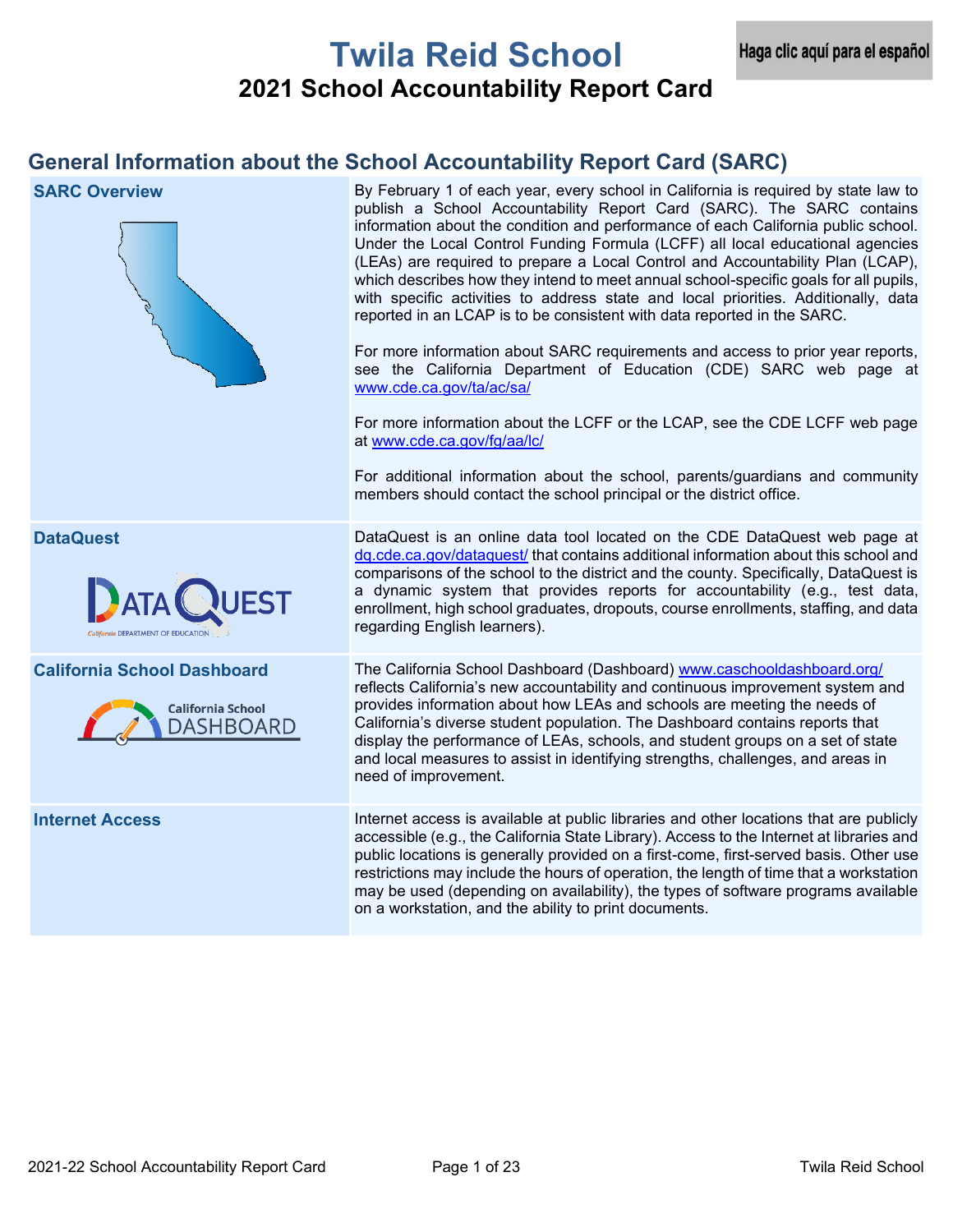# **2021-22 School Contact Information**

| <b>School Name</b>                       | <b>Twila Reid School</b>      |  |  |  |
|------------------------------------------|-------------------------------|--|--|--|
| <b>Street</b>                            | 720 South Western             |  |  |  |
| City, State, Zip                         | Anaheim, CA 92804-3831        |  |  |  |
| <b>Phone Number</b>                      | 714-236-3845                  |  |  |  |
| <b>Principal</b>                         | Erin Helenihi                 |  |  |  |
| <b>Email Address</b>                     | erin.helenihi@savsd.org       |  |  |  |
| <b>School Website</b>                    | https://savsd.org/school/reid |  |  |  |
| <b>County-District-School (CDS) Code</b> | 30666966030506                |  |  |  |

| <b>2021-22 District Contact Information</b> |                                    |  |  |  |  |
|---------------------------------------------|------------------------------------|--|--|--|--|
| <b>District Name</b>                        | Savanna Elementary School District |  |  |  |  |
| <b>Phone Number</b>                         | 714-236-3800                       |  |  |  |  |
| Superintendent                              | Dr. Sue Johnson                    |  |  |  |  |
| <b>Email Address</b>                        | superintendent@savsd.org           |  |  |  |  |
| <b>District Website Address</b>             | www.savsd.org                      |  |  |  |  |

## **2021-22 School Overview**

Twila Reid School is a Transitional Kindergarten through 6th grade school. Twila Reid's population of 534 students represents a diverse population. Approximately 30% of students at Twila Reid are English Language Learners. The large majority of these students are Spanish speaking. About 65% of the school's students are on the free or reduced lunch program. Twila Reid is supported by school wide Title I funds. Students are involved in a variety of activities that support the acquisition of the common core standards. The staff is composed of 24 general education classroom teachers, a special education resource teacher, two Title 1 resource teachers, one speech therapist, a psychologist, and a full time and part time district nurse that splits her time between 4 schools. In a typical year, our teachers would create a system of small group instruction tailored to meet the needs of our students, in addition to supporting students with daily leveled, reading support. This year, teachers are still differentiating to meet their students needs in scheduled leveled instruction groups. Each grade level works as a collaborative team with the Resource Specialist and a Title 1 teacher to provide leveled instruction for each student.

Going beyond the classroom, Twila Reid offers a variety of programs to help students achieve success. Each week, the "We Got Your Back" program supports Twila Reid's most needy students by providing a backpack full of food to share with their families. With the continued strong partnership with the Anaheim Police Department to ensure we have updated and efficient safety processes and procedures. Savanna School District has also partnered with local universities to provide social emotional support, speech and language support, and additional summertime enrichment for students. Twila Reid has supported students and parents with resources such as counseling, parenting classes, family camp, school shopping, art classes, and housing support. Savanna School District also offers students enrichment and additional practice of skills in frequent Saturday Academies throughout the year. Through the support of North Orange County Task Force (NOC) the High School "Bigs" program provides mentors for students who need additional support in a virtual meetings. Twila Reid families also have the opportunity to participate in a variety of community programs to help support them in this difficult year: Boys and Girls Club, YMCA Achieves, and Catalyst Kids. In cooperation with our surrounding community, we will also continue our strong, positive relationships with the Tiger Woods Learning Center through a virtual program this year. In typical years, Savanna School District also provides augments the academic program provided by giving opportunities in the arts. Students in grades 4- 6 have access to Music Masters as well as providing the Meet the Masters program for all students.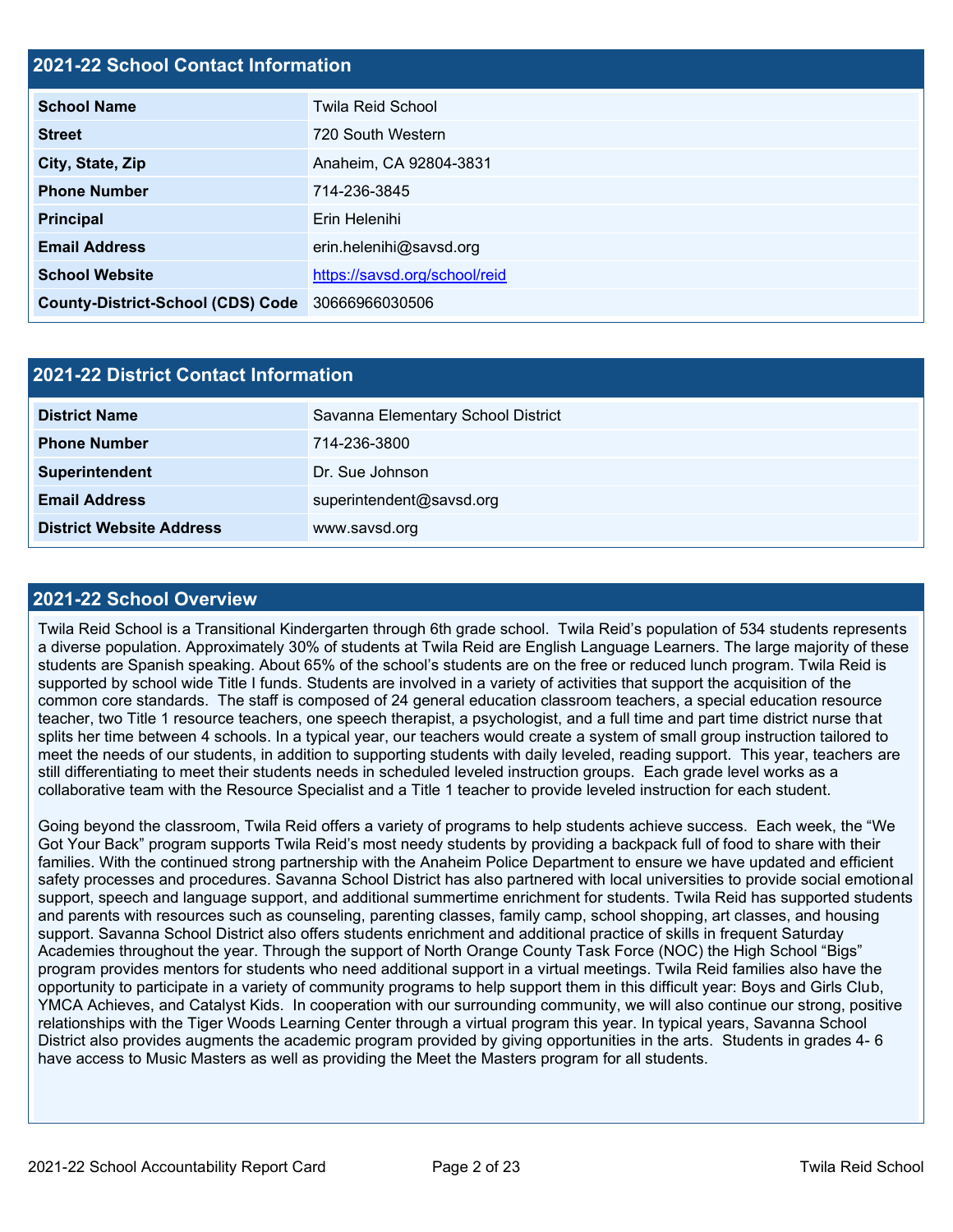## **2021-22 School Overview**

It is the mission of Twila Reid School, through a partnership with parents and the community, to ensure every child masters their grade level standards-based curriculum in a nurturing and safe environment. Here at Twila Reid School, students are encouraged to be successful, life-long learners, prepared to accept responsibilities and challenges that may present themselves in the future. The caring and supportive staff continues to maintain a safe and nurturing environment so that all students can be successful. All staff members at Twila Reid will continue the implementation of the Positive Behavior Interventions and Supports (PBIS) approach to student discipline. Our goal is to reinforce positive behavior and prevent discipline problems. Students are encouraged to display Twila Reid "R.O.C.K." behavior- and that students can be "R"esponsible, "O"wn their Actions, be "C"aring, and "K"ind at all times. In addition to this positive behavior system that is taught to all students, we also have a Title 1 teacher devoted to Social Emotional Learning on campus. We provide instruction proactively to help students work together cooperatively as a community.

# **About this School**

| 2020-21 Student Enrollment by Grade Level |  |  |
|-------------------------------------------|--|--|
|                                           |  |  |

| <b>Grade Level</b>      | <b>Number of Students</b> |
|-------------------------|---------------------------|
| Kindergarten            | 81                        |
| Grade 1                 | 63                        |
| Grade 2                 | 83                        |
| Grade 3                 | 67                        |
| Grade 4                 | 85                        |
| Grade 5                 | 77                        |
| Grade 6                 | 95                        |
| <b>Total Enrollment</b> | 551                       |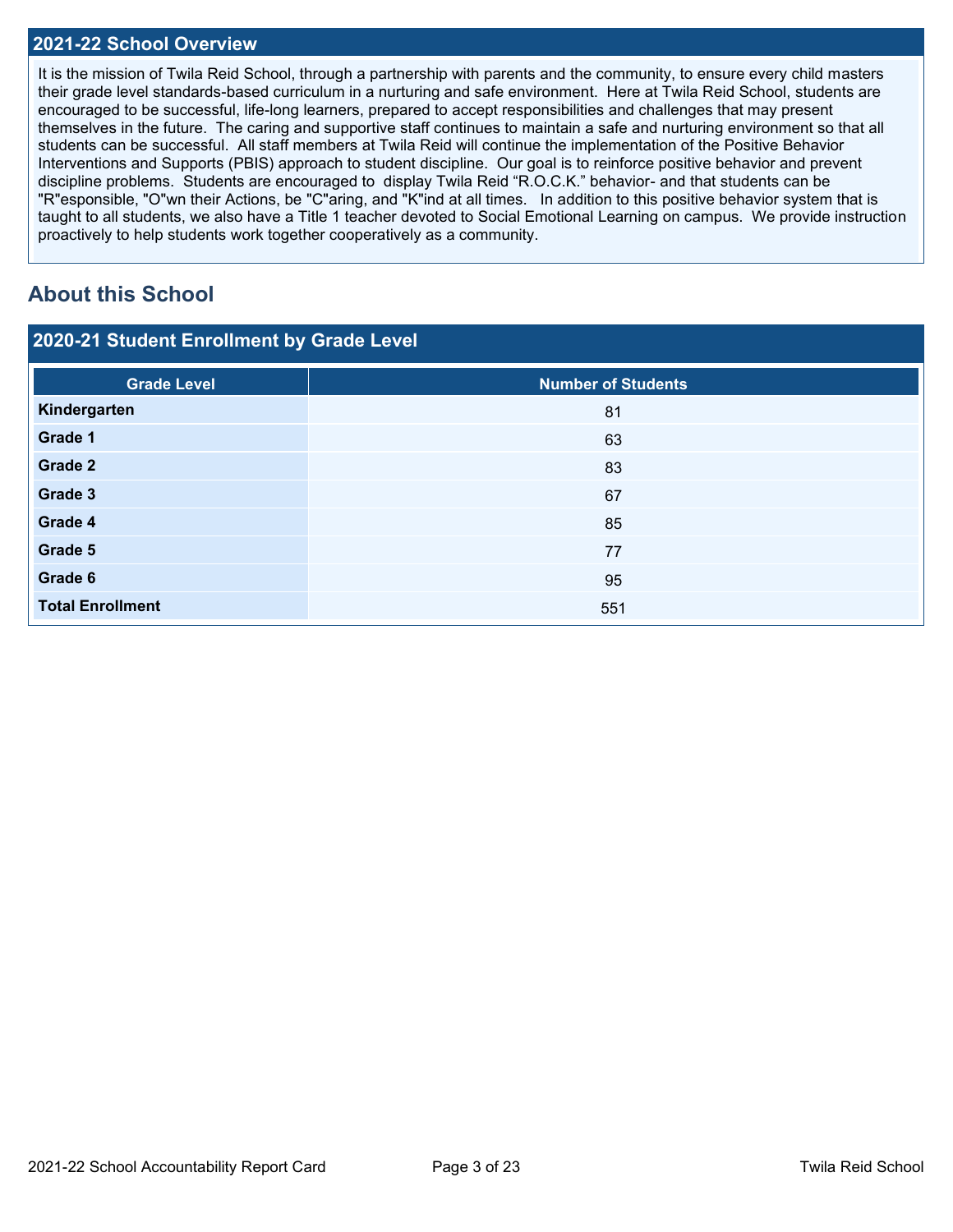# **2020-21 Student Enrollment by Student Group**

| <b>Student Group</b>                   | <b>Percent of Total Enrollment</b> |
|----------------------------------------|------------------------------------|
| <b>Female</b>                          | 49.9                               |
| <b>Male</b>                            | 50.1                               |
| American Indian or Alaska Native       | 0.2                                |
| <b>Asian</b>                           | 12.5                               |
| <b>Black or African American</b>       | 2.2                                |
| <b>Filipino</b>                        | 3.8                                |
| <b>Hispanic or Latino</b>              | 66.1                               |
| Native Hawaiian or Pacific Islander    | 1.8                                |
| <b>Two or More Races</b>               | 4.5                                |
| <b>White</b>                           | 6.9                                |
| <b>English Learners</b>                | 30.5                               |
| <b>Foster Youth</b>                    | 0.2                                |
| <b>Homeless</b>                        | 9.3                                |
| <b>Socioeconomically Disadvantaged</b> | 67.7                               |
| <b>Students with Disabilities</b>      | 11.1                               |

# **A. Conditions of Learning State Priority: Basic**

The SARC provides the following information relevant to the State priority: Basic (Priority 1):

- Degree to which teachers are appropriately assigned and fully credentialed in the subject area and for the pupils they are teaching;
- Pupils have access to standards-aligned instructional materials; and
- School facilities are maintained in good repair

Note: For more information refer to the Updated Teacher Equity Definitions web page at<https://www.cde.ca.gov/pd/ee/teacherequitydefinitions.asp>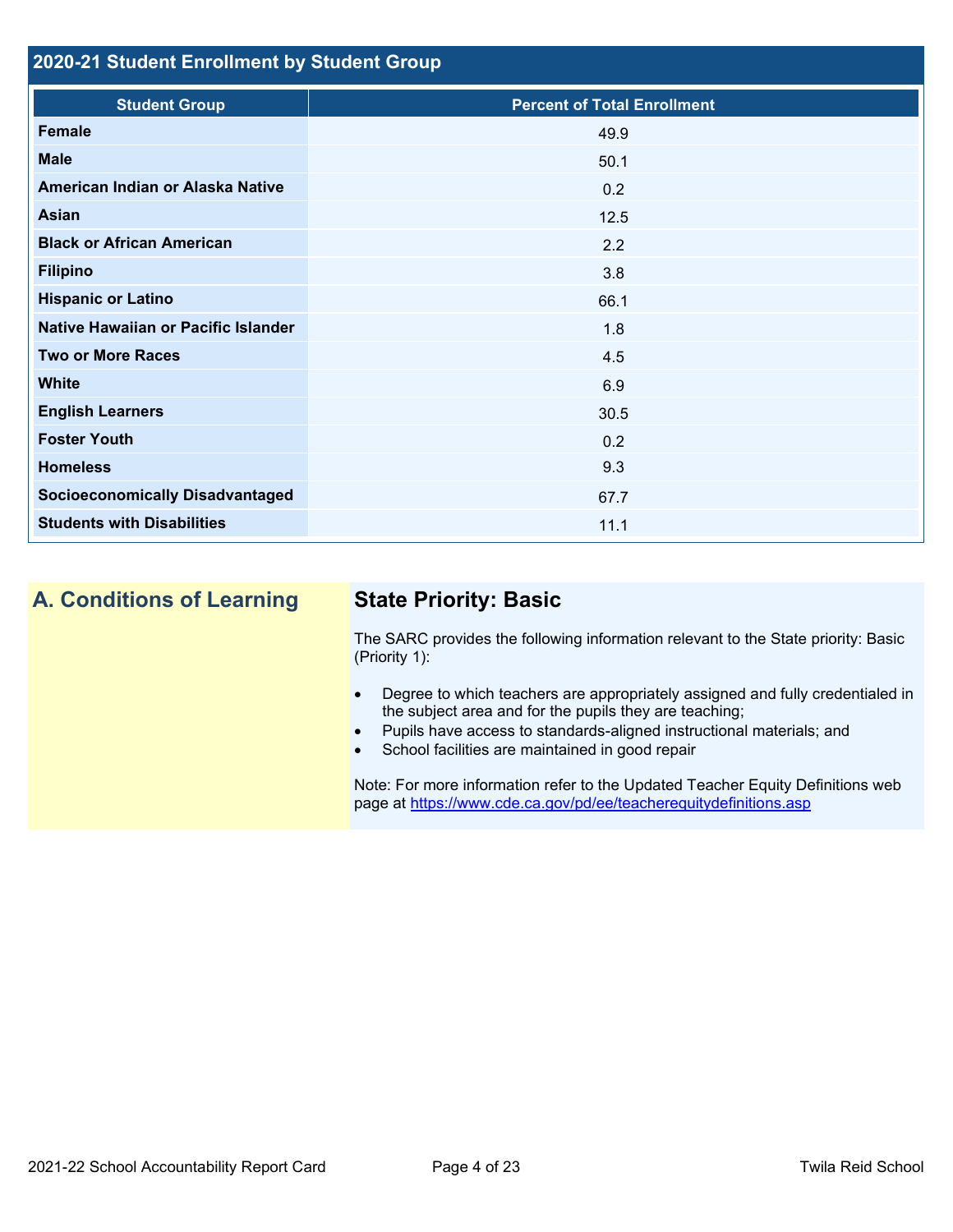| <b>2019-20 Teacher Preparation and Placement</b>                                                |         |  |  |  |
|-------------------------------------------------------------------------------------------------|---------|--|--|--|
| <b>Authorization/Assignment</b>                                                                 | 2019-20 |  |  |  |
| Fully (Preliminary or Clear) Credentialed for Subject and Student Placement (properly assigned) |         |  |  |  |
| <b>Intern Credential Holders Properly Assigned</b>                                              |         |  |  |  |
| Teachers Without Credentials and Misassignments ("ineffective" under ESSA)                      |         |  |  |  |
| Credentialed Teachers Assigned Out-of-Field ("out-of-field" under ESSA)                         |         |  |  |  |
| <b>Unknown</b>                                                                                  |         |  |  |  |
| <b>Total Teaching Positions</b>                                                                 |         |  |  |  |

Note: The data in this table is based on Full Time Equivalent (FTE) status. One FTE equals one staff member working full time; one FTE could also represent two staff members who each work 50 percent of full time. Additionally, an assignment is defined as a position that an educator is assigned to based on setting, subject, and grade level. An authorization is defined as the services that an educator is authorized to provide to students.

# **2019-20 Teachers Without Credentials and Misassignments (considered "ineffective" under ESSA) Authorization/Assignment 2019-20 Permits and Waivers Misassignments Vacant Positions Total Teachers Without Credentials and Misassignments**

| 2019-20 Credentialed Teachers Assigned Out-of-Field (considered "out-of-field" under ESSA) |         |  |  |  |  |
|--------------------------------------------------------------------------------------------|---------|--|--|--|--|
| Indicator                                                                                  | 2019-20 |  |  |  |  |
| Credentialed Teachers Authorized on a Permit or Waiver                                     |         |  |  |  |  |
| <b>Local Assignment Options</b>                                                            |         |  |  |  |  |
| <b>Total Out-of-Field Teachers</b>                                                         |         |  |  |  |  |

| 2019-20 Class Assignments                                                                                                                           |         |
|-----------------------------------------------------------------------------------------------------------------------------------------------------|---------|
| <b>Indicator</b>                                                                                                                                    | 2019-20 |
| <b>Misassignments for English Learners</b><br>(a percentage of all the classes with English learners taught by teachers that are misassigned)       |         |
| No credential, permit or authorization to teach<br>(a percentage of all the classes taught by teachers with no record of an authorization to teach) |         |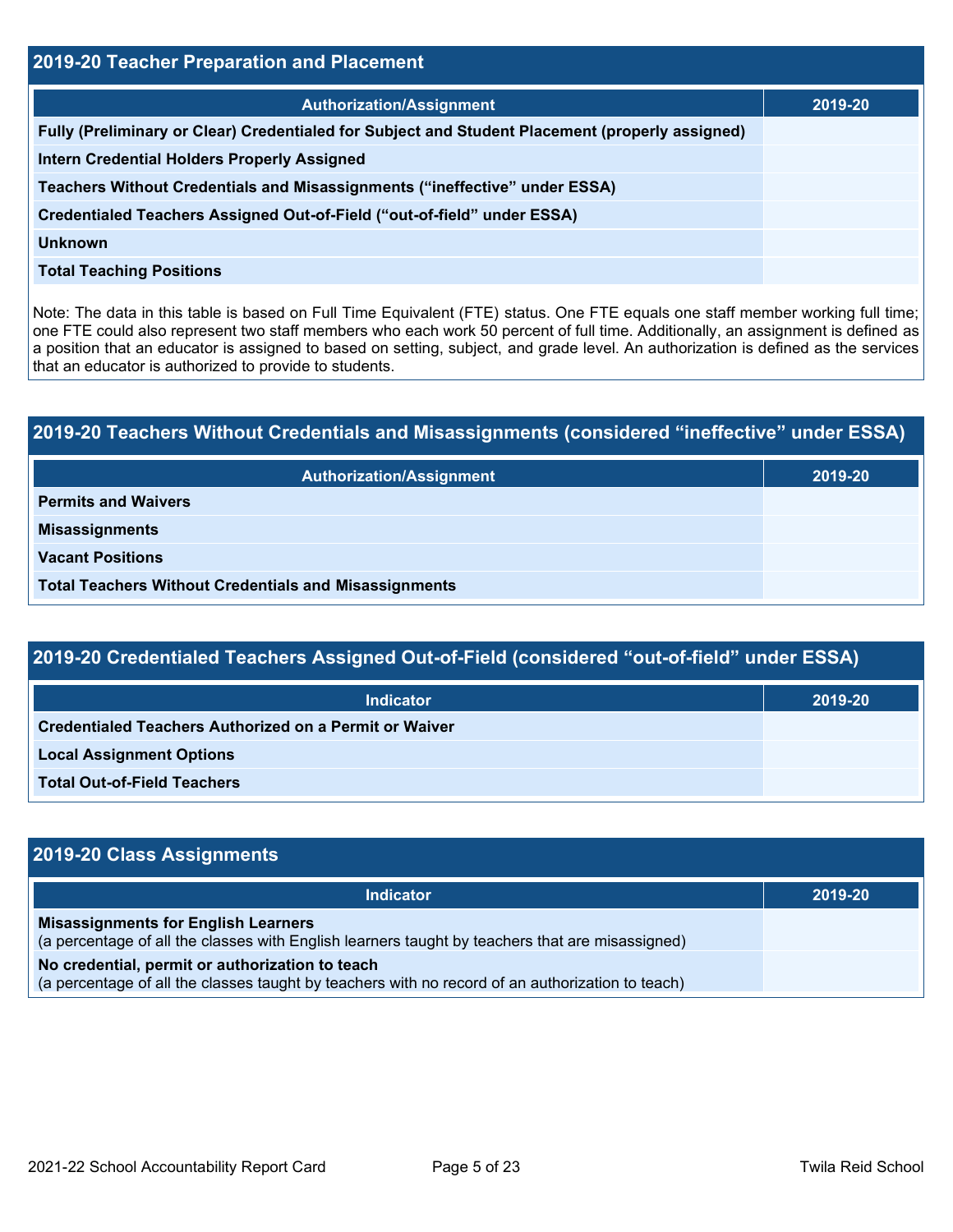# **2021-22 Quality, Currency, Availability of Textbooks and Other Instructional Materials**

The Savanna School District adopted the Benchmark Advance English Language Arts/English Language Development materials for the 2017-18 school year. It is in place in all K-6 classrooms. In 2016, we adopted the Houghton Mifflin, Go Math Series for K-6 students and it is in place in all classrooms. Both of these series are aligned to the Common Core State Standards. We adopted the Science (Harcourt School Publishers) and Social Science (Harcourt School Publishers) materials in 2007. We are currently piloting Science materials and expect to adopt a new curriculum by the end of the school year. We expect to pilot new Social Science materials as they become available. Health and Visual and Performing Arts are taught utilizing a variety of instructional tools and strategies.

#### **Year and month in which the data were collected November, 2021** November, 2021

| <b>Subject</b>                    | Textbooks and Other Instructional Materials/year of<br><b>Adoption</b>                                                                                                                                                                         | <b>From</b><br><b>Most</b><br><b>Recent</b><br><b>Adoption</b> | <b>Percent</b><br><b>Students</b><br><b>Lacking Own</b><br><b>Assigned</b><br>Copy |
|-----------------------------------|------------------------------------------------------------------------------------------------------------------------------------------------------------------------------------------------------------------------------------------------|----------------------------------------------------------------|------------------------------------------------------------------------------------|
| <b>Reading/Language Arts</b>      | Per E.C. 3312(b)(6) textbooks are consistent with content<br>and curriculum cycles.                                                                                                                                                            | <b>Yes</b>                                                     | 0                                                                                  |
| <b>Mathematics</b>                | Per E.C. 3312(b)(6) textbooks are consistent with content<br>and curriculum cycles.                                                                                                                                                            | Yes                                                            | 0                                                                                  |
| <b>Science</b>                    | Per E.C. 3312(b)(6) textbooks are consistent with content<br>and curriculum cycles.                                                                                                                                                            | Yes                                                            | 0                                                                                  |
| <b>History-Social Science</b>     | Per E.C. 3312(b)(6) textbooks are consistent with content<br>and curriculum cycles.                                                                                                                                                            | Yes                                                            | $\Omega$                                                                           |
| <b>Foreign Language</b>           |                                                                                                                                                                                                                                                |                                                                |                                                                                    |
| <b>Health</b>                     | Per E.C. 3312(b)(6) textbooks are consistent with content<br>and curriculum cycles. We do not have textbooks in this<br>area; instead we utilize a variety of instructional materials to<br>provide instruction in Health.                     | <b>Yes</b>                                                     | 0                                                                                  |
| <b>Visual and Performing Arts</b> | Per E.C. 3312(b)(6) textbooks are consistent with content<br>and curriculum cycles. We do not have textbooks in this<br>area; instead we utilize a variety of instructional materials to<br>provide instruction in Visual and Performing Arts. | <b>Yes</b>                                                     | 0                                                                                  |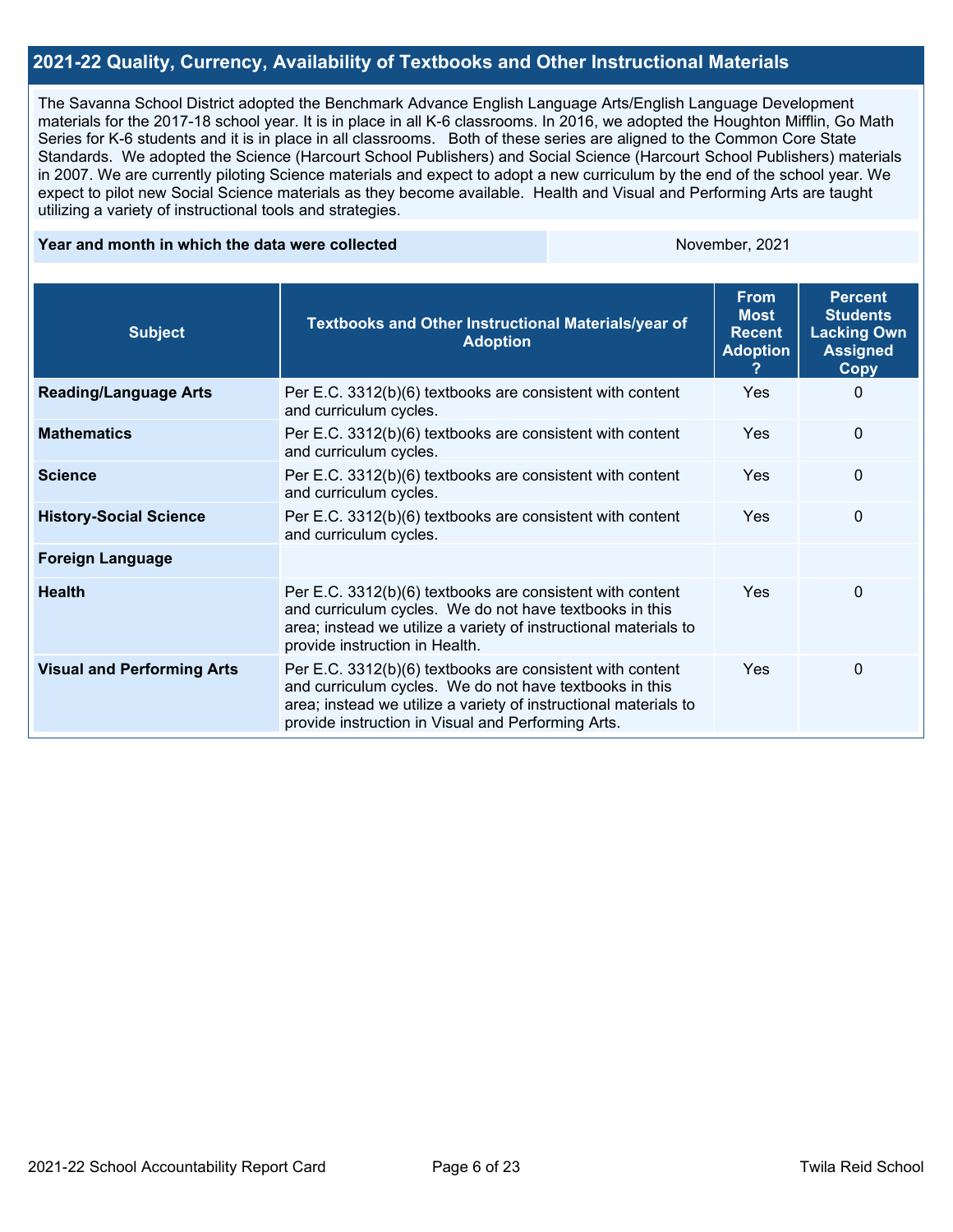# **School Facility Conditions and Planned Improvements**

The staff of Reid strives to maintain a clean and safe learning environment for the students. Assessments of the school's aesthetic and safety conditions are made by the principal on a monthly basis, and thorough quarterly inspections are made by the District's Director of Maintenance, Operations, and Transportation. Custodians make routine, daily inspections of all exterior and interior areas of the school. As per SB550 all facilities are in good repair. Modernization projects have been completed at the Reid campus as a result of the passage of Measure N at the November 4, 2008 election and Measure G at the June 5, 2012 election. A new Outdoor Learning Center was constructed, becoming the 'heart' of the campus where student success is celebrated. The school playgrounds received 'extreme makeovers' with new age-appropriate equipment designed to promote physical fitness, large and small motor skills, balance, and upper-body strength for students. The poured-in-place rubber surfacing was designed to provide high levels of safety for students with minimal maintenance requirements. In addition, classrooms and office spaces were enhanced with new furniture, upgraded wall systems, energy efficient dual-paned windows, new energy efficient heating and air conditioning units, new plumbing, electrical, and upgraded roofing. Our heating and air conditioning units, lighting, security cameras, classroom projectors, and even irrigation systems are on energy management systems, controlled remotely to ensure that units do not run during times they are not needed. Preschool and before-and-afterschool childcare programs were relocated to provide better access for parents during hours when the school office is not open. School security enhancements are multi-faceted and include perimeter fencing, security cameras throughout the campus, paging systems, emergency notification systems, enhanced fire alarm systems, and increased security lighting after school hours. The remodeled student restrooms are 'student friendly' with new plumbing and sewer lines, energy-efficient fixtures, and terrazzo flooring that will last at least another 50 years!

Regular maintenance projects take place to maintain the district's high standards of quality facilities. In the fall of 2015, a Technology Learning Center with 32 computers, a teaching station and flat screen monitors was completed. In the summer of 2016, an additional Technology Learning Center with an additional 32 computers with flat screen monitors was added. A STEM Center was added in the summer of 2018, with additional flat screen monitors, white board walls, and computers. In the summer of 2019, a third Technology Learning Center was added to the campus. In the 2020-2021 school year, an additional lunch shelter was added to allow further spacing of students during outdoor meals. While the use of technology to support the instructional program has long been a standard at Reid School, each classroom has six desktop computers; in the fall of 2021, a technology cart that includes a class set of iPads was added to each classroom.

#### **Year and month of the most recent FIT report** *CONDITY CONDITAL STATE STATE STATE STATE STATE STATE STATE STATE STATE STATE STATE STATE STATE STATE STATE STATE STATE STATE STATE STATE STATE STATE STATE STATE STATE STATE*

| <b>System Inspected</b>                                                | Rate<br>Good | Rate<br>Fair | Rate<br><b>Poor</b> | <b>Repair Needed and Action Taken or Planned</b> |
|------------------------------------------------------------------------|--------------|--------------|---------------------|--------------------------------------------------|
| <b>Systems:</b><br>Gas Leaks, Mechanical/HVAC, Sewer                   | X            |              |                     |                                                  |
| Interior:<br><b>Interior Surfaces</b>                                  | X            |              |                     |                                                  |
| <b>Cleanliness:</b><br>Overall Cleanliness, Pest/Vermin Infestation    | $\mathsf{X}$ |              |                     |                                                  |
| <b>Electrical</b>                                                      | $\times$     |              |                     |                                                  |
| <b>Restrooms/Fountains:</b><br>Restrooms, Sinks/ Fountains             | X            |              |                     |                                                  |
| Safety:<br>Fire Safety, Hazardous Materials                            | $\mathsf{X}$ |              |                     |                                                  |
| Structural:<br><b>Structural Damage, Roofs</b>                         | X            |              |                     |                                                  |
| External:<br>Playground/School Grounds, Windows/<br>Doors/Gates/Fences | X            |              |                     |                                                  |

# **Overall Facility Rate**

| <b>Exemplary</b> | <b>Good</b> | Fair | Poor |
|------------------|-------------|------|------|
| . .              |             |      |      |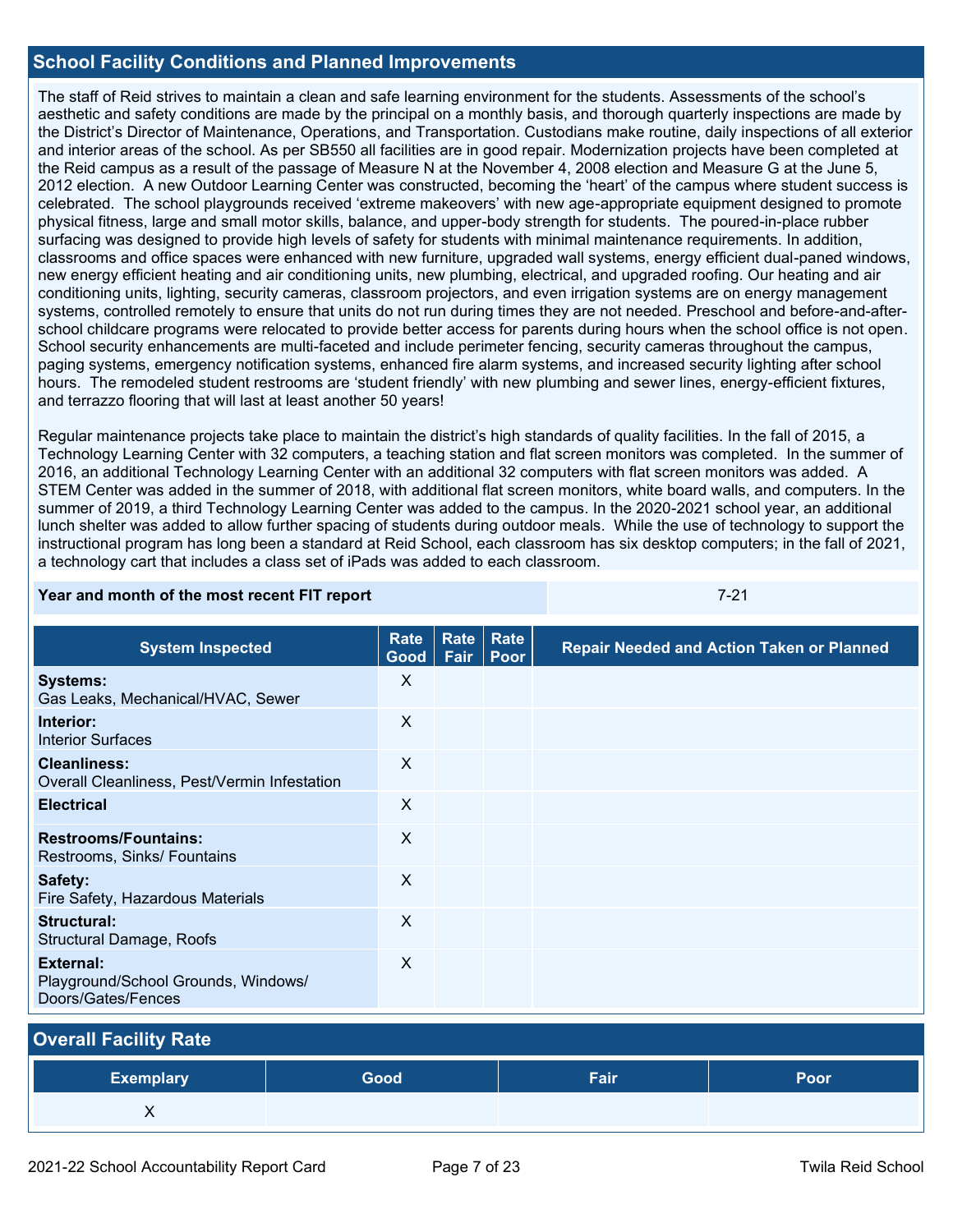# **B. Pupil Outcomes State Priority: Pupil Achievement**

The SARC provides the following information relevant to the State priority: Pupil Achievement (Priority 4):

#### **Statewide Assessments**

(i.e., California Assessment of Student Performance and Progress [CAASPP] System includes the Smarter Balanced Summative Assessments for students in the general education population and the California Alternate Assessments [CAAs] for English language arts/literacy [ELA] and mathematics given in grades three through eight and grade eleven. Only eligible students may participate in the administration of the CAAs. CAAs items are aligned with alternate achievement standards, which are linked with the Common Core State Standards [CCSS] for students with the most significant cognitive disabilities).

The CAASPP System encompasses the following assessments and student participation requirements:

- 1. **Smarter Balanced Summative Assessments and CAAs for ELA** in grades three through eight and grade eleven.
- 2. **Smarter Balanced Summative Assessments and CAAs for mathematics** in grades three through eight and grade eleven.
- 3. **California Science Test (CAST) and CAAs for Science** in grades five, eight, and once in high school (i.e., grade ten, eleven, or twelve).

#### **SARC Reporting in the 2020-2021 School Year Only**

Where the most viable option, LEAs were required to administer the statewide summative assessment in ELA and mathematics. Where a statewide summative assessment was not the most viable option for the LEA (or for one or more gradelevel[s] within the LEA) due to the pandemic, LEAs were allowed to report results from a different assessment that met the criteria established by the State Board of Education (SBE) on March 16, 2021. The assessments were required to be:

- Aligned with CA CCSS for ELA and mathematics;
- Available to students in grades 3 through 8, and grade 11; and
- Uniformly administered across a grade, grade span, school, or district to all eligible students.

#### **Options**

Note that the CAAs could only be administered in-person following health and safety requirements. If it was not viable for the LEA to administer the CAAs in person with health and safety guidelines in place, the LEA was directed to not administer the tests. There were no other assessment options available for the CAAs. Schools administered the Smarter Balanced Summative Assessments for ELA and mathematics, other assessments that meet the SBE criteria, or a combination of both, and they could only choose one of the following:

- Smarter Balanced ELA and mathematics summative assessments;
- Other assessments meeting the SBE criteria; or
- Combination of Smarter Balanced ELA and mathematics summative assessments and other assessments.

The percentage of students who have successfully completed courses that satisfy the requirements for entrance to the University of California and the California State University, or career technical education sequences or programs of study.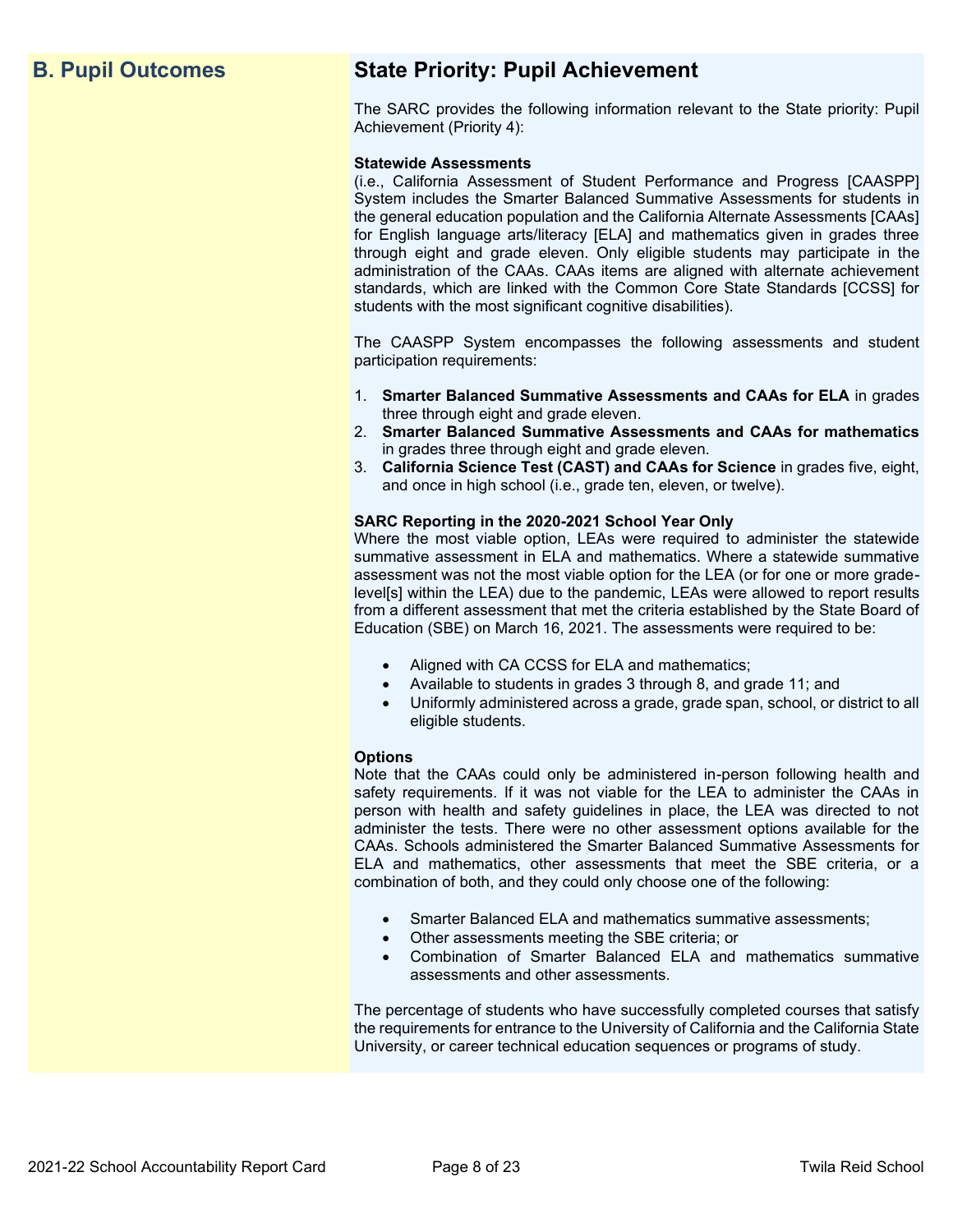# **Percentage of Students Meeting or Exceeding the State Standard on CAASPP**

This table displays CAASPP test results in ELA and mathematics for all students grades three through eight and grade eleven taking and completing a state-administered assessment.

The 2019-2020 data cells with N/A values indicate that the 2019-2020 data are not available due to the COVID-19 pandemic and resulting summative test suspension. The Executive Order N-30-20 was issued which waived the assessment, accountability, and reporting requirements for the 2019-2020 school year.

The 2020-2021 data cells have N/A values because these data are not comparable to other year data due to the COVID-19 pandemic during the 2020-2021 school year. Where the CAASPP assessments in ELA and/or mathematics is not the most viable option, the LEAs were allowed to administer local assessments. Therefore, the 2020-2021 data between school years for the school, district, state are not an accurate comparison. As such, it is inappropriate to compare results of the 2020-2021 school year to other school years.

| Subject                                                              | <b>School</b><br>2019-20 | <b>School</b><br>2020-21 | <b>District</b><br>2019-20 | <b>District</b><br>2020-21 | <b>State</b><br>2019-20 | <b>State</b><br>2020-21 |
|----------------------------------------------------------------------|--------------------------|--------------------------|----------------------------|----------------------------|-------------------------|-------------------------|
| <b>English Language Arts/Literacy</b><br>$\left($ grades 3-8 and 11) | N/A                      | N/A                      | N/A                        | N/A                        | N/A                     | N/A                     |
| <b>Mathematics</b><br>$(grades 3-8 and 11)$                          | N/A                      | N/A                      | N/A                        | N/A                        | N/A                     | N/A                     |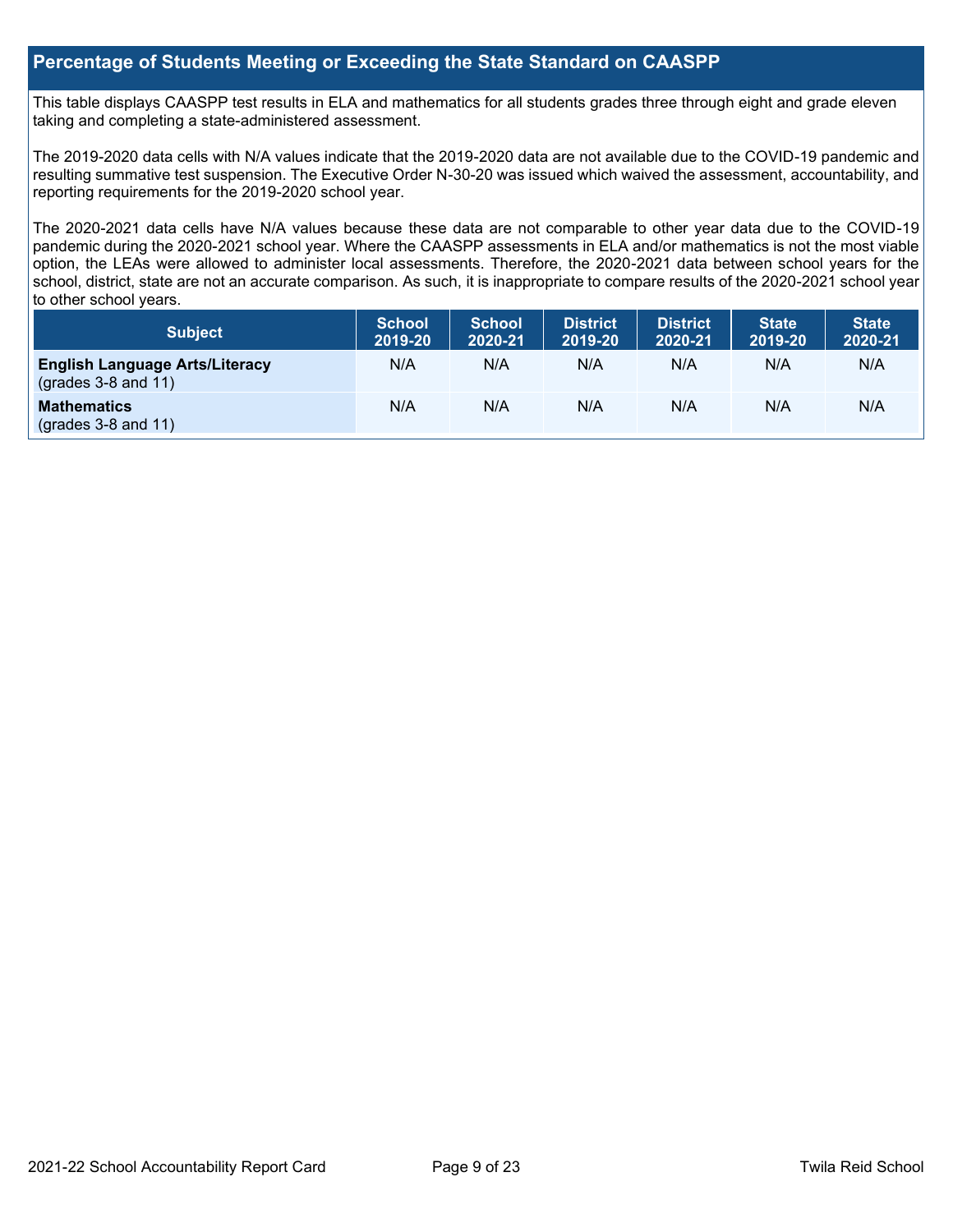# **2020-21 CAASPP Test Results in ELA by Student Group**

This table displays CAASPP test results in ELA by student group for students grades three through eight and grade eleven taking and completing a state-administered assessment. The CDE will populate this table for schools in cases where the school administered the CAASPP assessment. In cases where the school administered a local assessment instead of CAASPP, the CDE will populate this table with "NT" values, meaning this school did not test students using the CAASPP. See the local assessment(s) table for more information.

| <b>CAASPP</b><br><b>Student Groups</b>               | <b>CAASPP</b><br><b>Total</b><br><b>Enrollment</b> | <b>CAASPP</b><br><b>Number</b><br><b>Tested</b> | <b>CAASPP</b><br><b>Percent</b><br><b>Tested</b> | <b>CAASPP</b><br><b>Percent</b><br><b>Not Tested</b> | <b>CAASPP</b><br><b>Percent</b><br><b>Met or</b><br><b>Exceeded</b> |
|------------------------------------------------------|----------------------------------------------------|-------------------------------------------------|--------------------------------------------------|------------------------------------------------------|---------------------------------------------------------------------|
| <b>All Students</b>                                  | 316                                                | 305                                             | 96.52                                            | 3.48                                                 | 45.25                                                               |
| <b>Female</b>                                        | 157                                                | 151                                             | 96.18                                            | 3.82                                                 | 45.7                                                                |
| <b>Male</b>                                          | 159                                                | 154                                             | 96.86                                            | 3.14                                                 | 44.81                                                               |
| American Indian or Alaska Native                     | $\Omega$                                           | $\mathbf 0$                                     | 0                                                | 0                                                    | $\mathbf 0$                                                         |
| <b>Asian</b>                                         | 35                                                 | 34                                              | 97.14                                            | 2.86                                                 | 73.53                                                               |
| <b>Black or African American</b>                     | $\overline{\phantom{a}}$                           | --                                              | --                                               | $\overline{\phantom{m}}$                             | --                                                                  |
| <b>Filipino</b>                                      | 11                                                 | 11                                              | 100                                              | $\Omega$                                             | 72.73                                                               |
| <b>Hispanic or Latino</b>                            | 211                                                | 204                                             | 96.68                                            | 3.32                                                 | 38.24                                                               |
| <b>Native Hawaiian or Pacific Islander</b>           | --                                                 | $\overline{\phantom{m}}$                        | --                                               | --                                                   | --                                                                  |
| <b>Two or More Races</b>                             | 22                                                 | 21                                              | 95.45                                            | 4.55                                                 | 52.38                                                               |
| <b>White</b>                                         | 23                                                 | 21                                              | 91.3                                             | 8.7                                                  | 42.86                                                               |
| <b>English Learners</b>                              | 82                                                 | 81                                              | 98.78                                            | 1.22                                                 | 17.28                                                               |
| <b>Foster Youth</b>                                  | $\overline{\phantom{a}}$                           | $\overline{\phantom{m}}$                        | --                                               |                                                      | --                                                                  |
| <b>Homeless</b>                                      | 50                                                 | 46                                              | 92                                               | 8                                                    | 30.43                                                               |
| <b>Military</b>                                      | 55                                                 | 52                                              | 94.55                                            | 5.45                                                 | 38.46                                                               |
| <b>Socioeconomically Disadvantaged</b>               | 204                                                | 199                                             | 97.55                                            | 2.45                                                 | 41.21                                                               |
| <b>Students Receiving Migrant Education Services</b> | $\Omega$                                           | $\mathbf 0$                                     | $\Omega$                                         | $\Omega$                                             | $\mathbf 0$                                                         |
| <b>Students with Disabilities</b>                    | 46                                                 | 45                                              | 97.83                                            | 2.17                                                 | 22.22                                                               |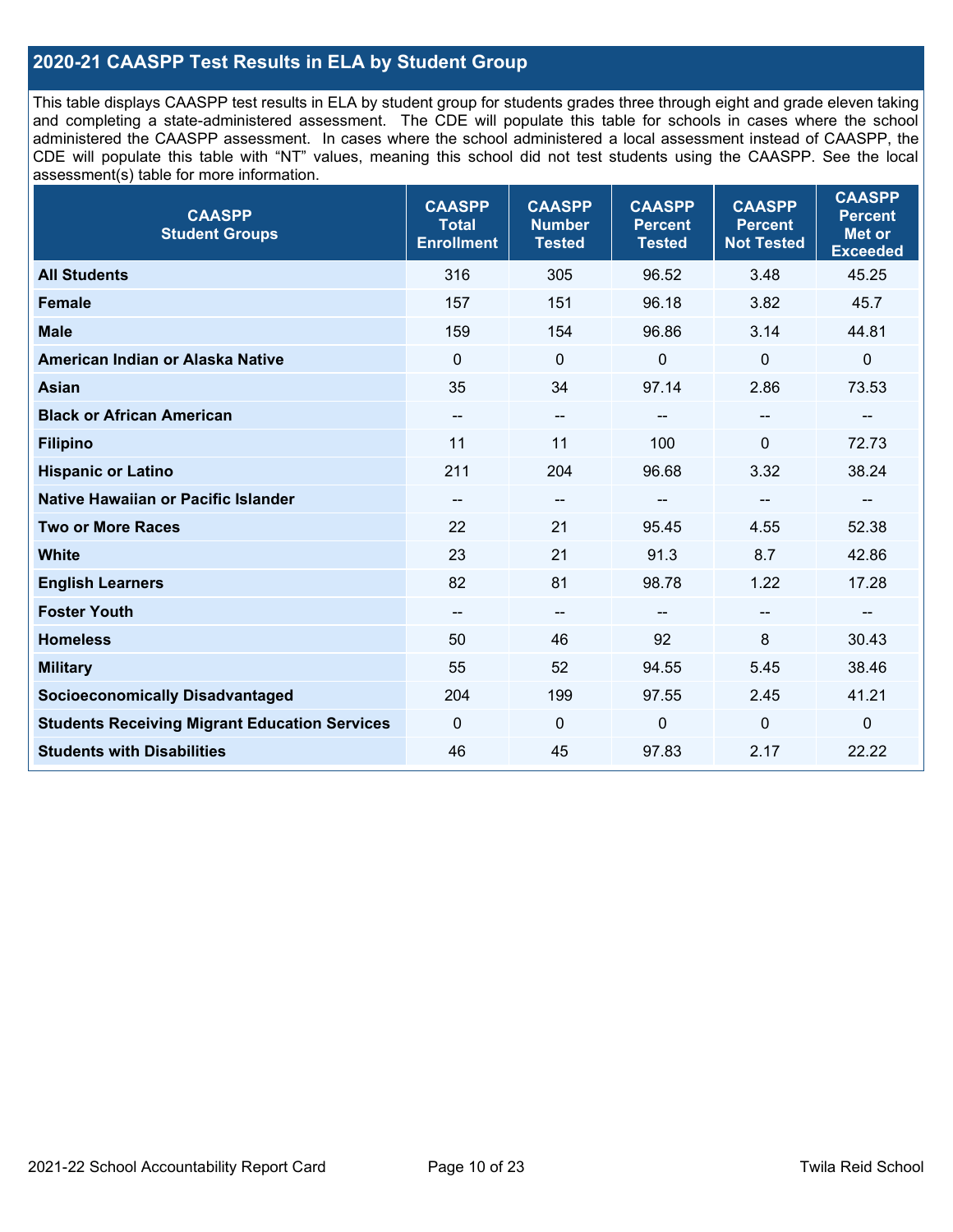# **2020-21 CAASPP Test Results in Math by Student Group**

This table displays CAASPP test results in Math by student group for students grades three through eight and grade eleven taking and completing a state-administered assessment. The CDE will populate this table for schools in cases where the school administered the CAASPP assessment. In cases where the school administered a local assessment instead of CAASPP, the CDE will populate this table with "NT" values, meaning this school did not test students using the CAASPP. See the local assessment(s) table for more information.

| <b>CAASPP</b><br><b>Student Groups</b>               | <b>CAASPP</b><br><b>Total</b><br><b>Enrollment</b> | <b>CAASPP</b><br><b>Number</b><br><b>Tested</b> | <b>CAASPP</b><br><b>Percent</b><br><b>Tested</b> | <b>CAASPP</b><br><b>Percent</b><br><b>Not Tested</b> | <b>CAASPP</b><br><b>Percent</b><br><b>Met or</b><br><b>Exceeded</b> |
|------------------------------------------------------|----------------------------------------------------|-------------------------------------------------|--------------------------------------------------|------------------------------------------------------|---------------------------------------------------------------------|
| <b>All Students</b>                                  | 316                                                | 302                                             | 95.57                                            | 4.43                                                 | 30.79                                                               |
| <b>Female</b>                                        | 157                                                | 151                                             | 96.18                                            | 3.82                                                 | 29.14                                                               |
| <b>Male</b>                                          | 159                                                | 151                                             | 94.97                                            | 5.03                                                 | 32.45                                                               |
| American Indian or Alaska Native                     | $\mathbf{0}$                                       | $\overline{0}$                                  | 0                                                | $\mathbf 0$                                          | $\boldsymbol{0}$                                                    |
| <b>Asian</b>                                         | 35                                                 | 33                                              | 94.29                                            | 5.71                                                 | 54.55                                                               |
| <b>Black or African American</b>                     | $\overline{\phantom{a}}$                           | --                                              | --                                               | $-$                                                  | --                                                                  |
| <b>Filipino</b>                                      | 11                                                 | 11                                              | 100.00                                           | 0.00                                                 | 45.45                                                               |
| <b>Hispanic or Latino</b>                            | 211                                                | 203                                             | 96.21                                            | 3.79                                                 | 25.12                                                               |
| Native Hawaiian or Pacific Islander                  | --                                                 | $-$                                             | $\overline{\phantom{a}}$                         | --                                                   | $\overline{\phantom{a}}$                                            |
| <b>Two or More Races</b>                             | 22                                                 | 20                                              | 90.91                                            | 9.09                                                 | 40.00                                                               |
| <b>White</b>                                         | 23                                                 | 21                                              | 91.30                                            | 8.70                                                 | 28.57                                                               |
| <b>English Learners</b>                              | 82                                                 | 81                                              | 98.78                                            | 1.22                                                 | 11.11                                                               |
| <b>Foster Youth</b>                                  | --                                                 | $\overline{\phantom{a}}$                        |                                                  | --                                                   | --                                                                  |
| <b>Homeless</b>                                      | 50                                                 | 46                                              | 92.00                                            | 8.00                                                 | 17.39                                                               |
| <b>Military</b>                                      | 55                                                 | 52                                              | 94.55                                            | 5.45                                                 | 25.00                                                               |
| <b>Socioeconomically Disadvantaged</b>               | 204                                                | 196                                             | 96.08                                            | 3.92                                                 | 24.49                                                               |
| <b>Students Receiving Migrant Education Services</b> | $\mathbf{0}$                                       | 0                                               | 0                                                | $\mathbf{0}$                                         | $\boldsymbol{0}$                                                    |
| <b>Students with Disabilities</b>                    | 46                                                 | 44                                              | 95.65                                            | 4.35                                                 | 20.45                                                               |

# **2020-21 Local Assessment Test Results in ELA by Student Group**

This table displays Local Assessment test results in ELA by student group for students grades three through eight and grade eleven. LEAs/schools will populate this table for schools in cases where the school administered a local assessment. In cases where the school administered the CAASPP assessment, LEAs/schools will populate this table with "N/A" values in all cells, meaning this table is Not Applicable for this school.

| N/A<br><b>Student Groups</b>     | N/A<br><b>Total</b><br><b>Enrollment</b> | N/A<br><b>Number</b><br><b>Tested</b> | N/A<br><b>Percent</b><br><b>Tested</b> | N/A<br><b>Percent</b><br><b>Not Tested</b> | N/A<br><b>Percent</b><br>At or Above<br><b>Grade Level</b> |
|----------------------------------|------------------------------------------|---------------------------------------|----------------------------------------|--------------------------------------------|------------------------------------------------------------|
| <b>All Students</b>              | N/A                                      | N/A                                   | N/A                                    | N/A                                        | N/A                                                        |
| <b>Female</b>                    | N/A                                      | N/A                                   | N/A                                    | N/A                                        | N/A                                                        |
| <b>Male</b>                      | N/A                                      | N/A                                   | N/A                                    | N/A                                        | N/A                                                        |
| American Indian or Alaska Native | N/A                                      | N/A                                   | N/A                                    | N/A                                        | N/A                                                        |
| Asian                            | N/A                                      | N/A                                   | N/A                                    | N/A                                        | N/A                                                        |
| <b>Black or African American</b> | N/A                                      | N/A                                   | N/A                                    | N/A                                        | N/A                                                        |

2021-22 School Accountability Report Card Page 11 of 23 Twila Reid School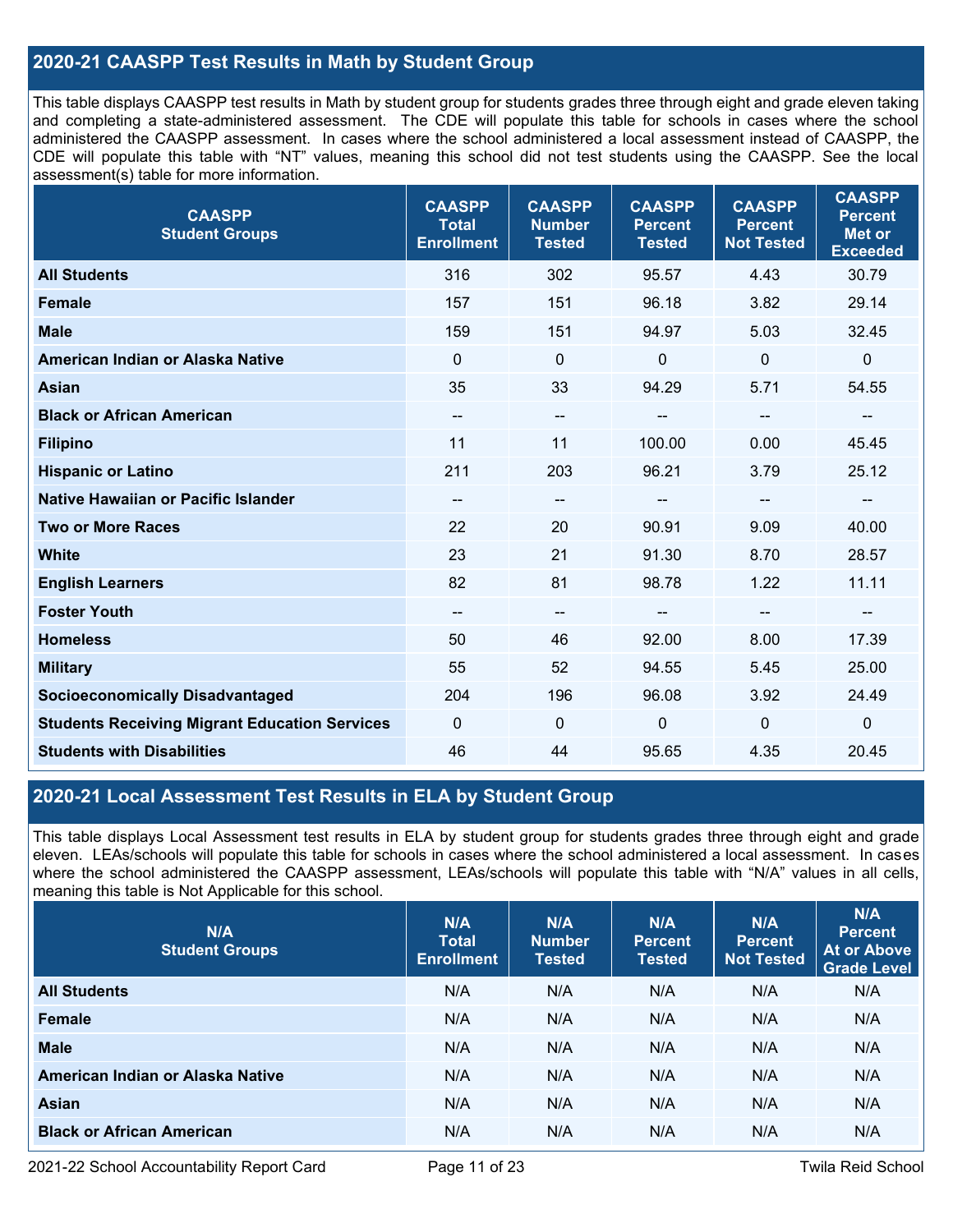| <b>Filipino</b>                                                                            | N/A | N/A | N/A | N/A | N/A |
|--------------------------------------------------------------------------------------------|-----|-----|-----|-----|-----|
| <b>Hispanic or Latino</b>                                                                  | N/A | N/A | N/A | N/A | N/A |
| Native Hawaiian or Pacific Islander                                                        | N/A | N/A | N/A | N/A | N/A |
| <b>Two or More Races</b>                                                                   | N/A | N/A | N/A | N/A | N/A |
| <b>White</b>                                                                               | N/A | N/A | N/A | N/A | N/A |
| <b>English Learners</b>                                                                    | N/A | N/A | N/A | N/A | N/A |
| <b>Foster Youth</b>                                                                        | N/A | N/A | N/A | N/A | N/A |
| <b>Homeless</b>                                                                            | N/A | N/A | N/A | N/A | N/A |
| <b>Military</b>                                                                            | N/A | N/A | N/A | N/A | N/A |
| <b>Socioeconomically Disadvantaged</b>                                                     | N/A | N/A | N/A | N/A | N/A |
| <b>Students Receiving Migrant Education Services</b>                                       | N/A | N/A | N/A | N/A | N/A |
| <b>Students with Disabilities</b>                                                          | N/A | N/A | N/A | N/A | N/A |
| *At or above the grade-level standard in the context of the local assessment administered. |     |     |     |     |     |

# **2020-21 Local Assessment Test Results in Math by Student Group**

This table displays Local Assessment test results in Math by student group for students grades three through eight and grade eleven. LEAs/schools will populate this table for schools in cases where the school administered a local assessment. In cases where the school administered the CAASPP assessment, LEAs/schools will populate this table with "N/A" values in all cells, meaning this table is Not Applicable for this school.

| N/A<br><b>Student Groups</b>                         | N/A<br><b>Total</b><br><b>Enrollment</b> | N/A<br><b>Number</b><br><b>Tested</b> | N/A<br><b>Percent</b><br><b>Tested</b> | N/A<br><b>Percent</b><br><b>Not Tested</b> | N/A<br><b>Percent</b><br><b>At or Above</b><br><b>Grade Level</b> |
|------------------------------------------------------|------------------------------------------|---------------------------------------|----------------------------------------|--------------------------------------------|-------------------------------------------------------------------|
| <b>All Students</b>                                  | N/A                                      | N/A                                   | N/A                                    | N/A                                        | N/A                                                               |
| <b>Female</b>                                        | N/A                                      | N/A                                   | N/A                                    | N/A                                        | N/A                                                               |
| <b>Male</b>                                          | N/A                                      | N/A                                   | N/A                                    | N/A                                        | N/A                                                               |
| American Indian or Alaska Native                     | N/A                                      | N/A                                   | N/A                                    | N/A                                        | N/A                                                               |
| <b>Asian</b>                                         | N/A                                      | N/A                                   | N/A                                    | N/A                                        | N/A                                                               |
| <b>Black or African American</b>                     | N/A                                      | N/A                                   | N/A                                    | N/A                                        | N/A                                                               |
| <b>Filipino</b>                                      | N/A                                      | N/A                                   | N/A                                    | N/A                                        | N/A                                                               |
| <b>Hispanic or Latino</b>                            | N/A                                      | N/A                                   | N/A                                    | N/A                                        | N/A                                                               |
| Native Hawaiian or Pacific Islander                  | N/A                                      | N/A                                   | N/A                                    | N/A                                        | N/A                                                               |
| <b>Two or More Races</b>                             | N/A                                      | N/A                                   | N/A                                    | N/A                                        | N/A                                                               |
| <b>White</b>                                         | N/A                                      | N/A                                   | N/A                                    | N/A                                        | N/A                                                               |
| <b>English Learners</b>                              | N/A                                      | N/A                                   | N/A                                    | N/A                                        | N/A                                                               |
| <b>Foster Youth</b>                                  | N/A                                      | N/A                                   | N/A                                    | N/A                                        | N/A                                                               |
| <b>Homeless</b>                                      | N/A                                      | N/A                                   | N/A                                    | N/A                                        | N/A                                                               |
| <b>Military</b>                                      | N/A                                      | N/A                                   | N/A                                    | N/A                                        | N/A                                                               |
| <b>Socioeconomically Disadvantaged</b>               | N/A                                      | N/A                                   | N/A                                    | N/A                                        | N/A                                                               |
| <b>Students Receiving Migrant Education Services</b> | N/A                                      | N/A                                   | N/A                                    | N/A                                        | N/A                                                               |
| <b>Students with Disabilities</b>                    | N/A                                      | N/A                                   | N/A                                    | N/A                                        | N/A                                                               |

\*At or above the grade-level standard in the context of the local assessment administered.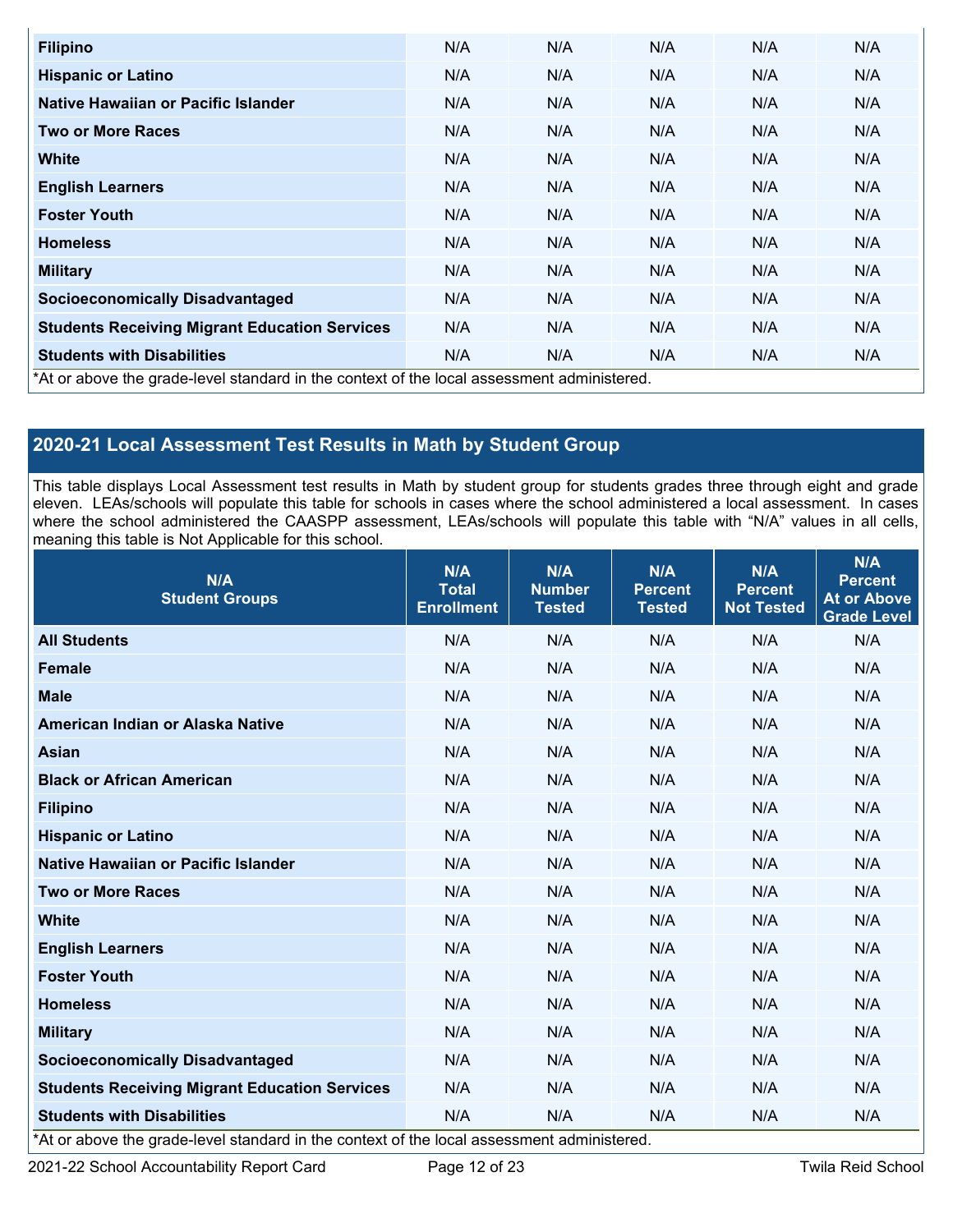# **CAASPP Test Results in Science for All Students**

This table displays the percentage of all students grades five, eight, and High School meeting or exceeding the State Standard.

The 2019-2020 data cells with N/A values indicate that the 2019-2020 data are not available due to the COVID-19 pandemic and resulting summative testing suspension. The Executive Order N-30-20 was issued which waived the assessment, accountability, and reporting requirements for the 2019-2020 school year.

For any 2020-2021 data cells with N/T values indicate that this school did not test students using the CAASPP Science.

| <b>Subject</b>                                  | <b>School</b> | <b>School</b> | <b>District</b> | District | State   | <b>State</b> |
|-------------------------------------------------|---------------|---------------|-----------------|----------|---------|--------------|
|                                                 | 2019-20       | 2020-21       | 2019-20         | 2020-21  | 2019-20 | 2020-21      |
| <b>Science</b><br>(grades 5, 8 and high school) | N/A           | ΝT            | N/A             | N1       | N/A     | 28.72        |

# **2020-21 CAASPP Test Results in Science by Student Group**

This table displays CAASPP test results in Science by student group for students grades five, eight, and High School. For any data cells with N/T values indicate that this school did not test students using the CAASPP Science.

| <b>Student Group</b>                                 | <b>Total</b><br><b>Enrollment</b> | <b>Number</b><br><b>Tested</b> | <b>Percent</b><br><b>Tested</b> | <b>Percent</b><br><b>Not Tested</b> | <b>Percent</b><br><b>Met or</b><br><b>Exceeded</b> |
|------------------------------------------------------|-----------------------------------|--------------------------------|---------------------------------|-------------------------------------|----------------------------------------------------|
| <b>All Students</b>                                  | 81                                | <b>NT</b>                      | <b>NT</b>                       | <b>NT</b>                           | <b>NT</b>                                          |
| <b>Female</b>                                        | 41                                | <b>NT</b>                      | <b>NT</b>                       | <b>NT</b>                           | <b>NT</b>                                          |
| <b>Male</b>                                          | 40                                | <b>NT</b>                      | <b>NT</b>                       | <b>NT</b>                           | <b>NT</b>                                          |
| American Indian or Alaska Native                     | $\Omega$                          | $\mathbf 0$                    | $\mathbf 0$                     | $\mathbf{0}$                        | $\mathbf{0}$                                       |
| <b>Asian</b>                                         | 12                                | <b>NT</b>                      | <b>NT</b>                       | <b>NT</b>                           | <b>NT</b>                                          |
| <b>Black or African American</b>                     | $\qquad \qquad -$                 | <b>NT</b>                      | <b>NT</b>                       | <b>NT</b>                           | <b>NT</b>                                          |
| <b>Filipino</b>                                      | $-$                               | <b>NT</b>                      | <b>NT</b>                       | <b>NT</b>                           | <b>NT</b>                                          |
| <b>Hispanic or Latino</b>                            | 51                                | <b>NT</b>                      | <b>NT</b>                       | <b>NT</b>                           | <b>NT</b>                                          |
| <b>Native Hawaiian or Pacific Islander</b>           | --                                | <b>NT</b>                      | <b>NT</b>                       | <b>NT</b>                           | <b>NT</b>                                          |
| <b>Two or More Races</b>                             | --                                | <b>NT</b>                      | <b>NT</b>                       | <b>NT</b>                           | <b>NT</b>                                          |
| <b>White</b>                                         | $\sim$                            | <b>NT</b>                      | <b>NT</b>                       | <b>NT</b>                           | <b>NT</b>                                          |
| <b>English Learners</b>                              | 20                                | <b>NT</b>                      | <b>NT</b>                       | <b>NT</b>                           | <b>NT</b>                                          |
| <b>Foster Youth</b>                                  | $\mathbf 0$                       | $\mathbf 0$                    | $\mathbf 0$                     | $\mathbf 0$                         | $\mathbf{0}$                                       |
| <b>Homeless</b>                                      | 12                                | <b>NT</b>                      | <b>NT</b>                       | <b>NT</b>                           | <b>NT</b>                                          |
| <b>Military</b>                                      | 14                                | <b>NT</b>                      | <b>NT</b>                       | <b>NT</b>                           | <b>NT</b>                                          |
| <b>Socioeconomically Disadvantaged</b>               | 50                                | <b>NT</b>                      | <b>NT</b>                       | <b>NT</b>                           | <b>NT</b>                                          |
| <b>Students Receiving Migrant Education Services</b> | $\mathbf 0$                       | $\mathbf 0$                    | $\mathbf{0}$                    | $\mathbf{0}$                        | $\mathbf{0}$                                       |
| <b>Students with Disabilities</b>                    | 12                                | <b>NT</b>                      | <b>NT</b>                       | <b>NT</b>                           | <b>NT</b>                                          |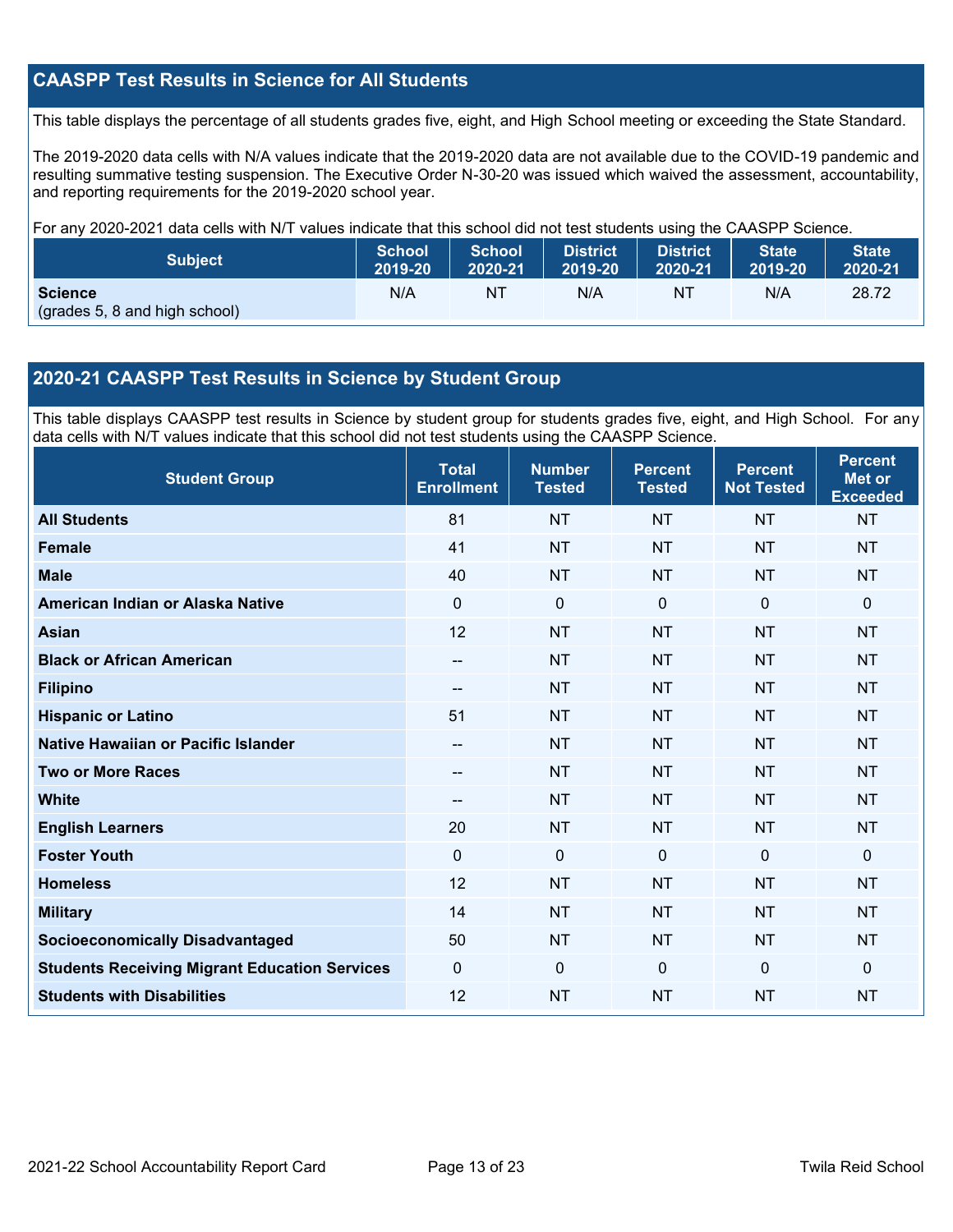# **B. Pupil Outcomes State Priority: Other Pupil Outcomes**

The SARC provides the following information relevant to the State priority: Other Pupil Outcomes (Priority 8): Pupil outcomes in the subject area of physical education.

# **2020-21 California Physical Fitness Test Results**

Due to the COVID-19 crisis, the Physical Fitness Test was suspended during the 2020-2021 school year and therefore no data are reported and each cell in this table is populated with "N/A."

| <b>Grade Level</b> | <b>Four of Six Fitness Standards</b> | <b>Five of Six Fitness Standards</b> | Percentage of Students Meeting   Percentage of Students Meeting   Percentage of Students Meeting  <br><b>Six of Six Fitness Standards</b> |
|--------------------|--------------------------------------|--------------------------------------|-------------------------------------------------------------------------------------------------------------------------------------------|
| Grade 5            | N/A                                  | N/A                                  | N/A                                                                                                                                       |
| Grade 7            | N/A                                  | N/A                                  | N/A                                                                                                                                       |
| Grade 9            | N/A                                  | N/A                                  | N/A                                                                                                                                       |

# **C. Engagement State Priority: Parental Involvement**

The SARC provides the following information relevant to the State priority: Parental Involvement (Priority 3): Efforts the school district makes to seek parent input in making decisions regarding the school district and at each school site.

## **2021-22 Opportunities for Parental Involvement**

When parents are partners in their children's education, the results are improved student achievement, better school attendance, reduced dropout rates and decreased delinquency. Years of research have shown that parents who are actively involved with their child's education have children who do well in school. Parents and families can make a big difference in the education of young people. The plan to accomplish this at Twila Reid Elementary School is the School-Parent Compact. When parents, students, and school personnel work together, student achievement is gained. Twila Reid partners with the community and parents to provide a rich, safe learning environment.

Parents can become involved in several ways. The School Site Council is a council of parents, teachers, classified staff and the principal who monitor the implementation of the School Plan for Student Achievement and generally act as an advisory and decision-making body for the school's many programs. The English Language Advisory Committee gives input about the needs of our English language learners and is composed of parents, teachers, and the principal.

The PTA (Parent Teacher Association) is also an integral part of the school's support services through its work as parent volunteers, as program fund-raisers, and as a school-parent communication resource. In typical years, the PTA also provides community involvement opportunities for our community after school hours like our family movie nights, book fairs, book bingo nights and other fun events.

In typical years, parents are welcomed on campus as classroom volunteers, and to school events such as award ceremonies, Read Across America, classroom celebrations, etc. All parents are kept informed of meetings and events with our Blackboard system, and our District Website. The website lists the following ways parents can be involved: attend parent/teacher conferences, read a story to a small group, help in the library, attend PTA meetings and help at activities, help with Book Fairs, put up a bulletin board, chaperone a field trip, support PTA fund-raisers, make copies for teachers, share your job/profession, video student performances, help with school programs, attend parent education classes, help in the classroom, attend advisory committee meetings, participate on school-level advisory committees. Some of these events have based on health and safety guidelines given by the California Department of Public Health recommendations to help stop the spread of COVID-19.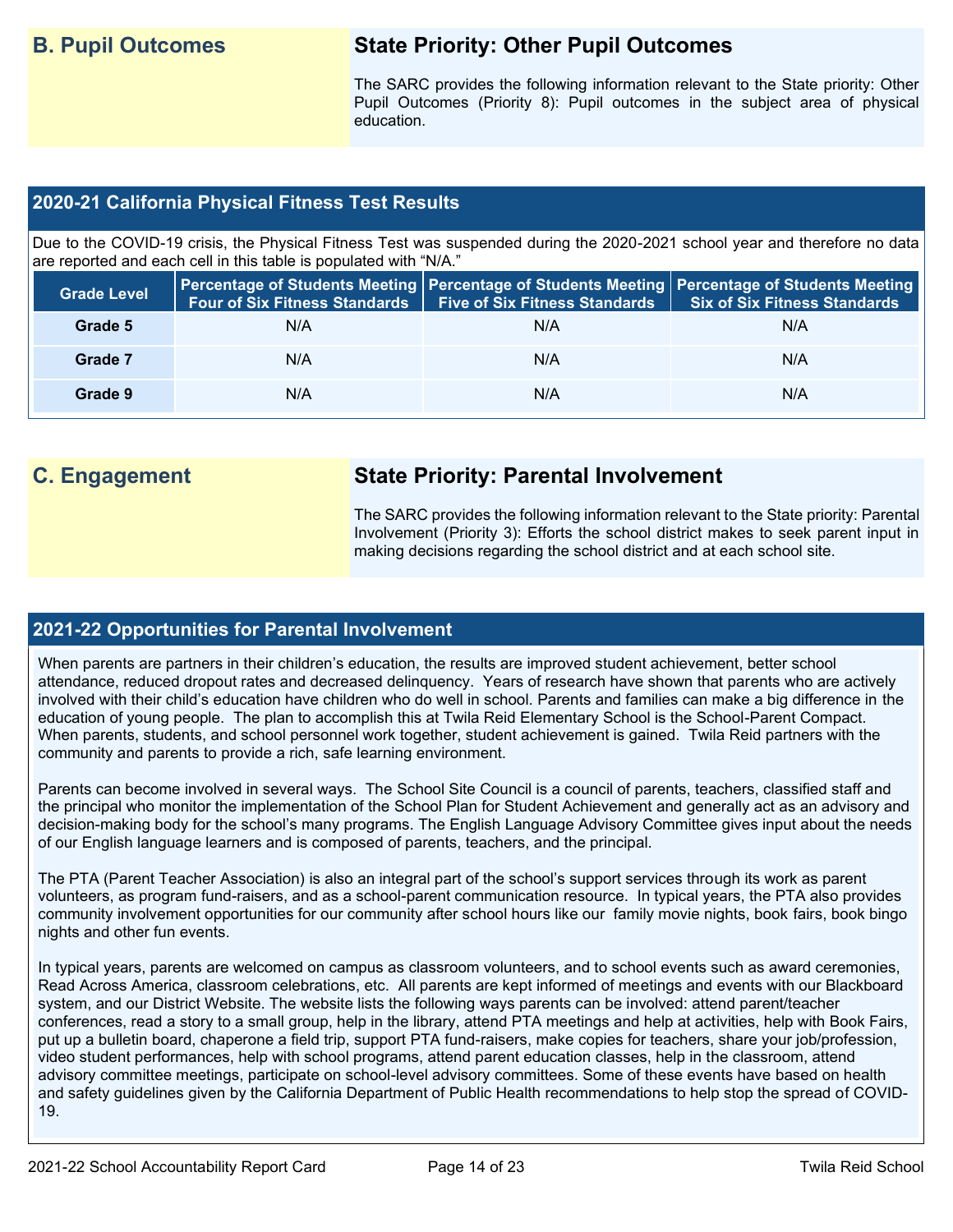# **2020-21 Chronic Absenteeism by Student Group**

| <b>Student Group</b>                                 | <b>Cumulative</b><br><b>Enrollment</b> | <b>Chronic</b><br><b>Absenteeism</b><br><b>Eligible Enrollment</b> | <b>Chronic</b><br><b>Absenteeism</b><br><b>Count</b> | <b>Chronic</b><br><b>Absenteeism</b><br><b>Rate</b> |
|------------------------------------------------------|----------------------------------------|--------------------------------------------------------------------|------------------------------------------------------|-----------------------------------------------------|
| <b>All Students</b>                                  | 604                                    | 591                                                                | 102                                                  | 17.3                                                |
| <b>Female</b>                                        | 305                                    | 296                                                                | 49                                                   | 16.6                                                |
| <b>Male</b>                                          | 299                                    | 295                                                                | 53                                                   | 18.0                                                |
| American Indian or Alaska Native                     | 1                                      | 1                                                                  | $\mathbf{1}$                                         | 100.0                                               |
| <b>Asian</b>                                         | 71                                     | 71                                                                 | 4                                                    | 5.6                                                 |
| <b>Black or African American</b>                     | 14                                     | 14                                                                 | 8                                                    | 57.1                                                |
| <b>Filipino</b>                                      | 23                                     | 23                                                                 | $\mathbf{0}$                                         | 0.0                                                 |
| <b>Hispanic or Latino</b>                            | 398                                    | 390                                                                | 75                                                   | 19.2                                                |
| Native Hawaiian or Pacific Islander                  | 10                                     | 10                                                                 | $\overline{2}$                                       | 20.0                                                |
| <b>Two or More Races</b>                             | 26                                     | 26                                                                 | 6                                                    | 23.1                                                |
| <b>White</b>                                         | 50                                     | 45                                                                 | 4                                                    | 8.9                                                 |
| <b>English Learners</b>                              | 188                                    | 182                                                                | 30                                                   | 16.5                                                |
| <b>Foster Youth</b>                                  | 6                                      | $\overline{4}$                                                     | $\mathbf 1$                                          | 25.0                                                |
| <b>Homeless</b>                                      | 53                                     | 52                                                                 | 21                                                   | 40.4                                                |
| <b>Socioeconomically Disadvantaged</b>               | 422                                    | 410                                                                | 86                                                   | 21.0                                                |
| <b>Students Receiving Migrant Education Services</b> | $\Omega$                               | $\mathbf 0$                                                        | $\Omega$                                             | 0.0                                                 |
| <b>Students with Disabilities</b>                    | 68                                     | 66                                                                 | 11                                                   | 16.7                                                |

# **C. Engagement State Priority: School Climate**

The SARC provides the following information relevant to the State priority: School Climate (Priority 6):

- Pupil suspension rates;
- Pupil expulsion rates; and
- Other local measures on the sense of safety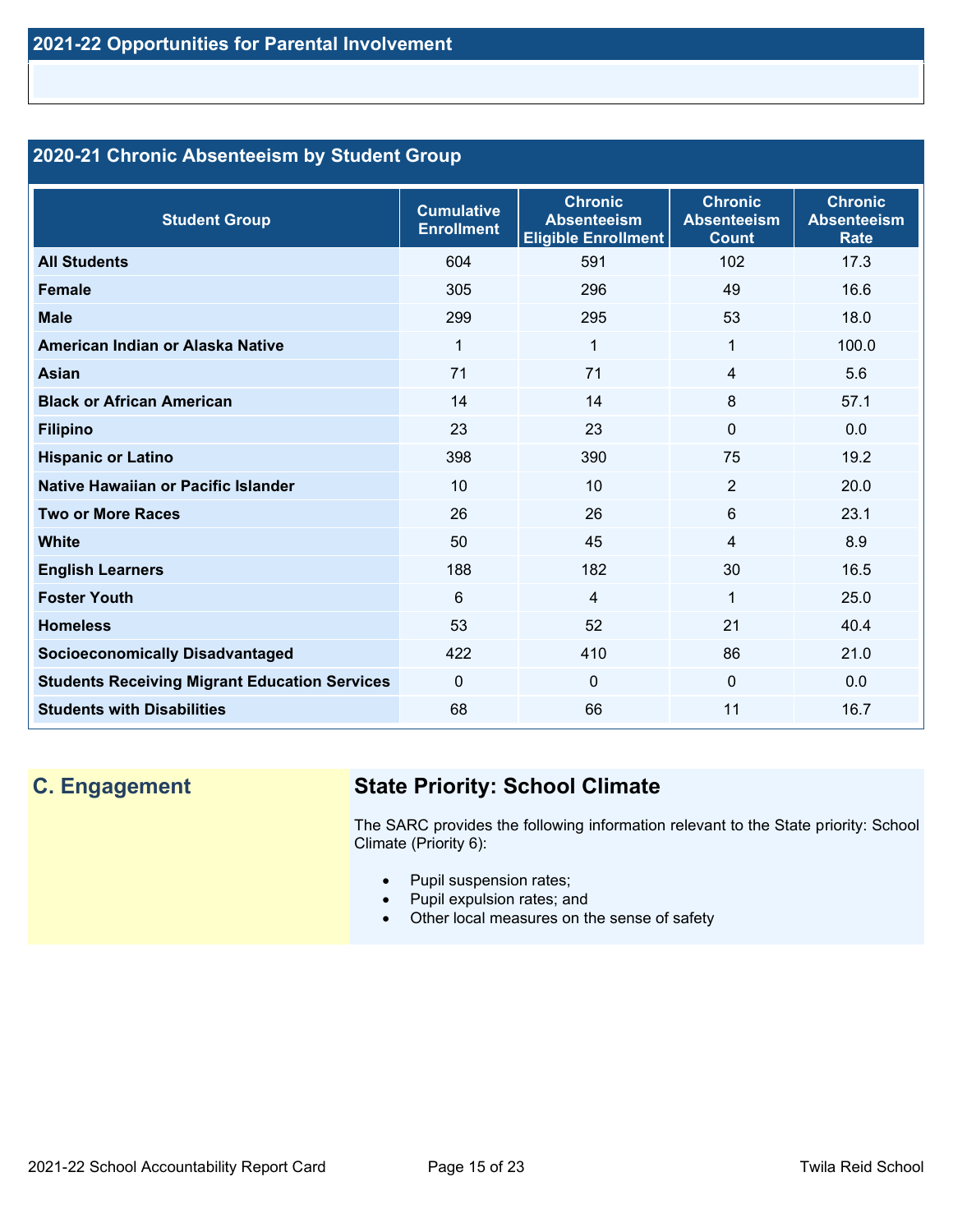# **Suspensions and Expulsions**

This table displays suspensions and expulsions data collected between July through June, each full school year respectively. Data collected during the 2020-21 school year may not be comparable to earlier years of this collection due to differences in learning mode instruction in response to the COVID-19 pandemic.

| <b>Subject</b>     | <b>School</b><br>2018-19 | <b>School</b><br>2020-21 | <b>District</b><br>2018-19 | <b>District</b><br>2020-21 | <b>State</b><br>2018-19 | <b>State</b><br>2020-21 |
|--------------------|--------------------------|--------------------------|----------------------------|----------------------------|-------------------------|-------------------------|
| <b>Suspensions</b> | 2.30                     | 0.00                     | 1.17                       | 0.05                       | 3.47                    | 0.20                    |
| <b>Expulsions</b>  | 0.00                     | 0.00                     | 0.00                       | 0.00                       | 0.08                    | 0.00                    |

This table displays suspensions and expulsions data collected between July through February, partial school year due to the COVID-19 pandemic. The 2019-2020 suspensions and expulsions rate data are not comparable to other year data because the 2019-2020 school year is a partial school year due to the COVID-19 crisis. As such, it would be inappropriate to make any comparisons in rates of suspensions and expulsions in the 2019-2020 school year compared to other school years.

| <b>Subject</b>     | <b>School</b><br>2019-20 | <b>District</b><br>2019-20 | <b>State</b><br>2019-20 |
|--------------------|--------------------------|----------------------------|-------------------------|
| <b>Suspensions</b> | 0.63                     | 0.72                       | 2.45                    |
| <b>Expulsions</b>  | 0.00                     | 0.00                       | 0.05                    |

# **2020-21 Suspensions and Expulsions by Student Group**

| <b>Student Group</b>                                 | <b>Suspensions Rate</b> | <b>Expulsions Rate</b> |
|------------------------------------------------------|-------------------------|------------------------|
| <b>All Students</b>                                  | 0.00                    | 0.00                   |
| <b>Female</b>                                        | 0.00                    | 0.00                   |
| <b>Male</b>                                          | 0.00                    | 0.00                   |
| American Indian or Alaska Native                     | 0.00                    | 0.00                   |
| <b>Asian</b>                                         | 0.00                    | 0.00                   |
| <b>Black or African American</b>                     | 0.00                    | 0.00                   |
| <b>Filipino</b>                                      | 0.00                    | 0.00                   |
| <b>Hispanic or Latino</b>                            | 0.00                    | 0.00                   |
| Native Hawaiian or Pacific Islander                  | 0.00                    | 0.00                   |
| <b>Two or More Races</b>                             | 0.00                    | 0.00                   |
| <b>White</b>                                         | 0.00                    | 0.00                   |
| <b>English Learners</b>                              | 0.00                    | 0.00                   |
| <b>Foster Youth</b>                                  | 0.00                    | 0.00                   |
| <b>Homeless</b>                                      | 0.00                    | 0.00                   |
| <b>Socioeconomically Disadvantaged</b>               | 0.00                    | 0.00                   |
| <b>Students Receiving Migrant Education Services</b> | 0.00                    | 0.00                   |
| <b>Students with Disabilities</b>                    | 0.00                    | 0.00                   |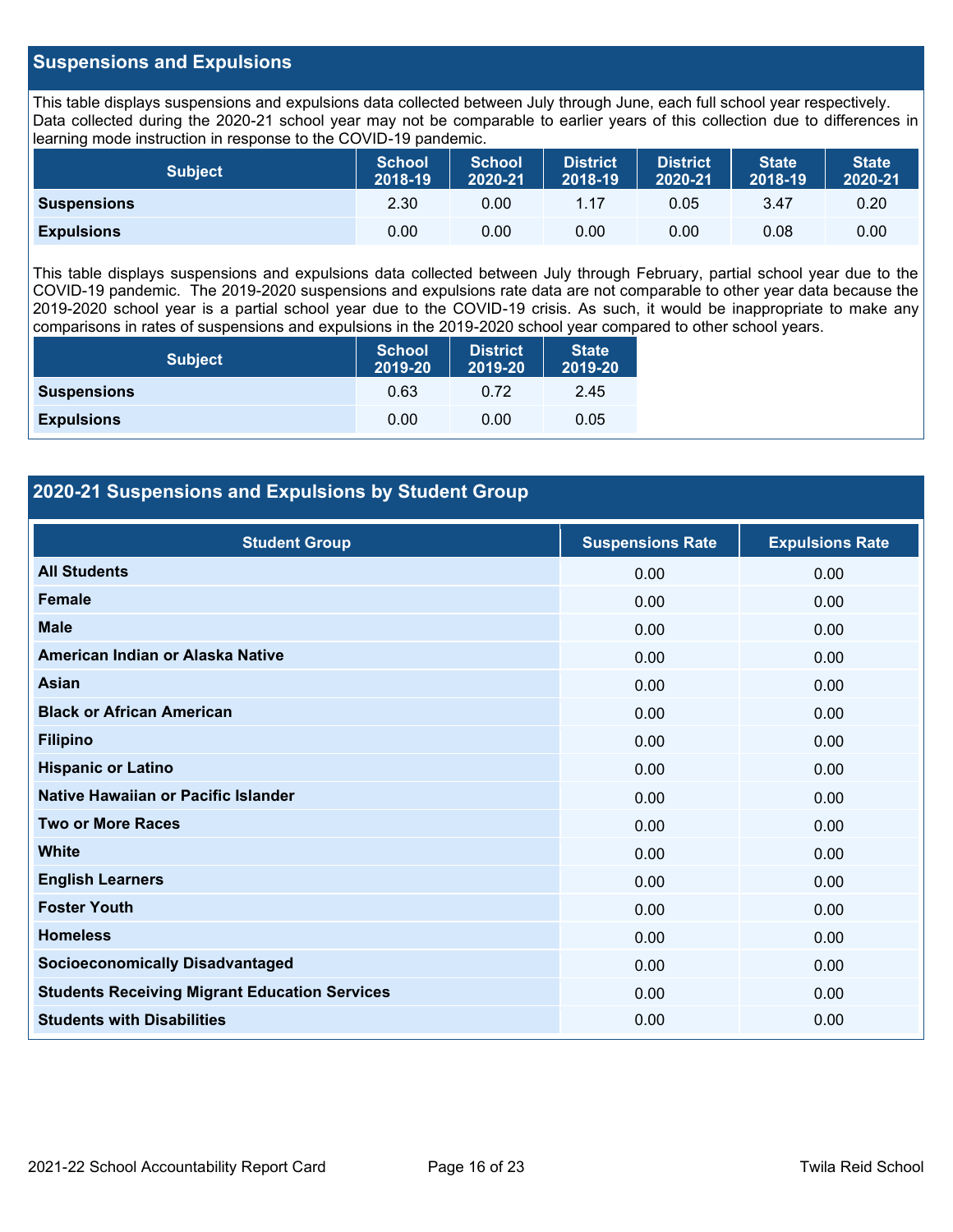# **2021-22 School Safety Plan**

Reid School has a School Safety Plan which encompasses an Emergency Preparedness Plan, and a district Crisis Intervention Plan. These three documents cover all aspects of campus safety. The plans are on file and available to all parents as well as the general public. All safety plans are reviewed and updated on an annual basis in a public meeting. The goal is to ensure a safe and non-violent school environment. Additional safety measures include:

- Monthly drills held for fire, earthquake, and/or secure campus scenarios.
- Staff members trained and assigned specific responsibilities for emergency operations.
- CPR/First Aid/AED training opportunities available for staff.
- Emergency supplies and food and water located in classrooms and at strategic locations throughout the school.
- Perimeter fencing and security cameras.
- Identification and tracking procedure for visitors who may only enter the campus through the school office.
- School-wide paging systems and radios in every classroom.
- School buses have on-board security cameras.
- State of the art bus pass system that tracks students entering and exiting the school buses via bus passes.
- Navigate Prepared Safety system.

# **D. Other SARC Information Information Required in the SARC**

The information in this section is required to be in the SARC but is not included in the state priorities for LCFF.

## **2018-19 Elementary Average Class Size and Class Size Distribution**

This table displays the 2018-19 average class size and class size distribution. The columns titled "Number of Classes" indicates how many classes fall into each size category (a range of total students per class). The "Other" category is for multigrade level classes.

| <b>Grade Level</b> | <b>Average</b><br><b>Class Size</b> | <b>1-20 Students</b> | Number of Classes with   Number of Classes with   Number of Classes with<br>21-32 Students | 33+ Students |
|--------------------|-------------------------------------|----------------------|--------------------------------------------------------------------------------------------|--------------|
| Κ                  | 20                                  |                      |                                                                                            |              |
|                    | 26                                  |                      |                                                                                            |              |
|                    | 26                                  |                      | 3                                                                                          |              |
|                    | 25                                  |                      |                                                                                            |              |
|                    | 26                                  |                      |                                                                                            |              |
|                    | 28                                  |                      |                                                                                            |              |
|                    | 27                                  |                      |                                                                                            |              |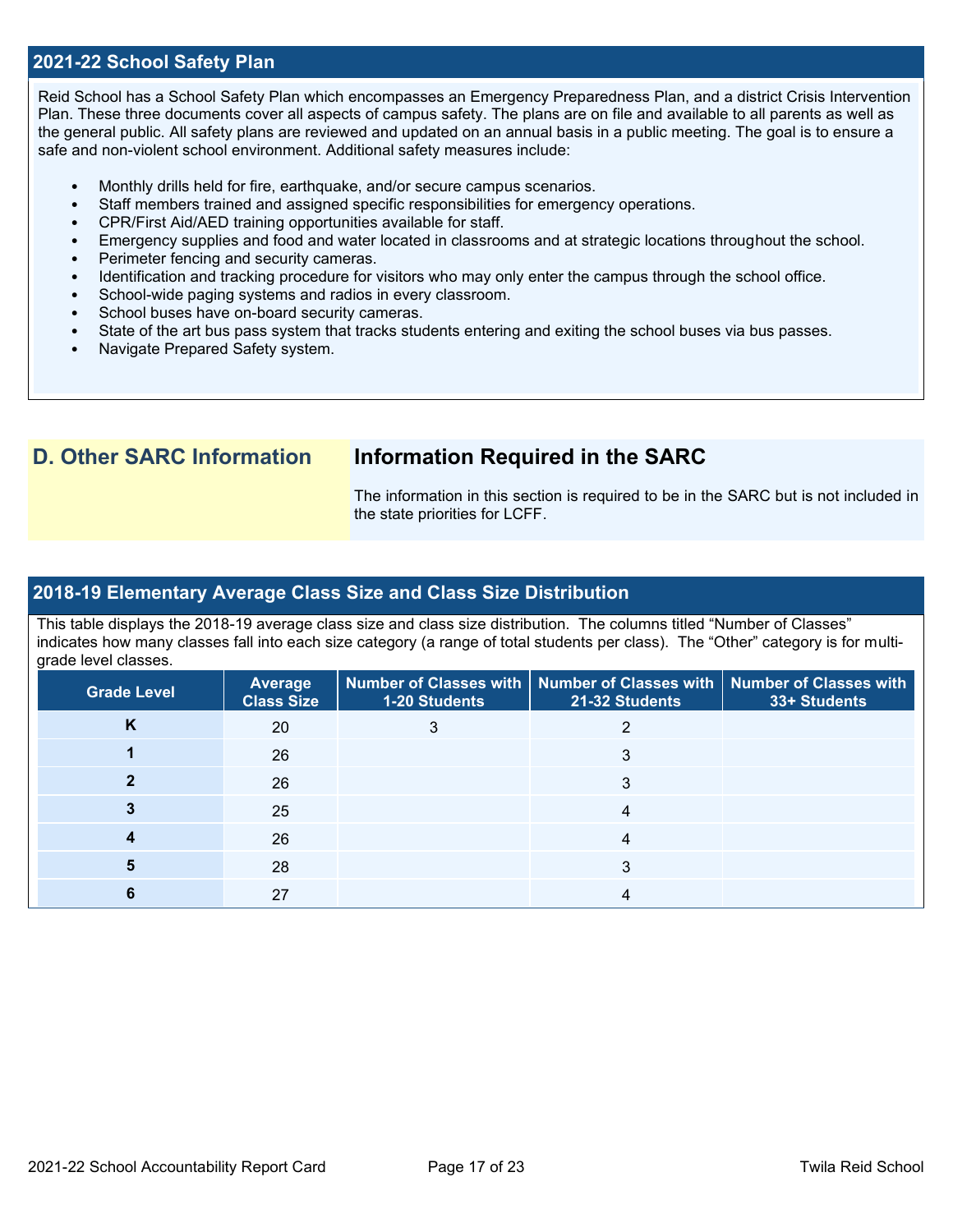# **2019-20 Elementary Average Class Size and Class Size Distribution**

This table displays the 2019-20 average class size and class size distribution. The columns titled "Number of Classes" indicates how many classes fall into each size category (a range of total students per class). The "Other" category is for multi-grade level classes.

| <b>Grade Level</b> | <b>Average</b><br><b>Class Size</b> | 1-20 Students | Number of Classes with   Number of Classes with   Number of Classes with<br>21-32 Students | 33+ Students |
|--------------------|-------------------------------------|---------------|--------------------------------------------------------------------------------------------|--------------|
| K                  | 26                                  |               |                                                                                            |              |
|                    | 29                                  |               | 3                                                                                          |              |
|                    | 27                                  |               | 2                                                                                          |              |
|                    | 25                                  |               | 3                                                                                          |              |
| 4                  | 27                                  |               | 3                                                                                          |              |
| 5                  | 27                                  |               | 3                                                                                          |              |
| 6                  | 27                                  |               | 3                                                                                          |              |
| <b>Other</b>       | 26                                  |               | 2                                                                                          |              |

# **2020-21 Elementary Average Class Size and Class Size Distribution**

This table displays the 2020-21 average class size and class size distribution. The columns titled "Number of Classes" indicates how many classes fall into each size category (a range of total students per class). The "Other" category is for multi-grade level classes.

| <b>Grade Level</b> | <b>Average</b><br><b>Class Size</b> | 1-20 Students | Number of Classes with   Number of Classes with   Number of Classes with<br>21-32 Students | 33+ Students |
|--------------------|-------------------------------------|---------------|--------------------------------------------------------------------------------------------|--------------|
| <b>N</b>           | 26                                  | 3             |                                                                                            |              |
|                    | 21                                  |               |                                                                                            |              |
|                    | 28                                  |               | 3                                                                                          |              |
|                    | 22                                  |               | 3                                                                                          |              |
|                    | 28                                  |               | 3                                                                                          |              |
| 5                  | 26                                  |               | 3                                                                                          |              |
|                    | 32                                  |               |                                                                                            |              |

# **2020-21 Ratio of Pupils to Academic Counselor**

This table displays the ratio of pupils to Academic Counselor. One full time equivalent (FTE) equals one staff member working full time; one FTE could also represent two staff members who each work 50 percent of full time.

| <b>Title</b>                        | <b>Ratio</b> |
|-------------------------------------|--------------|
| <b>Pupils to Academic Counselor</b> | 1836.7       |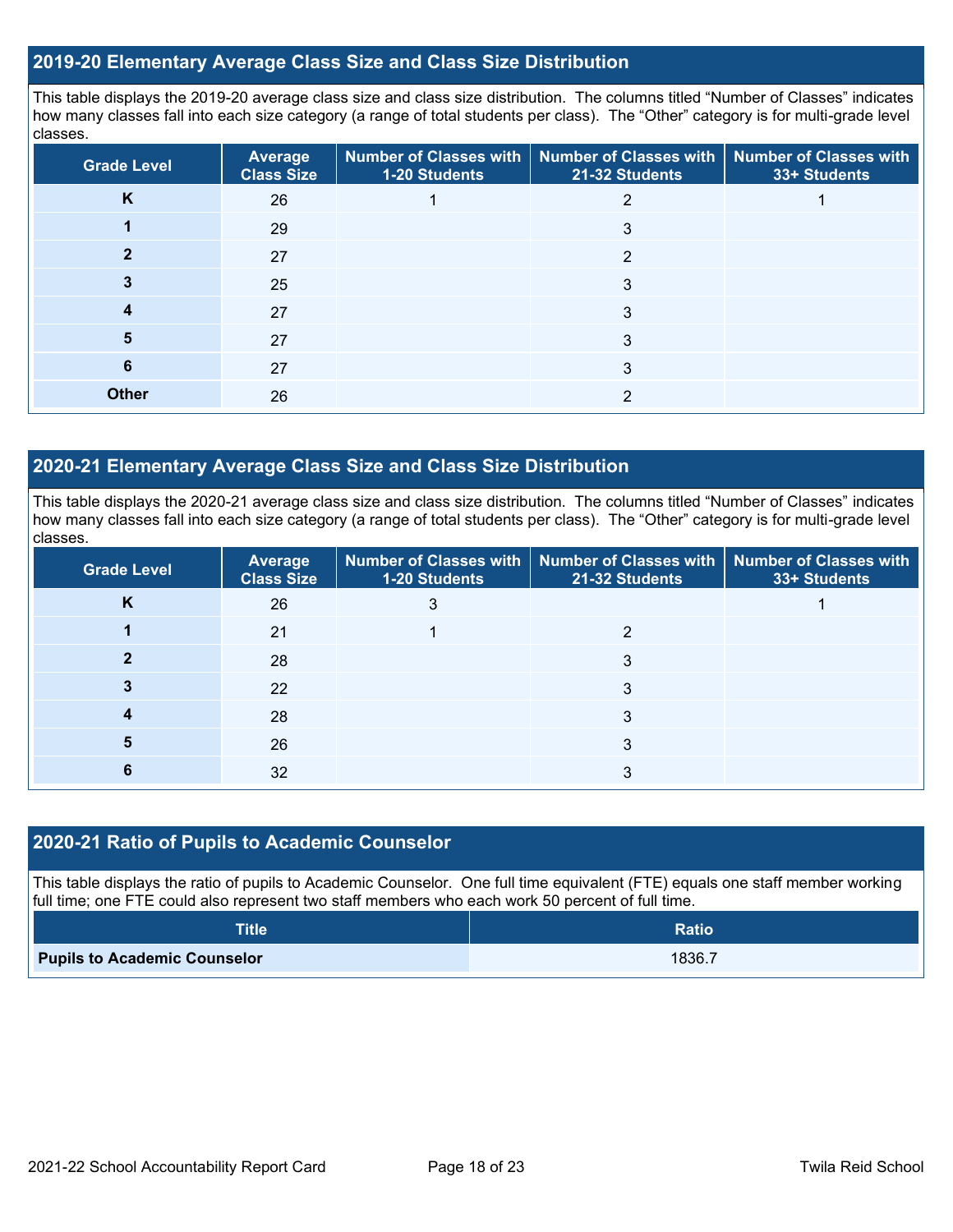# **2020-21 Student Support Services Staff**

This table displays the number of FTE support staff assigned to this school. One full time equivalent (FTE) equals one staff member working full time; one FTE could also represent two staff members who each work 50 percent of full time.

| <b>Title</b>                                                         | <b>Number of FTE Assigned to School</b> |
|----------------------------------------------------------------------|-----------------------------------------|
| <b>Counselor (Academic, Social/Behavioral or Career Development)</b> | 0.3                                     |
| Library Media Teacher (Librarian)                                    | $\mathbf{0}$                            |
| <b>Library Media Services Staff (Paraprofessional)</b>               | $\mathbf{0}$                            |
| <b>Psychologist</b>                                                  | 1                                       |
| <b>Social Worker</b>                                                 | $\mathbf{0}$                            |
| <b>Nurse</b>                                                         | 0.4                                     |
| <b>Speech/Language/Hearing Specialist</b>                            | 1                                       |
| <b>Resource Specialist (non-teaching)</b>                            | $\Omega$                                |

# **2019-20 Expenditures Per Pupil and School Site Teacher Salaries**

This table displays the 2019-20 expenditures per pupil and average teach salary for this school. Cells with N/A values do not require data.

| <b>Level</b>                                         | <b>Total</b><br><b>Expenditures</b><br><b>Per Pupil</b> | <b>Expenditures</b><br><b>Per Pupil</b><br>(Restricted) | <b>Expenditures</b><br><b>Per Pupil</b><br>(Unrestricted) | Average<br><b>Teacher</b><br><b>Salary</b> |
|------------------------------------------------------|---------------------------------------------------------|---------------------------------------------------------|-----------------------------------------------------------|--------------------------------------------|
| <b>School Site</b>                                   | \$10,497                                                | \$2,765                                                 | \$7,732                                                   | \$84,682                                   |
| <b>District</b>                                      | N/A                                                     | N/A                                                     | \$7.721                                                   | \$92,932                                   |
| <b>Percent Difference - School Site and District</b> | N/A                                                     | N/A                                                     | 0.1                                                       | $-9.3$                                     |
| <b>State</b>                                         |                                                         |                                                         | \$8,444                                                   | \$82,431                                   |
| <b>Percent Difference - School Site and State</b>    | N/A                                                     | N/A                                                     | $-8.8$                                                    | 2.7                                        |

# **2020-21 Types of Services Funded**

The general fund income for the Savanna School District includes revenues from local, state, and federal sources. This money is used to pay for teacher and support personnel salaries, health and welfare benefits for employees, instructional supplies, utilities, staff development, and equipment needs in the district. Twila Reid school also receive funding designated for limited English proficient students and Title 1 funding which is used for students in need of intervention.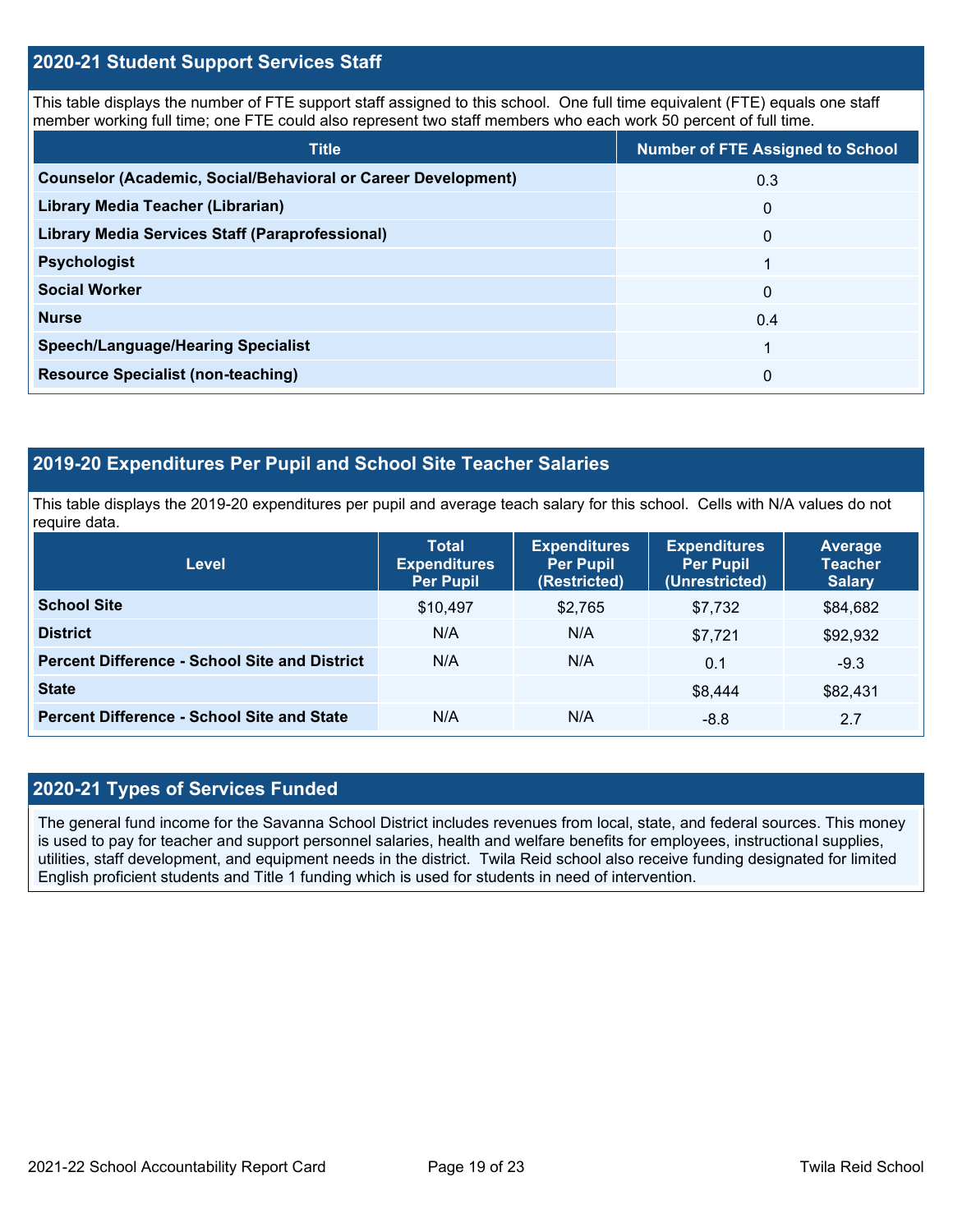# **2019-20 Teacher and Administrative Salaries**

This table displays the 2019-20 Teacher and Administrative salaries. For detailed information on salaries, see the CDE Certification Salaries & Benefits web page at [http://www.cde.ca.gov/ds/fd/cs/.](http://www.cde.ca.gov/ds/fd/cs/)

| Category                                             | <b>District</b><br><b>Amount</b> | <b>State Average</b><br>for Districts<br>in Same Category |
|------------------------------------------------------|----------------------------------|-----------------------------------------------------------|
| <b>Beginning Teacher Salary</b>                      | \$51,699                         | \$51,450                                                  |
| <b>Mid-Range Teacher Salary</b>                      | \$93,155                         | \$80,263                                                  |
| <b>Highest Teacher Salary</b>                        | \$114,210                        | \$101,012                                                 |
| <b>Average Principal Salary (Elementary)</b>         | \$142,627                        | \$128,082                                                 |
| <b>Average Principal Salary (Middle)</b>             | \$0                              | \$132,453                                                 |
| <b>Average Principal Salary (High)</b>               | \$0                              | \$134,792                                                 |
| <b>Superintendent Salary</b>                         | \$229,826                        | \$197,968                                                 |
| <b>Percent of Budget for Teacher Salaries</b>        | 37%                              | 34%                                                       |
| <b>Percent of Budget for Administrative Salaries</b> | 6%                               | 6%                                                        |

## **Professional Development**

Professional development has focused on the data analysis and differentiating instruction utilizing Common Core State Standards across the curriculum. Teachers and staff members have received training on the Common Core Standards and effective strategies to implement the standards including EDI, Differentiated Instruction, Intervention strategies, Thinking Maps, Interaction with Text, Write from the Beginning, implementation of Go Math materials, mathematical practices, STEM, the implementation of technology across the curriculum, iPad implementation, Project GLAD, the implementation of the Benchmark Advance ELA Series, the implementation of the iReady Program, and English Language Development standards and strategies. Teachers have also received training on the implementation of the Illuminate Data System and data analysis. In addition, teachers have had an opportunity to participate in a variety of curricular task forces including English Language Development/English Language Arts, STEM, Wellness and Math. Professional development was provided through a variety of delivery methods including full day and part day workshops, grade level collaboration, coaching and demonstration lessons. New teachers are supported through regularly scheduled meetings and professional development related to their needs.

This table displays the number of school days dedicated to staff development and continuous improvement.

| <b>Subiect</b>                                                                  | $\vert$ 2019-20 $\vert$ 2020-21 $\vert$ 2021-22 $\vert$ |  |
|---------------------------------------------------------------------------------|---------------------------------------------------------|--|
| Number of school days dedicated to Staff Development and Continuous Improvement |                                                         |  |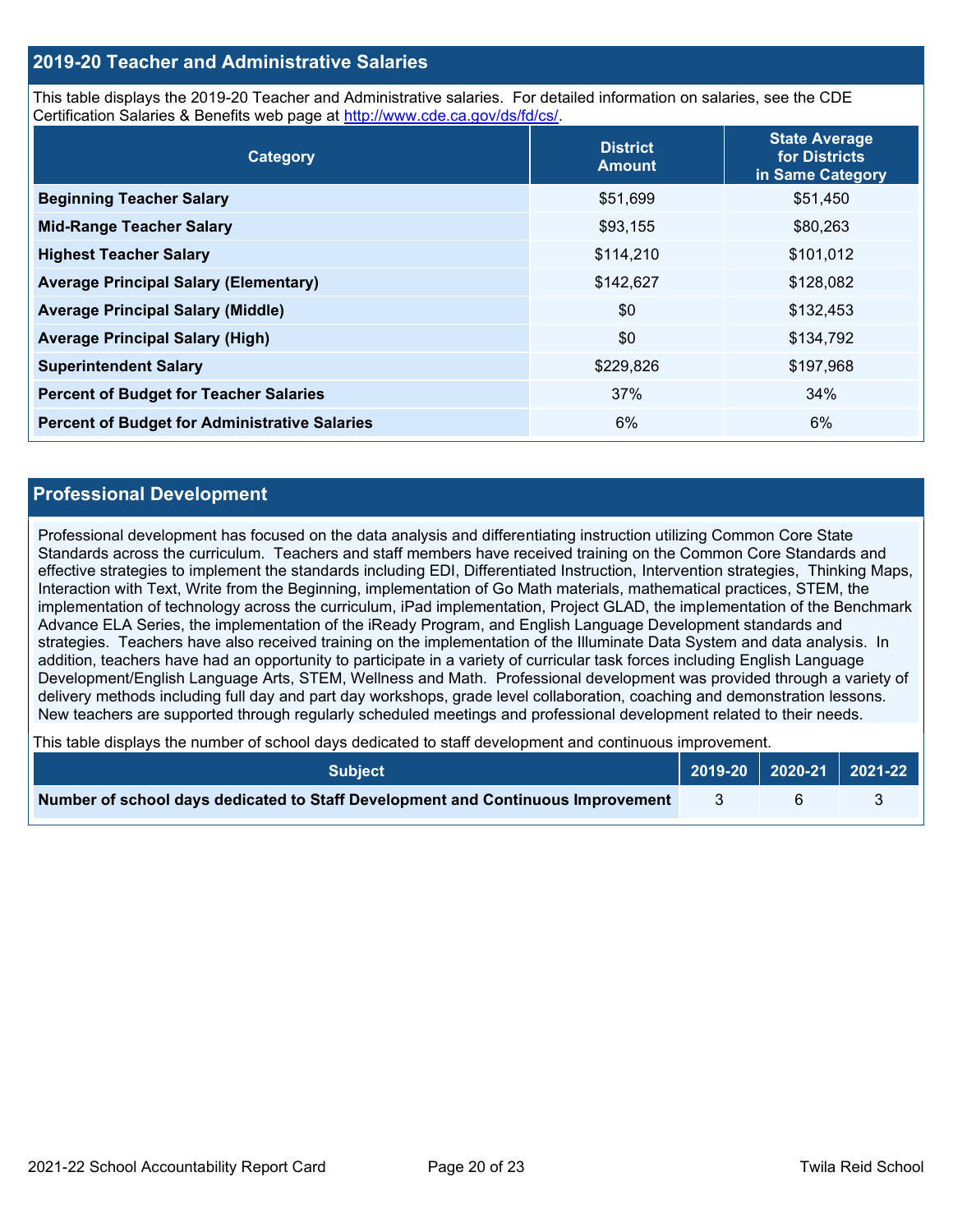# **Savanna Elementary School District 2020-21 Local Accountability Report Card (LARC) Addendum**

# **Local Accountability Report Card (LARC) Addendum**

**2020-21 Local Accountability Report Card (LARC) Addendum Overview**



On July 14, 2021, the California State Board of Education (SBE) determined that the California Department of Education (CDE) will use the SARC as the mechanism to conduct a one-time data collection of the LEA-level aggregate test results of all school's local assessments administered during the 2020–2021 school year in order to meet the federal Every Students Succeeds Act (ESSA) reporting requirement for the Local Educational Agency Accountability Report Cards (LARCs).

Each local educational agency (LEA) is responsible for preparing and posting their annual LARC in accordance with the federal ESSA. As a courtesy, the CDE prepares and posts the LARCs on behalf of all LEAs.

Only for the 2020–2021 school year and the 2020–2021 LARCs, LEAs are required to report their aggregate local assessments test results at the LEA-level to the CDE by populating the tables below via the SARC. These data will be used to meet the LEAs' federal requirement for their LARCs. Note that it is the responsibility of the school and LEA to ensure that all student privacy and suppression rules are in place when reporting data in Tables 3 and 4 in the Addendum, as applicable.

The tables below are not part of the SBE approved 2020–2021 SARC template but rather are the mechanism by which these required data will be collected from LEAs.

For purposes of the LARC and the following tables, an LEA is defined as a school district, a county office of education, or a direct funded charter school.

| 2021-22 District Contact Information |                                    |  |
|--------------------------------------|------------------------------------|--|
| <b>District Name</b>                 | Savanna Elementary School District |  |
| <b>Phone Number</b>                  | 714-236-3800                       |  |
| Superintendent                       | Dr. Sue Johnson                    |  |
| <b>Email Address</b>                 | superintendent@savsd.org           |  |
| <b>District Website Address</b>      | www.savsd.org                      |  |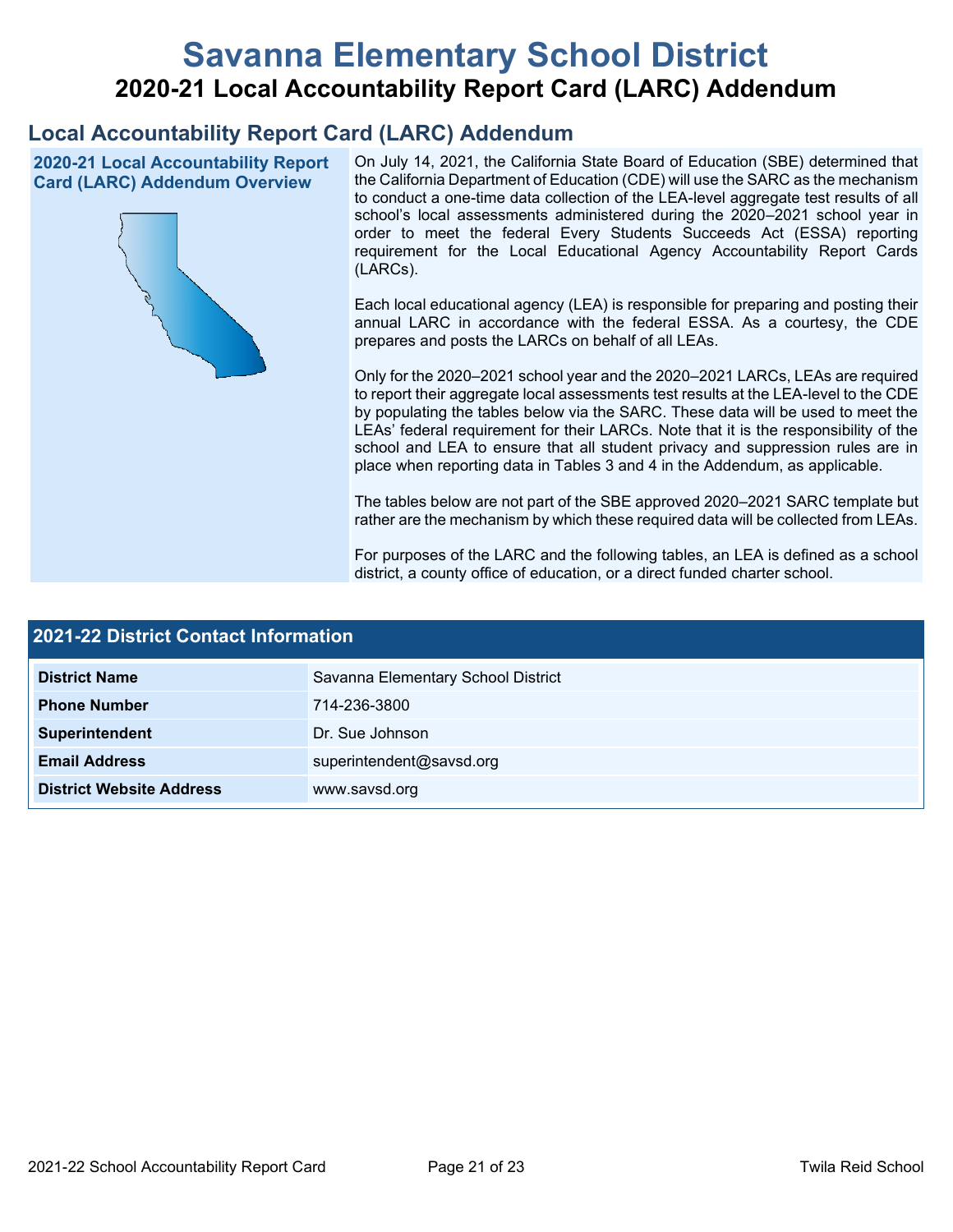# **2020-21 CAASPP Test Results in ELA by Student Group**

This table displays CAASPP test results in ELA by student group for students grades three through eight and grade eleven taking and completing a state-administered assessment. The CDE will populate this table for schools in cases where the school administered the CAASPP assessment. In cases where the school administered a local assessment instead of CAASPP, the CDE will populate this table with "NT" values, meaning this school did not test students using the CAASPP. See the local assessment(s) table for more information.

| <b>CAASPP</b><br><b>Student Groups</b>               | <b>CAASPP</b><br><b>Total</b><br><b>Enrollment</b> | <b>CAASPP</b><br><b>Number</b><br><b>Tested</b> | <b>CAASPP</b><br><b>Percent</b><br><b>Tested</b> | <b>CAASPP</b><br><b>Percent</b><br><b>Not Tested</b> | <b>CAASPP</b><br><b>Percent</b><br><b>Met or</b><br><b>Exceeded</b> |
|------------------------------------------------------|----------------------------------------------------|-------------------------------------------------|--------------------------------------------------|------------------------------------------------------|---------------------------------------------------------------------|
| <b>All Students</b>                                  | 1136                                               | 1087                                            | 95.69                                            | 4.31                                                 | 45.30                                                               |
| <b>Female</b>                                        | 574                                                | 549                                             | 95.64                                            | 4.36                                                 | 48.82                                                               |
| <b>Male</b>                                          | 562                                                | 538                                             | 95.73                                            | 4.27                                                 | 41.71                                                               |
| American Indian or Alaska Native                     | $\overline{\phantom{a}}$                           | $\overline{\phantom{m}}$                        | --                                               | $\overline{\phantom{a}}$                             | $\overline{\phantom{m}}$                                            |
| <b>Asian</b>                                         | 151                                                | 147                                             | 97.35                                            | 2.65                                                 | 71.43                                                               |
| <b>Black or African American</b>                     | 31                                                 | 31                                              | 100.00                                           | 0.00                                                 | 41.94                                                               |
| <b>Filipino</b>                                      | 55                                                 | 55                                              | 100.00                                           | 0.00                                                 | 65.45                                                               |
| <b>Hispanic or Latino</b>                            | 689                                                | 658                                             | 95.50                                            | 4.50                                                 | 36.53                                                               |
| <b>Native Hawaiian or Pacific Islander</b>           | --                                                 | $\overline{\phantom{m}}$                        | --                                               | $\overline{\phantom{a}}$                             | $\overline{\phantom{a}}$                                            |
| <b>Two or More Races</b>                             | 79                                                 | 76                                              | 96.20                                            | 3.80                                                 | 60.53                                                               |
| <b>White</b>                                         | 119                                                | 109                                             | 91.60                                            | 8.40                                                 | 43.12                                                               |
| <b>English Learners</b>                              | 342                                                | 332                                             | 97.08                                            | 2.92                                                 | 20.24                                                               |
| <b>Foster Youth</b>                                  | $\overline{\phantom{a}}$                           | $\overline{\phantom{m}}$                        | --                                               | --                                                   | --                                                                  |
| <b>Homeless</b>                                      | 264                                                | 248                                             | 93.94                                            | 6.06                                                 | 34.68                                                               |
| <b>Military</b>                                      | 165                                                | 159                                             | 96.36                                            | 3.64                                                 | 36.48                                                               |
| <b>Socioeconomically Disadvantaged</b>               | 734                                                | 699                                             | 95.23                                            | 4.77                                                 | 41.26                                                               |
| <b>Students Receiving Migrant Education Services</b> | $\Omega$                                           | $\mathbf 0$                                     | $\Omega$                                         | $\Omega$                                             | $\mathbf 0$                                                         |
| <b>Students with Disabilities</b>                    | 171                                                | 157                                             | 91.81                                            | 8.19                                                 | 17.95                                                               |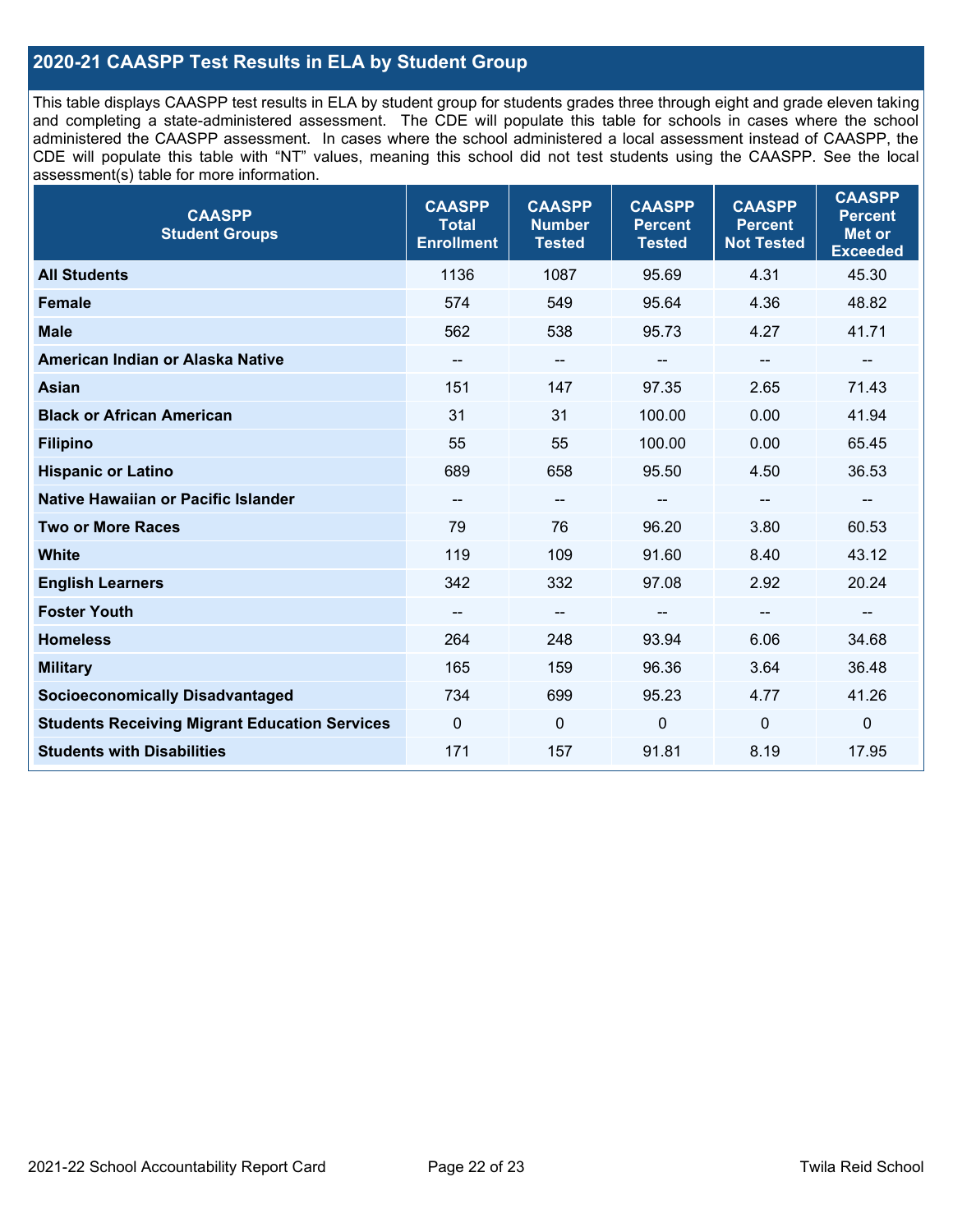# **2020-21 CAASPP Test Results in Math by Student Group**

This table displays CAASPP test results in Math by student group for students grades three through eight and grade eleven taking and completing a state-administered assessment. The CDE will populate this table for schools in cases where the school administered the CAASPP assessment. In cases where the school administered a local assessment instead of CAASPP, the CDE will populate this table with "NT" values, meaning this school did not test students using the CAASPP. See the local assessment(s) table for more information.

| <b>CAASPP</b><br><b>Student Groups</b>               | <b>CAASPP</b><br><b>Total</b><br><b>Enrollment</b> | <b>CAASPP</b><br><b>Number</b><br><b>Tested</b> | <b>CAASPP</b><br><b>Percent</b><br><b>Tested</b> | <b>CAASPP</b><br><b>Percent</b><br><b>Not Tested</b> | <b>CAASPP</b><br><b>Percent</b><br><b>Met or</b><br><b>Exceeded</b> |
|------------------------------------------------------|----------------------------------------------------|-------------------------------------------------|--------------------------------------------------|------------------------------------------------------|---------------------------------------------------------------------|
| <b>All Students</b>                                  | 1135                                               | 1073                                            | 94.54                                            | 5.46                                                 | 34.02                                                               |
| <b>Female</b>                                        | 574                                                | 544                                             | 94.77                                            | 5.23                                                 | 32.35                                                               |
| <b>Male</b>                                          | 561                                                | 529                                             | 94.30                                            | 5.70                                                 | 35.73                                                               |
| American Indian or Alaska Native                     | $\qquad \qquad -$                                  | --                                              | $\sim$                                           | --                                                   | $\overline{\phantom{a}}$                                            |
| <b>Asian</b>                                         | 151                                                | 145                                             | 96.03                                            | 3.97                                                 | 65.52                                                               |
| <b>Black or African American</b>                     | 31                                                 | 31                                              | 100.00                                           | 0.00                                                 | 29.03                                                               |
| <b>Filipino</b>                                      | 55                                                 | 55                                              | 100.00                                           | 0.00                                                 | 56.36                                                               |
| <b>Hispanic or Latino</b>                            | 689                                                | 649                                             | 94.19                                            | 5.81                                                 | 23.73                                                               |
| Native Hawaiian or Pacific Islander                  | $\qquad \qquad -$                                  | $\qquad \qquad -$                               | $\sim$                                           | $\overline{\phantom{a}}$                             | $\overline{\phantom{a}}$                                            |
| <b>Two or More Races</b>                             | 79                                                 | 75                                              | 94.94                                            | 5.06                                                 | 46.67                                                               |
| <b>White</b>                                         | 118                                                | 107                                             | 90.68                                            |                                                      | 33.64                                                               |
| <b>English Learners</b>                              | 342                                                | 326                                             | 95.32                                            | 4.68                                                 | 13.19                                                               |
| <b>Foster Youth</b>                                  | $\overline{\phantom{a}}$                           | --                                              | --                                               | --                                                   | $\overline{\phantom{a}}$                                            |
| <b>Homeless</b>                                      | 264                                                | 240                                             | 90.91                                            | 9.09                                                 | 25.83                                                               |
| <b>Military</b>                                      | 165                                                | 157                                             | 95.15                                            | 4.85                                                 | 28.66                                                               |
| <b>Socioeconomically Disadvantaged</b>               | 734                                                | 686                                             | 93.46                                            | 6.54                                                 | 27.26                                                               |
| <b>Students Receiving Migrant Education Services</b> | $\mathbf 0$                                        | 0                                               | $\mathbf 0$                                      | 0                                                    | $\mathbf 0$                                                         |
| <b>Students with Disabilities</b>                    | 171                                                | 152                                             | 88.89                                            | 11.11                                                | 15.13                                                               |

## **2020-21 Local Assessment Test Results in ELA by Student Group**

This table displays Local Assessment test results in ELA by student group for students grades three through eight and grade eleven. LEAs/schools will populate this table for schools in cases where the school administered a local assessment. In cases where the school administered the CAASPP assessment, LEAs/schools will populate this table with "N/A" values in all cells, meaning this table is Not Applicable for this school.

\*At or above the grade-level standard in the context of the local assessment administered.

# **2020-21 Local Assessment Test Results in Math by Student Group**

This table displays Local Assessment test results in Math by student group for students grades three through eight and grade eleven. LEAs/schools will populate this table for schools in cases where the school administered a local assessment. In cases where the school administered the CAASPP assessment, LEAs/schools will populate this table with "N/A" values in all cells, meaning this table is Not Applicable for this school.

\*At or above the grade-level standard in the context of the local assessment administered.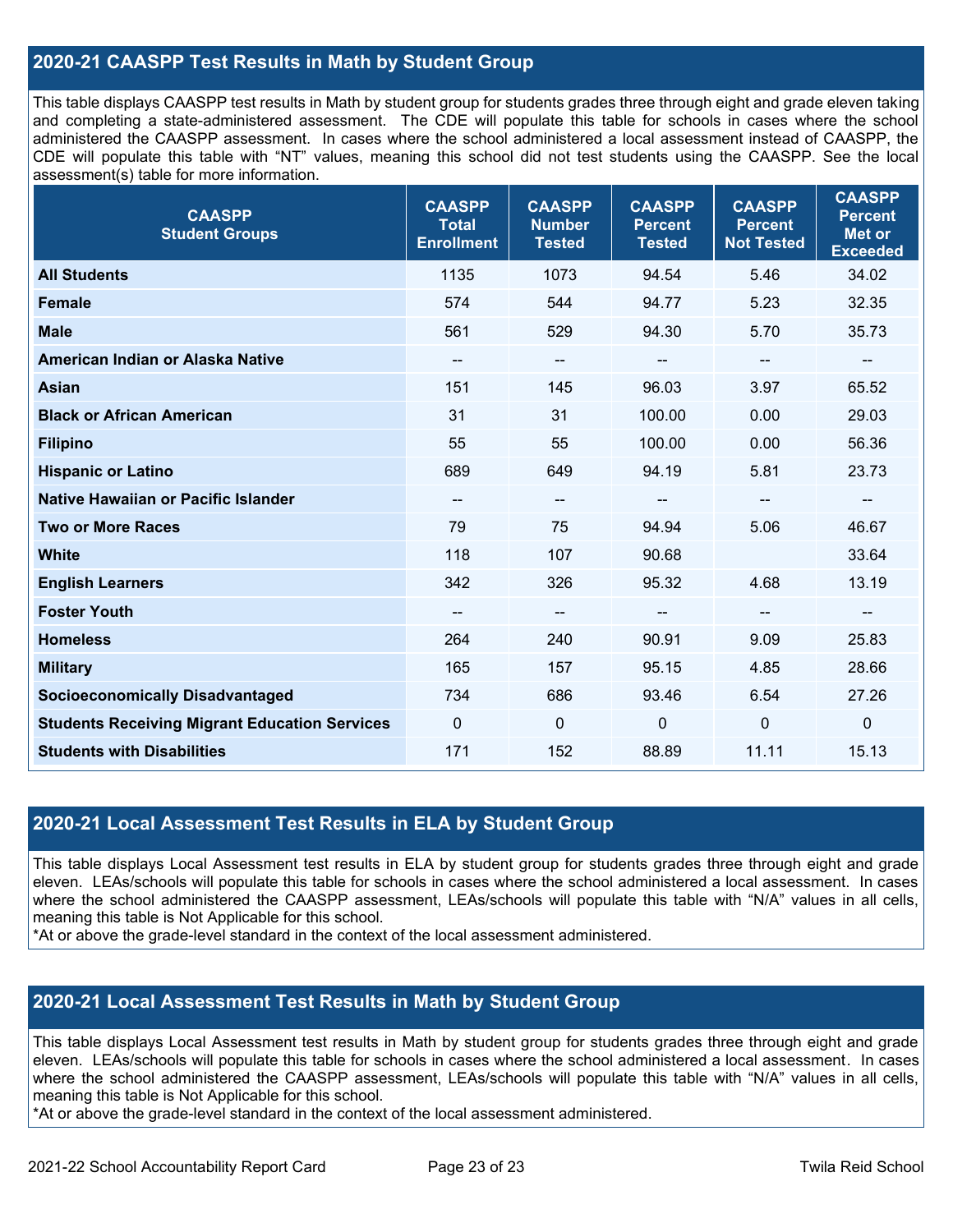# **Escuela Twila Reid Informe de Responsabilidad Escolar para 2021**

# **Información General sobre el Informe de Responsabilidad Escolar (SARC)**



**Sobre el SARC** La ley estatal requiere que cada escuela en el estado de California publique un informe de responsabilidad escolar (SARC, por sus siglas en inglés), para el 1 de febrero de cada año. El SARC contiene información sobre la condición y desempeño de cada escuela pública en California. Bajo la fórmula de financiamiento bajo control local (LCFF, por sus siglas en inglés) todas las agencias educativas locales (LEA, por sus siglas en inglés) son requeridas preparar un plan de responsabilidad bajo control local (LCAP, por sus siglas en inglés), que describe como intentan cumplir las metas anuales específicas a la escuela para todos los alumnos, con actividades específicas para abordar prioridades estatales y locales. Además, datos reportados en un LCAP debe ser consistente con los datos reportados en el SARC.

> Para mayores informes sobre los requisitos del SARC, favor de consultar la página web del SARC del Departamento de Educación de California (CDE, por sus siglas en inglés), en [www.cde.ca.gov/ta/ac/sa/](https://www.cde.ca.gov/ta/ac/sa/)

> Para más información sobre el LCFF o LCAP, consulte el sitio web LCFF de CDE en [www.cde.ca.gov/fg/aa/lc/](https://www.cde.ca.gov/fg/aa/lc/)

> Si los padres y el público general desean recibir información adicional sobre la escuela, pueden comunicarse con el director o la oficina del distrito.



**Interfaz (***Dashboard***) Escolar de California**



*DataQuest DataQuest* es una herramienta en línea ubicada en el sitio web *DataQuest* de CDE en [dq.cde.ca.gov/dataquest/](https://dq.cde.ca.gov/dataquest/) que cuenta con información adicional sobre esta escuela y comparaciones de la escuela con el distrito, el condado, y el estado. Específicamente, *DataQuest* es un sistema dinámico que proporciona informes para contabilidad (p. ej., datos de pruebas, matriculación, egresados de escuela preparatoria, abandono escolar, matriculación en cursos, dotación, y datos relacionados a Estudiantes del Inglés).

> La Interfaz Escolar de California (*Dashboard*) [www.caschooldashboard.org/](http://www.caschooldashboard.org/) refleja el nuevo sistema de contabilidad y continuo mejoramiento de California y proporciona información sobre como los LEA y las escuelas están cumpliendo las necesidades de la diversa población estudiantil de California. La Interfaz (*Dashboard*) cuenta con informes que exhiben el desempeño de los LEA, las escuelas y los grupos estudiantiles en un grupo de medidas estatales y locales para ayudar a identificar las fortalezas, desafíos y áreas necesitando mejoramiento.

**Acceso al Internet** Acceso al Internet está disponible en bibliotecas públicas y otras ubicaciones que son accesibles al público (p.ej., la Biblioteca Estatal de California). Acceso al Internet en bibliotecas y otras ubicaciones públicas es generalmente proporcionado a base de orden de llegada. Otras restricciones de uso pueden incluir el horario de operación, el plazo de tiempo que se puede usar una estación de trabajo (dependiendo en disponibilidad), los tipos de programas informáticos disponibles en una estación de trabajo y la habilidad de poder imprimir documentos.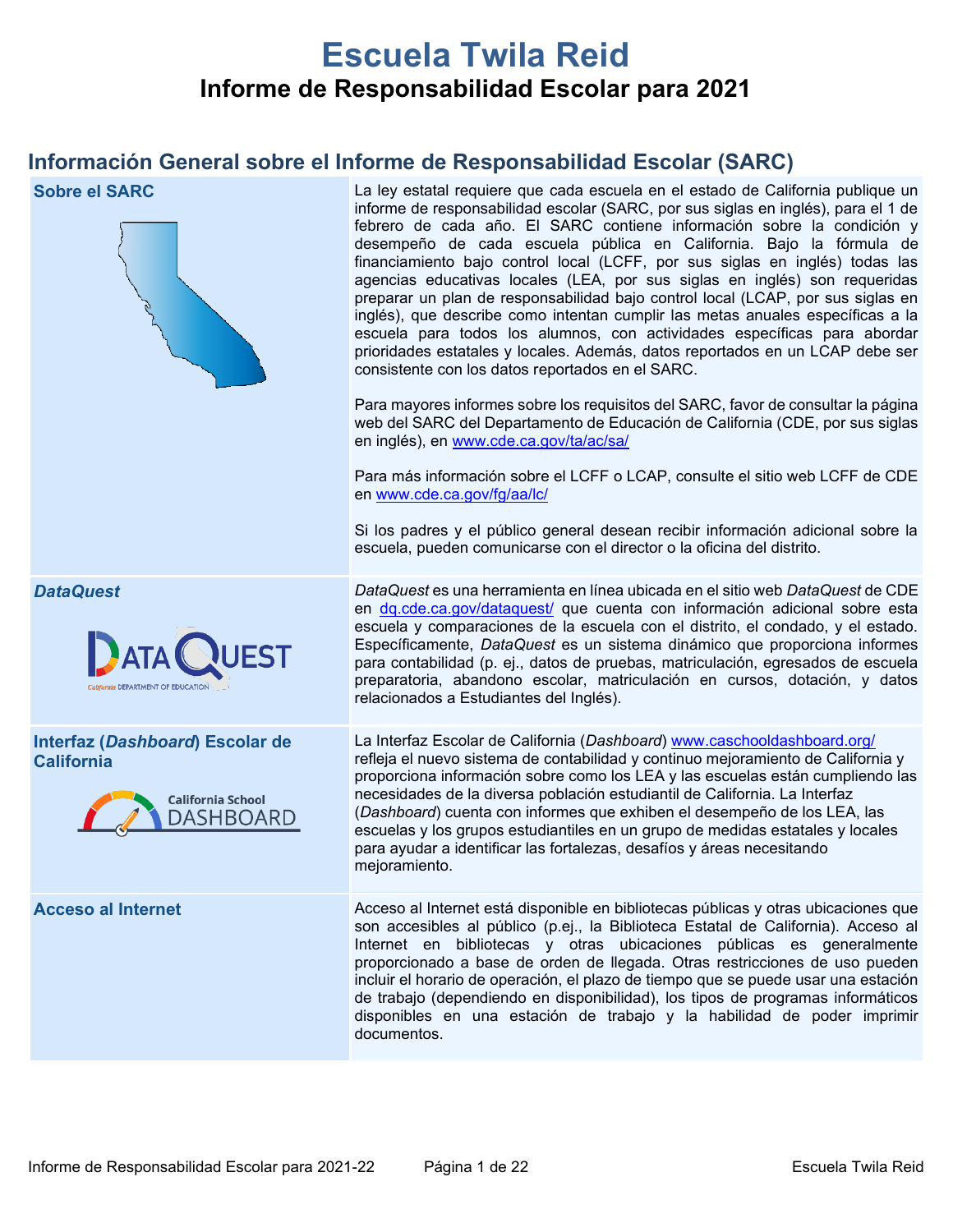# **Información de Contacto Escolar para 2021-22**

| Nombre de la Escuela                          | Escuela Twila Reid            |  |
|-----------------------------------------------|-------------------------------|--|
| <b>Dirección</b>                              | 720 South Western             |  |
| Ciudad, Estado, Código Postal                 | Anaheim, CA 92804-3831        |  |
| Número Telefónico                             | 714-236-3845                  |  |
| Director/a                                    | Erin Helenihi                 |  |
| Dirección de Correo Electrónico               | erin.helenihi@savsd.org       |  |
| <b>Sitio Web Escolar</b>                      | https://savsd.org/school/reid |  |
| Código del Condado-Distrito-<br>Escuela (CDS) | 30666966030506                |  |

# **Información de Contacto Distrital para 2021-22**

| Nombre del Distrito               | Distrito Escolar Unificado Primario Savana |  |  |  |  |
|-----------------------------------|--------------------------------------------|--|--|--|--|
| Número Telefónico                 | 714-236-3800                               |  |  |  |  |
| <b>Superintendente</b>            | Dr. Sue Johnson                            |  |  |  |  |
| Dirección de Correo Electrónico   | superintendent@savsd.org                   |  |  |  |  |
| Dirección del Sitio Web Distrital | www.savsd.org                              |  |  |  |  |

### **Panorama Escolar para 2021-22**

La Escuela Twila Reid es una escuela de Kínder en Transición (TK, por sus siglas en inglés) a 6to grado. La población de 534 alumnos de Twila Reid representa una población diversa. Aproximadamente el 30% de los alumnos en Twila Reid son estudiantes del idioma inglés. La gran mayoría de estos alumnos hablan español. Alrededor del 65% de los alumnos de la escuela están en el programa de almuerzo gratuito o reducido. Twila Reid es apoyada por fondos de Título I a nivel escolar. Los alumnos participan en una variedad de actividades que apoyan la adquisición de las Normas Básicas Comunes. El personal está compuesto por 24 maestros docentes de educación general, un maestro de recursos de educación especial, dos maestros de recursos del Título 1, un terapeuta del habla, un psicólogo y una enfermera del distrito de tiempo completo y otra de medio tiempo que divide su tiempo entre 4 escuelas. En un año típico, nuestros maestros crearían un pequeño grupo de instrucción en grupos pequeños adaptados para satisfacer las necesidades de nuestros alumnos además de apoyar a los alumnos con un apoyo diario de lectura nivelado. Este año, los maestros aún están notando las diferencias para satisfacer las necesidades de los estudiantes en grupos de instrucción programada por niveles. Cada nivel de grado funciona como un equipo de colaboración con el Especialista de Recursos y un maestro del Título 1 para proporcionar instrucción nivelada para cada alumno.

Yendo más allá del salón, Twila Reid ofrece una variedad de programas para ayudar a los alumnos a alcanzar el éxito. Cada semana, el programa "We Got Your Back" ["Nosotros Te Apoyamos"] apoya a los alumnos más necesitados de Twila Reid al proporcionarles una mochila llena de comida para compartir con sus familias. Con la sólida y continua asociación con el Departamento de Policía de Anaheim para garantizar que tengamos procesos y procedimientos de seguridad actualizados y eficientes. El Distrito Escolar de Savanna también se ha asociado con universidades locales para brindar apoyo social y emocional, apoyo de habla y lenguaje, y enriquecimiento adicional de verano para los alumnos. La escuela Twila Reid ha apoyado a alumnos y padres con recursos tales como orientación, clases para padres, campamentos familiares, compras en la escuela, clases de arte y apoyo para la vivienda. El Distrito Escolar de Savanna también ofrece a los alumnos enriquecimiento y práctica adicional de habilidades en las Academias Sabatinas frecuentes durante todo el año. A través del apoyo del Grupo de Trabajo del Condado de North Orange (NOC, por sus siglas en inglés), el programa "Bigs" de la escuela preparatoria proporciona mentores para los alumnos que necesitan apoyo adicional en reuniones virtuales. Las familias de Twila Reid también tienen la oportunidad de participar en una variedad de programas después comunitarios para ayudar a apoyarlos en este año difícil: Boys and Girls Club, Achieves de YMCA y Catalyst Kids. En cooperación con nuestra comunidad circundante, también continuaremos nuestras relaciones sólidas y positivas con el Centro de Aprendizaje de Tiger Woods a través de un programa virtual este año. En un año típico, el Distrito Escolar de Savanna también proporciona aumentos del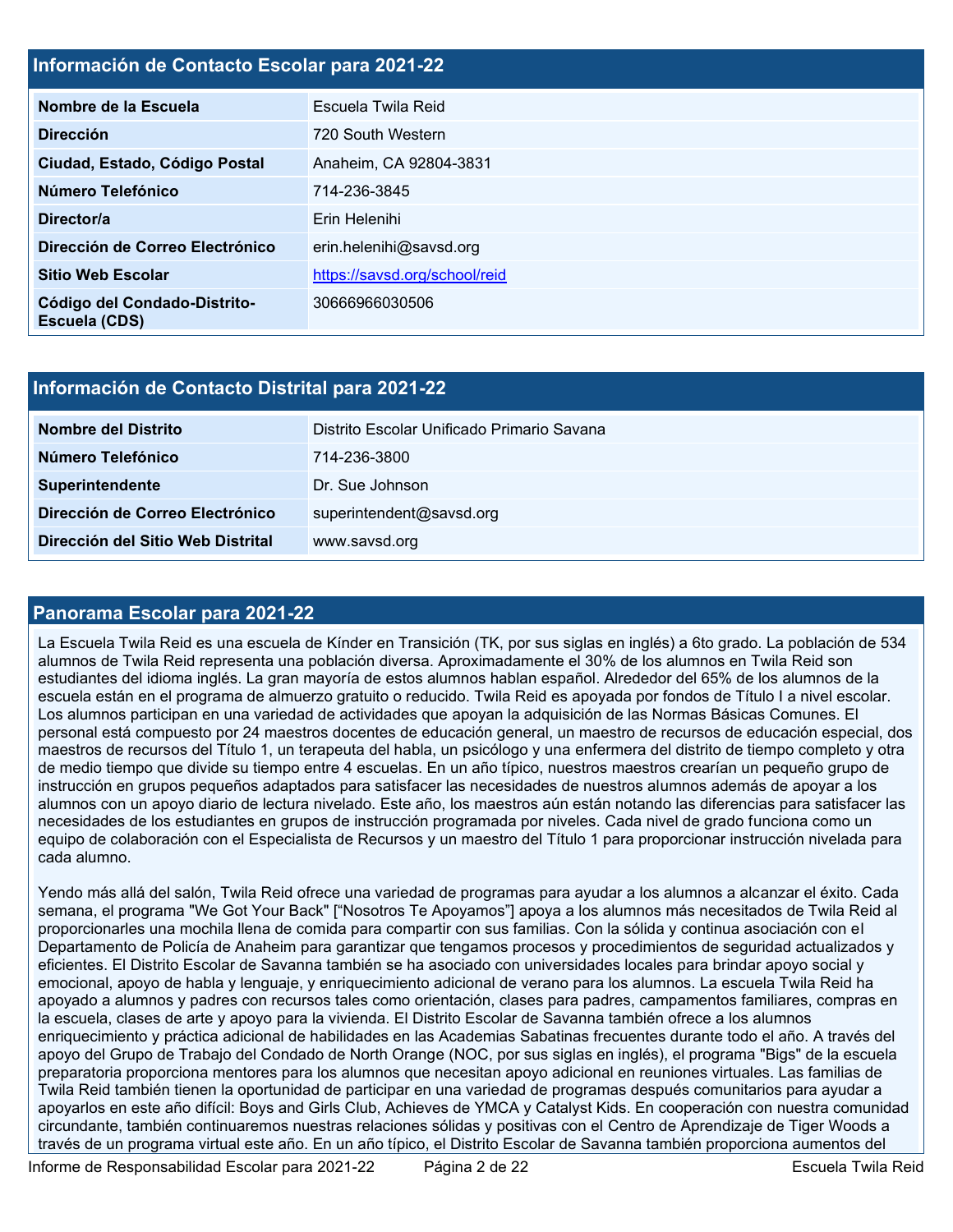### **Panorama Escolar para 2021-22**

programa académico proporcionado por oportunidades en las artes. Los alumnos en 4to-6to grado tienen acceso a "Music Masters" y también ofrecen el programa "Meet the Masters" para todos los alumnos.

La misión de la Escuela Twila Reid, a través de una asociación con los padres y la comunidad, es asegurar que cada niño domine su currículo basado en estándares de nivel de grado en un entorno seguro y de crianza. Aquí, en la Escuela Twila Reid, se alienta a los alumnos a ser exitosos, aprendices de por vida, preparados para aceptar responsabilidades y desafíos que pueden presentarse en el futuro. El personal atento y solidario continúa manteniendo un ambiente seguro y acogedor para que todos los alumnos puedan tener éxito. Todos los miembros del personal de Twila Reid continuarán la implementación del enfoque del Programa "Positive Behavior Intervention and Support" (Apoyo e Intervención para la Conducta Positiva) (PBIS, por sus siglas en inglés) a la disciplina estudiantil. Nuestro objetivo es reforzar el comportamiento positivo y prevenir problemas de disciplina. Se alienta a los alumnos a que muestren el comportamiento "R.O.C.K." de Twila Reid, y que los alumnos puedan ser responsables, ser dueños de sus acciones, ser cariñosos y ser amables en todo momento. Además de este sistema de comportamiento positivo que se enseña a todos los alumnos, también tenemos un maestro de Título 1 dedicado al aprendizaje socioemocional en el plantel. Proporcionamos instrucción de manera proactiva para ayudar a los alumnos a trabajar juntos cooperativamente como comunidad.

# **Sobre esta Escuela**

| Inscripción Estudiantil por Nivel de Año para 2021-22 |                            |  |  |  |  |  |
|-------------------------------------------------------|----------------------------|--|--|--|--|--|
| Nivel de Año                                          | <b>Cantidad de Alumnos</b> |  |  |  |  |  |
| Kínder                                                | 81                         |  |  |  |  |  |
| 1° Grado                                              | 63                         |  |  |  |  |  |
| 2° Grado                                              | 83                         |  |  |  |  |  |
| 3° Grado                                              | 67                         |  |  |  |  |  |
| 4° Grado                                              | 85                         |  |  |  |  |  |
| 5° Grado                                              | 77                         |  |  |  |  |  |
| 6° Grado                                              | 95                         |  |  |  |  |  |
| <b>Inscripción Total</b>                              | 551                        |  |  |  |  |  |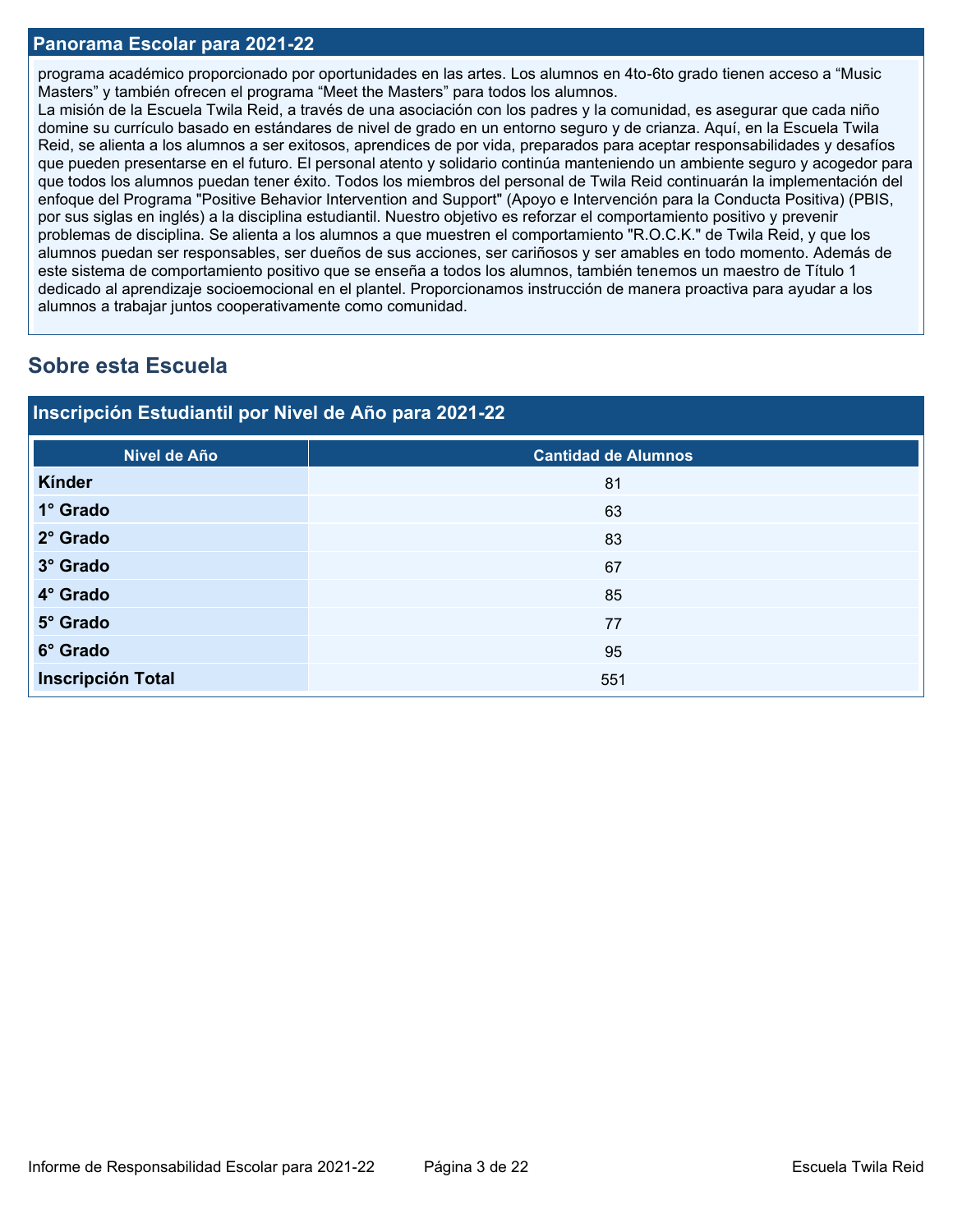# **Inscripción Estudiantil por Grupo para 2020-21**

| <b>Grupo Estudiantil</b>                        | Porcentaje de Inscripción Total |
|-------------------------------------------------|---------------------------------|
| <b>Femenino</b>                                 | 49.9                            |
| <b>Masculino</b>                                | 50.1                            |
| Nativo Americano o Nativo de<br><b>Alaska</b>   | 0.2                             |
| <b>Asiático</b>                                 | 12.5                            |
| <b>Afroamericano</b>                            | 2.2                             |
| <b>Filipino</b>                                 | 3.8                             |
| Hispano o Latino                                | 66.1                            |
| Nativo de Hawái o Isleño del<br><b>Pacífico</b> | 1.8                             |
| Dos o Más Orígenes Étnicos                      | 4.5                             |
| <b>Blanco</b>                                   | 6.9                             |
| Estudiantes del Inglés                          | 30.5                            |
| Jóvenes de Crianza Temporal                     | 0.2                             |
| Indigentes                                      | 9.3                             |
| De Escasos Recursos Económicos                  | 67.7                            |
| <b>Alumnos con Discapacidades</b>               | 11.1                            |

# **A. Condiciones de Aprendizaje**

# **Prioridad Estatal: Básico**

El SARC proporciona la siguiente información relevante a la prioridad estatal básica (Prioridad 1):

- Nivel al cual los maestros están correctamente asignados y totalmente acreditados en la materia y para los alumnos que están educando;
- Alumnos tienen acceso a los materiales instructivos estandarizados; y
- Instalaciones escolares se mantienen en buen estado de reparo

Nota: Para más información consulta la página web con Definiciones Actualizadas sobre Equidad Docente en <https://www.cde.ca.gov/pd/ee/teacherequitydefinitions.asp>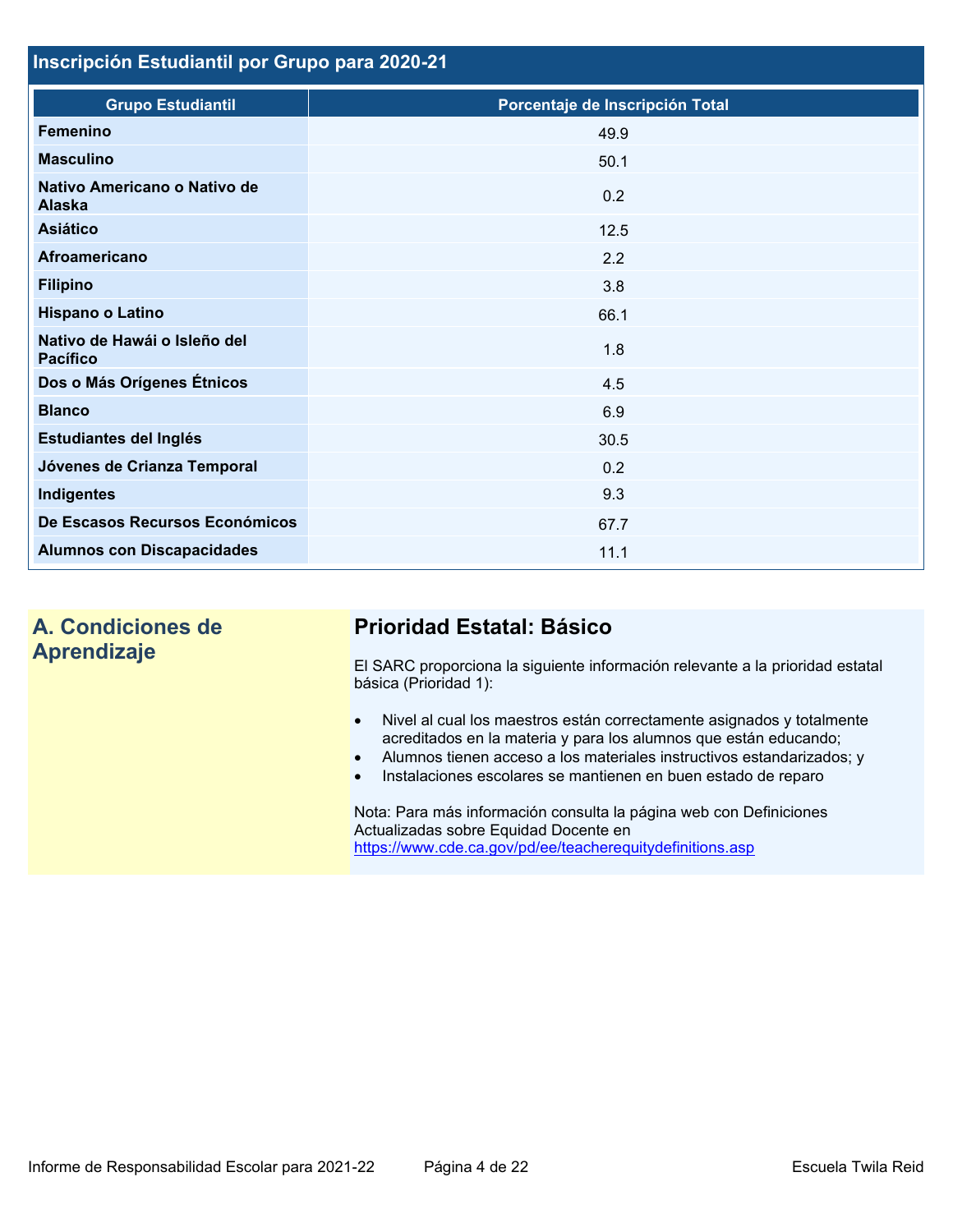# **Preparación y Colocación Docente para 2019-20**

| Autorización/Asignación                                                                                             | 2019-20 |
|---------------------------------------------------------------------------------------------------------------------|---------|
| Totalmente (Preliminar o Autorizado) Acreditado para la Asignación de Materia y Alumnos<br>(correctamente asignado) |         |
| Practicantes Contando con Acreditación Correctamente Asignados                                                      |         |
| Maestros sin Acreditación y Asignaciones Incorrectas ("ineffective" bajo ESSA)                                      |         |
| Maestros Acreditados Asignados No en su Rama ("out-of-field" bajo ESSA)                                             |         |
| <b>Desconocido</b>                                                                                                  |         |
| <b>Cantidad Total de Cargos Docentes</b>                                                                            |         |

Nota: Los datos en Esta tabla están basados en estatus como Equivalente a Tiempo Completo (FTE, por sus siglas en inglés). Un FTE es igual a un miembro del personal trabajando tiempo completo; un FTE también puede representar a dos miembros del personal donde cada uno trabajo 50 por ciento del tiempo completo. Adicionalmente, una asignación se define como un cargo donde un educador es asignado a base de entorno, materia y nivel de grado. Una autorización se define como los servicios que un educador es autorizado proporcionar a los alumnos.

# **Maestros sin Acreditación y Asignaciones Incorrectas para 2019-20 (considerado inefectivo "***ineffective***" bajo ESSA)**

| Autorización/Asignación                                                | 2019-20 |
|------------------------------------------------------------------------|---------|
| <b>Permisos y Exenciones</b>                                           |         |
| <b>Asignaciones Incorrectas</b>                                        |         |
| <b>Puestos con Vacante</b>                                             |         |
| Cantidad Total de Maestros sin Acreditación y Asignaciones Incorrectas |         |

# **Maestros Acreditados Asignados No En Su Rama para 2019-20 (considerado no en su rama "***out-offield***" bajo ESSA)**

| <b>Indicador</b>                                               | 2019-20 |
|----------------------------------------------------------------|---------|
| Maestros Acreditados Autorizados con un Permiso o una Exención |         |
| Opciones de Asignación Local                                   |         |
| Cantidad Total de Maestros No En Su Rama                       |         |

# **Asignaciones de Clases para 2019-20**

| <b>Indicador</b>                                                                                                                                                      | 2019-20 |
|-----------------------------------------------------------------------------------------------------------------------------------------------------------------------|---------|
| Asignaciones para Estudiantes del Inglés<br>(un porcentaje de todas las clases con estudiantes del inglés impartidas por maestros con asignación<br>incorrecta)       |         |
| Sin acreditación, permiso o autorización para enseñar<br>(un porcentaje de todas las clases impartidas por maestros sin registro de una autorización para<br>enseñar) |         |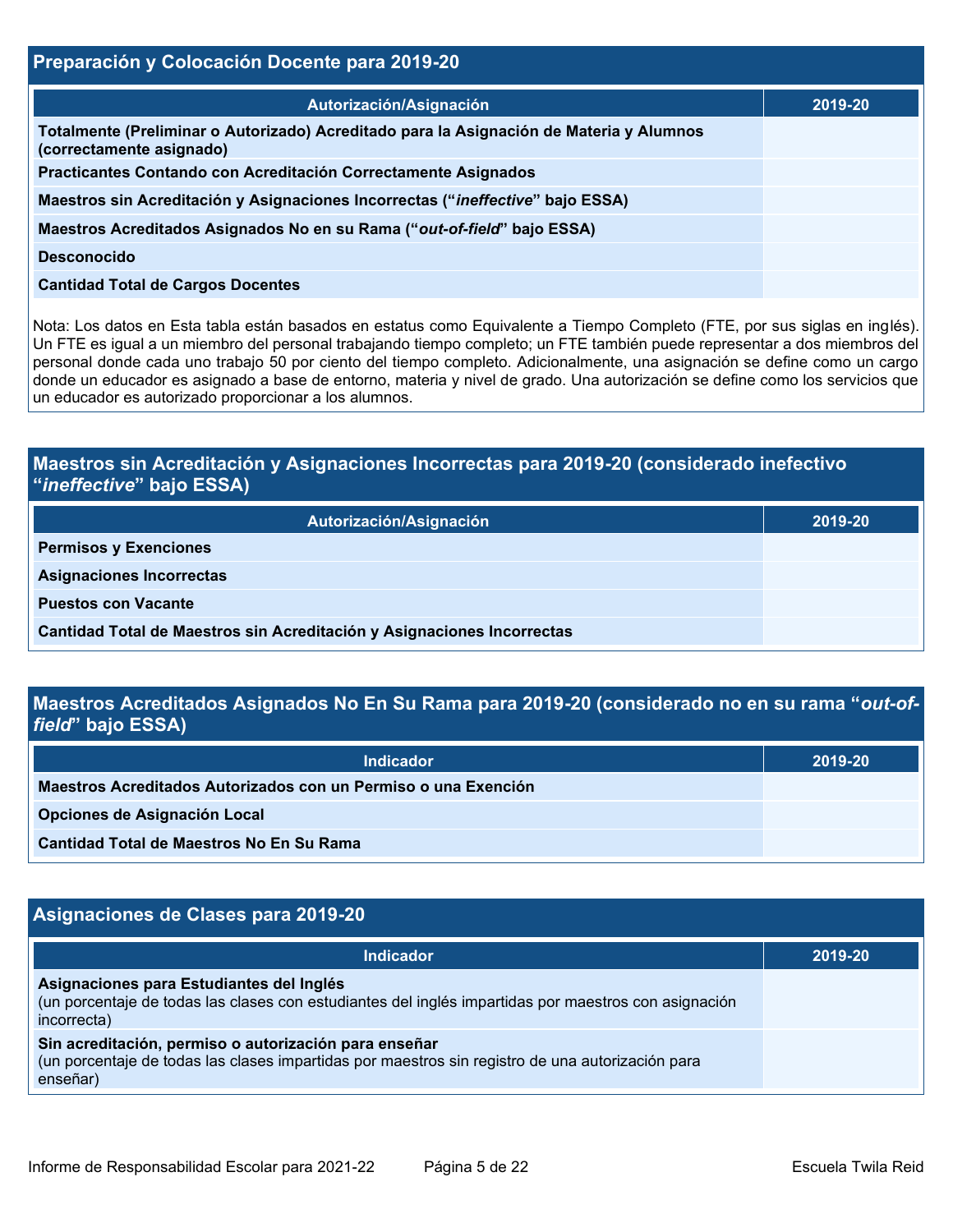# **Calidad, Vigencia y Disponibilidad de Libros de Texto y Otros Materiales Instructivos para 2021-22**

#### **Año y mes en los cuales se recopilaron los datos** Noviembre del 2021

| <b>Materia</b>                    | Libros de Texto y Otros Materiales Instructivos/Año de<br><b>Adopción</b>                                                                                                                                                                                                                      | <b>Los</b><br>libros de<br>texto son<br>de la<br>adopción<br>más<br>reciente? | Porcentaje de<br>alumnos a<br>quienes no se<br>les asignaron<br>sus propios<br>libros de texto |
|-----------------------------------|------------------------------------------------------------------------------------------------------------------------------------------------------------------------------------------------------------------------------------------------------------------------------------------------|-------------------------------------------------------------------------------|------------------------------------------------------------------------------------------------|
| Lectura/Artes Lingüísticas        | Por E.C. 3312 (b) (6) los libros de texto son consistentes con<br>el contenido y los ciclos curriculares.                                                                                                                                                                                      |                                                                               | $\Omega$                                                                                       |
| <b>Matemáticas</b>                | Por E.C. 3312 (b) (6) los libros de texto son consistentes con<br>el contenido y los ciclos curriculares.                                                                                                                                                                                      |                                                                               | $\mathbf{0}$                                                                                   |
| <b>Ciencias</b>                   | Por E.C. 3312 (b) (6) los libros de texto son consistentes con<br>el contenido y los ciclos curriculares.                                                                                                                                                                                      |                                                                               | $\Omega$                                                                                       |
| <b>Historia-Ciencias Sociales</b> | Por E.C. 3312 (b) (6) los libros de texto son consistentes con<br>el contenido y los ciclos curriculares.                                                                                                                                                                                      |                                                                               | $\mathbf{0}$                                                                                   |
| <b>Salud</b>                      | Por E.C. 3312 (b) (6) los libros de texto son consistentes con<br>el contenido y los ciclos curriculares. No tenemos libros de<br>texto en esta área; en su lugar, utilizamos una variedad de<br>materiales de instrucción para proporcionar instrucción en<br>salud.                          |                                                                               | $\Omega$                                                                                       |
| Artes Visuales y Escénicas        | Por E.C. 3312 (b) (6) los libros de texto son consistentes con<br>el contenido y los ciclos curriculares. No tenemos libros de<br>texto en esta área; en su lugar, utilizamos una variedad de<br>materiales de instrucción para proporcionar instrucción en las<br>Artes Visuales y Escénicas. |                                                                               | 0                                                                                              |

# **Condiciones de Instalación Escolar y Mejoradas Planeadas**

El personal de Reid se esfuerza por mantener un ambiente de aprendizaje limpio y seguro para los alumnos. El director realiza las evaluaciones de las condiciones estéticas y de seguridad de la escuela mensualmente, y el Director de Mantenimiento, Operaciones y Transporte del Distrito realiza inspecciones trimestrales exhaustivas. Los conserjes realizan inspecciones rutinarias y diarias de todas las áreas exteriores e interiores de la escuela. Según SB550 todas las instalaciones están en buenas condiciones. Los proyectos de modernización se completaron en el plantel de Reid como resultado de la aprobación de la Medida N el 4 de noviembre de 2008 y la Medida G en la elección del 5 de junio de 2012. Los salones y los espacios de oficinas se mejoraron con muebles nuevos, sistemas de muros mejorados, ventanas de doble panel con eficiencia energética, nuevas unidades de calefacción y aire acondicionado con eficiencia energética, plomería nueva, electricidad y techos mejorados. Las unidades de calefacción y aire acondicionado de la Escuela Reid, iluminación, cámaras de seguridad, proyectores de salón, e incluso sistemas de riego están en sistemas de administración de energía, controlados de forma remota para garantizar que las unidades no funcionen en momentos en que no sean necesarias. Los programas de guardería preescolar y antes y después de la escuela fueron reubicados para proporcionar un mejor acceso para los padres durante las horas en que la oficina de la escuela no está abierta. Las mejoras de seguridad escolar son multifacéticas e incluyen cercas perimetrales, cámaras de seguridad en todo el plantel, sistemas de localización, sistemas de notificación de emergencia, sistemas mejorados de alarma contra incendios y mayor iluminación de seguridad después del horario escolar. Los terrenos de la escuela se ampliaron en el otoño de 2017. ¡Los baños remodelados para alumnos son "aptos para los alumnos" con nuevas tuberías y conductos de alcantarillado, accesorios de bajo consumo de energía y pisos de terrazo que durarán al menos otros 50 años!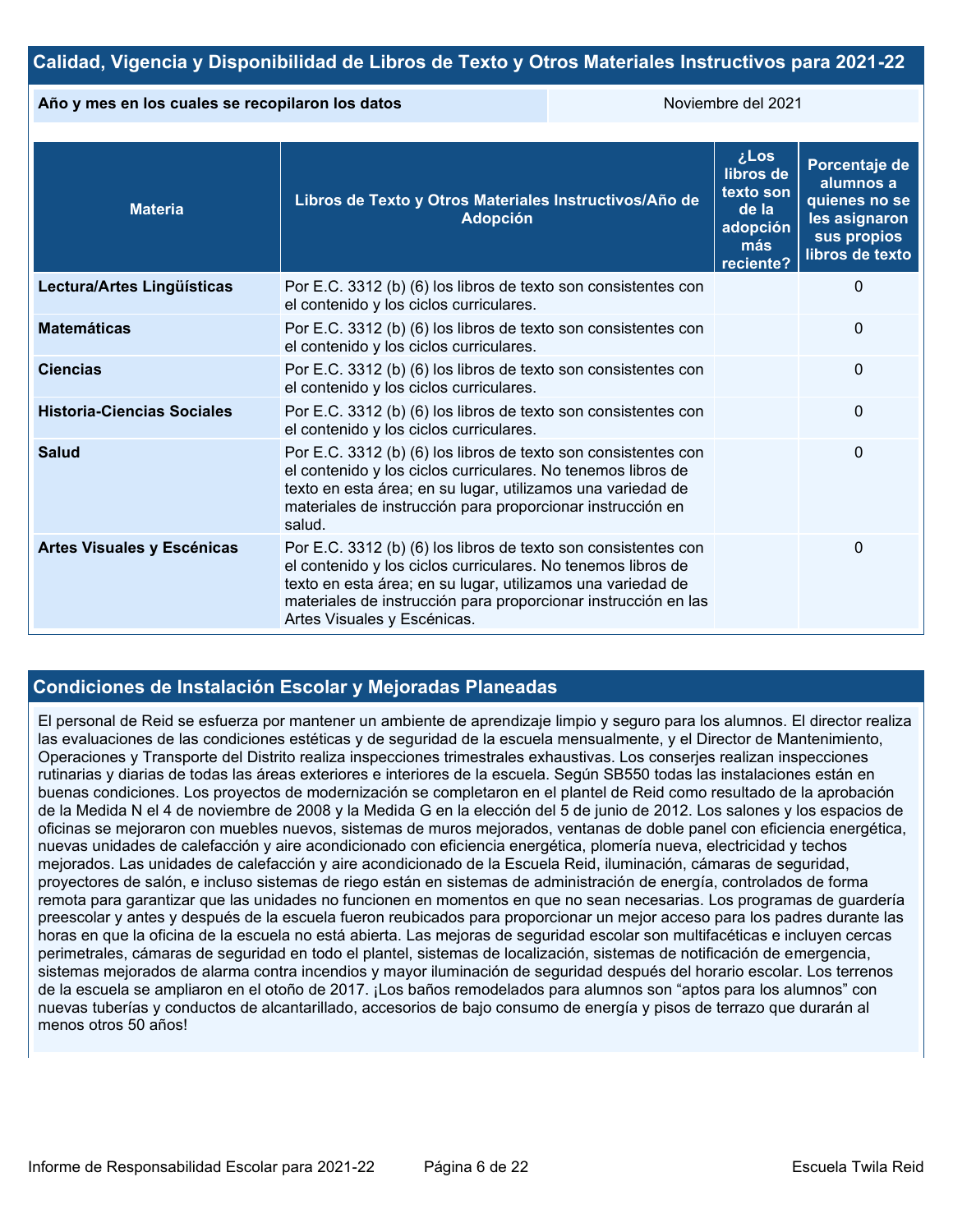## **Condiciones de Instalación Escolar y Mejoradas Planeadas**

Se llevan a cabo proyectos de mantenimiento regular para mantener los altos estándares de calidad de las instalaciones del distrito. En el otoño de 2015, se completó un Centro de Aprendizaje Tecnológico con 32 computadoras, una estación de enseñanza y monitores de pantalla plana. En el verano de 2016, se agregó un segundo Centro de Aprendizaje de Tecnología con 32 computadoras adicionales con monitores de pantalla plana. En el verano de 2018, se agregó un Centro del Programa "Ciencia, Tecnología, Ingeniería y Matemáticas" (STEM, por sus siglas en inglés) con monitores de pantalla plana adicionales, paredes de pizarras blancas y computadoras. Durante el verano de 2019, se agregó un tercer Centro de Aprendizaje Tecnológico al plantel escolar. En el ciclo escolar 2020-2021, se agregó al plantel escolar una estructura techada adicional para el almuerzo para permitir un mejor espacio entre los alumnos durante las comidas al aire libre. Si bien el uso de la tecnología para apoyar el programa instructivo ha sido durante mucho tiempo un estándar en la Escuela Reid, cada salón de clases tiene seis computadoras de escritorio; en el otoño de 2021 se agregó a cada salón de clases un carrito de tecnología que incluye un conjunto de iPads para la clase.

#### **Año y mes del más reciente informe FIT** Antico de 2021 a substitutiva de 2021 a Vulio de 2021

| Sistema Inspeccionado                                                                                                    | Clasifi   Clasi  <br>car<br><b>Buen</b><br>$\Omega$ | ficar<br><b>Adec</b><br>uado | <b>Clasi</b><br>ficar<br><b>Malo</b> | Reparación Necesaria y Acción Tomada o<br><b>Planeada</b> |
|--------------------------------------------------------------------------------------------------------------------------|-----------------------------------------------------|------------------------------|--------------------------------------|-----------------------------------------------------------|
| Sistemas:<br>Fugas de Gas, Calefacción, Ventilación y Aire<br>Acondicionado (HVAC)/Sistemas Mecánicos,<br>Alcantarillado | X                                                   |                              |                                      |                                                           |
| Interior:<br>Superficies Interiores                                                                                      | X                                                   |                              |                                      |                                                           |
| Limpieza:<br>Limpieza General, Invasión de Insectos/Plagas                                                               | $\sf X$                                             |                              |                                      |                                                           |
| <b>Eléctrico</b>                                                                                                         | $\sf X$                                             |                              |                                      |                                                           |
| Baños/Bebederos:<br>Baños, Lavamanos/Bebederos                                                                           | $\mathsf{X}$                                        |                              |                                      |                                                           |
| Seguridad:<br>Seguridad Contra Incendios, Materiales<br>Peligrosos                                                       | X                                                   |                              |                                      |                                                           |
| <b>Estructural:</b><br>Daños Estructurales, Techos                                                                       | $\times$                                            |                              |                                      |                                                           |
| <b>Exterior:</b><br>Patio de Recreo/Plantel Escolar,<br>Ventanas/Puertas/Portones/Cercos                                 | X                                                   |                              |                                      |                                                           |

| Tasa General de Instalación |              |                 |             |  |  |  |
|-----------------------------|--------------|-----------------|-------------|--|--|--|
| Ejemplar                    | <b>Bueno</b> | <b>Adecuado</b> | <b>Malo</b> |  |  |  |
|                             |              |                 |             |  |  |  |

# **B. Resultados Estudiantiles Prioridad Estatal: Rendimiento Estudiantil**

El SARC proporciona la siguiente información relevante a la prioridad estatal de rendimiento estudiantil (Prioridad 4):

#### **Evaluaciones a Nivel Estatal**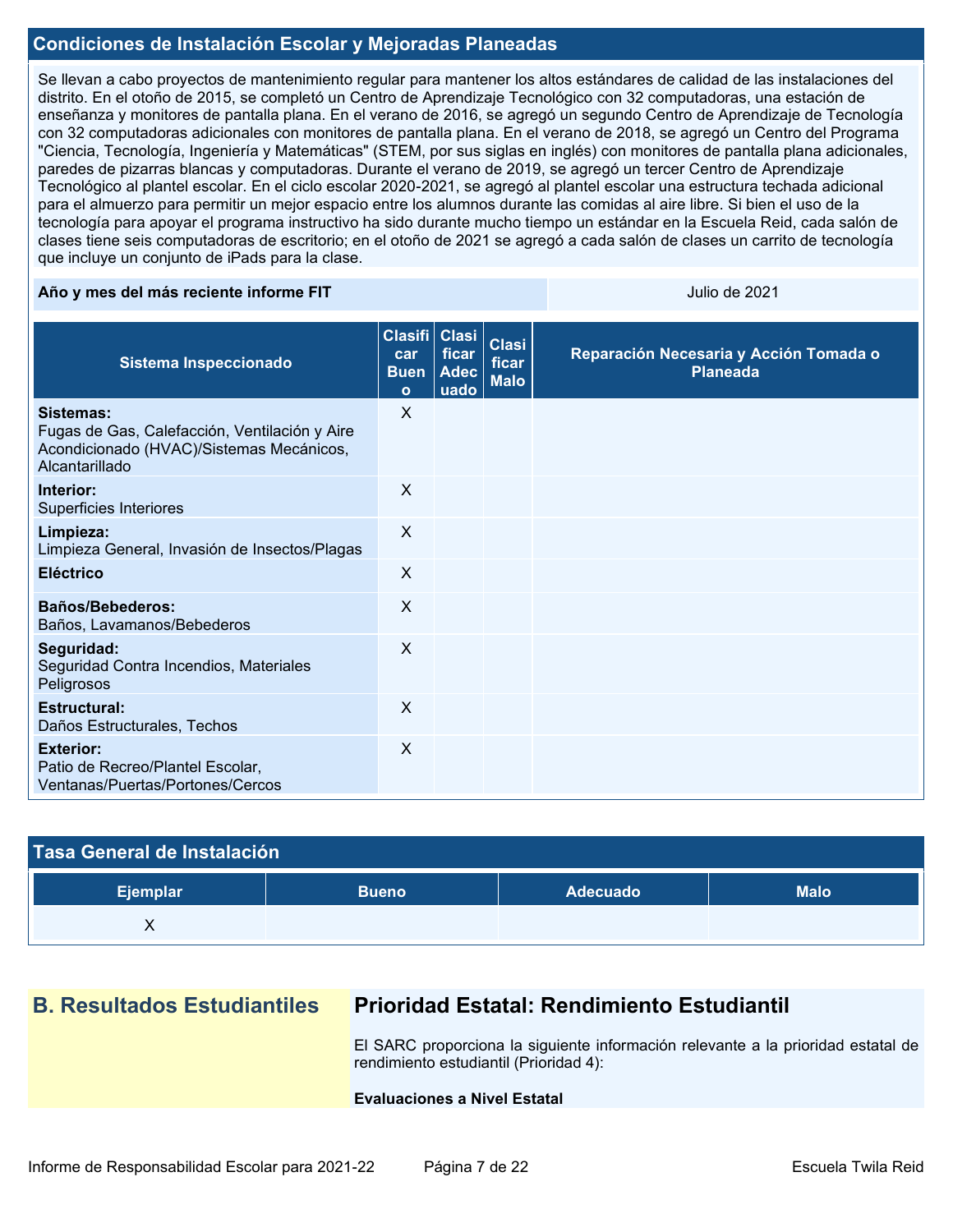(p. ej., Evaluación de Rendimiento Estudiantil y Progreso de California [CAASPP, por sus siglas en inglés], que incluye las Evaluaciones Sumativas *Smarter Balanced* para alumnos en población de educación general y las Evaluaciones Alternativas de California [CAA, por sus siglas en inglés] para artes lingüísticas del inglés [ELA, por sus siglas en inglés]/lectoescritura y matemáticas administradas en tercero a octavo y onceavo año. Solo alumnos elegibles pueden participar en la administración de las CAA. Material CAA cumple con las normas de rendimiento alternativo, las cuales están vinculadas con las Normas Básicas Comunes Estatales [CCSS, por sus siglas en inglés] para alumnos con discapacidades cognitivas significativas).

El Sistema CAASPP abarca las siguientes evaluaciones y requisitos de participación estudiantil:

- 1. **Evaluaciones Sumativas** *Smarter Balanced* **y Evaluaciones Alternativas de California (CAA, por sus siglas en inglés) para ELA** en tercero a octavo grado y onceavo grado.
- 2. **Evaluaciones Sumativas** *Smarter Balanced* **y Evaluaciones Alternativas de California (CAA, por sus siglas en inglés) para Matemáticas** en tercero a octavo grado y onceavo grado.
- 3. **Prueba de Ciencia de California (CAST, por sus siglas en inglés) Evaluaciones Alternativas de California (CAA, por sus siglas en inglés) para Ciencia** en quinto y octavo grado y al estar en la escuela preparatoria (es decir, décimo, onceavo o doceavo grado).

#### **Reportando en el SARC Únicamente para el Ciclo Escolar 2020-2021**

Donde es la opción más viable, los LEA son requeridos administrar la evaluación sumativa a nivel estatal para ELA y matemáticas. Donde una evaluación sumativa a nivel escolar no fue la opción más viable para el LEA (o para uno o más de los niveles de grado dentro del LEA) debido a la pandemia, los LEA fueron permitidos reportar resultados de una evaluación distinta que cumple el criterio establecido por el Consejo Estatal de Educación (SBE, por sus siglas en inglés) el 16 de marzo de 2021. Las evaluaciones fueron requeridas ser:

- Cumplir con las Normas Estatales Básicas Comunes (CCSS, por sus siglas en inglés) de California para ELA y Matemáticas;
- Disponible para alumnos en 3º hasta 8º y 11º grado; y
- Administrado de forma uniforme a lo largo de grado, nivel de grados, escuela o a distrito a todos los alumnos elegibles.

#### **Opciones**

Nota que las CAA solo podían administrar en persona de acuerdo con los requisitos de salud y seguridad. Si no era viable para el LEA administrar los CAA en persona con las pautas de salud y seguridad en pie, el LEA fue dirigido no administrar las pruebas. No hubo otras opciones de evaluación disponibles para los CAA. Las escuelas administraron las Evaluaciones Sumativas *Smarter Balanced* para ELA y matemáticas, otras evaluaciones que pueden cumplir el criterio SBE o una combinación de ambas y ellos solo podían escoger uno de lo siguiente:

- Evaluaciones sumativas *Smarter Balanced* para ELA y matemáticas;
- Otras evaluaciones cumpliendo el criterio SBE; o
- Combinación de evaluaciones sumativas Smarter Balanced para ELA y matemáticas y otras evaluaciones.

El porcentaje de alumnos que han exitosamente completado cursos que satisfacen los requisitos para ingreso a la Universidad de California y la Universidad Estatal de California o secuencias de educación de carrera técnica o programa de estudio.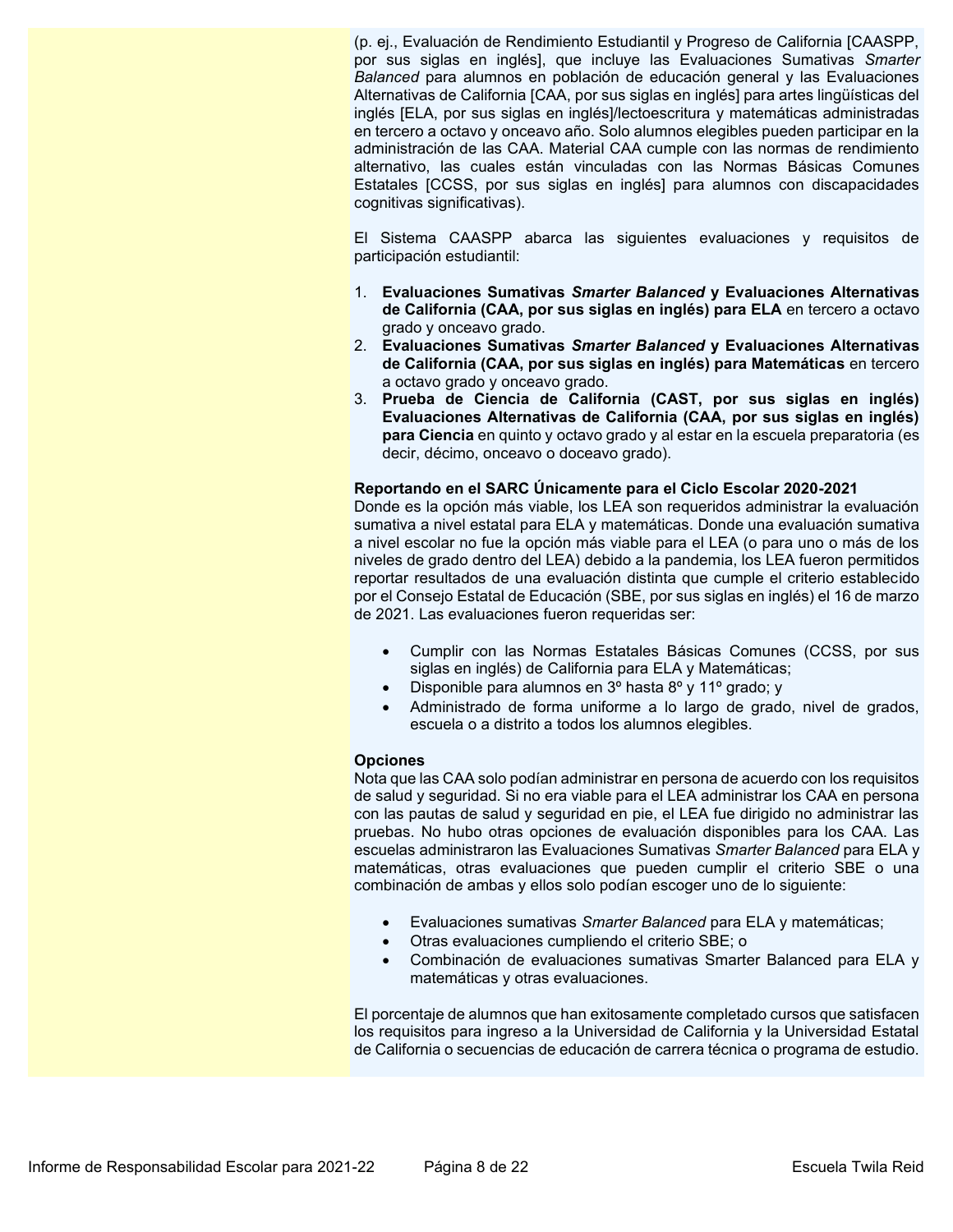## **Porcentaje de Alumnos Cumpliendo o Superando la Norma Estatal para CAASPP**

Esta tabla exhibe los resultados de la prueba CAASPP para ELA y matemáticas para todos los alumnos de tercero a octavo y onceavo grado tomando y completando una evaluación administrada por el estado.

Las celdas de datos para 2019-2020 con valores "N/A" indican que los datos de 2019-2020 no están disponibles debido a la pandemia COVID-19 y la suspensión de pruebas sumativas que resultó. La Orden Ejecutiva N-30-20 fue emitida que dispense la evaluación, contabilidad y requisitos para reportar en el ciclo escolar 2019-2020.

Las celdas de datos para 2020-2021 tienen valores de "N/A" debido a que estos datos no se pueden comparar con datos de otro año debido a la pandemia COVID-19 durante el ciclo escolar 2020-2021. Donde las evaluaciones CAASPP para ELA y/o matemáticas no es la opción más viable, los LEA fueron permitidos administrar evaluaciones locales. Por lo tanto, los datos de 2020-2021 entre años escolares para la escuela, el distrito, el estado no son una comparación exacta. Como tal, es inapropiado comparar los resultados para el ciclo escolar 2020-2021 a otros ciclos escolares.

| <b>Materia</b>                                                                                              | <b>Escuela</b><br>2019-20 | <b>Escuela</b><br>2020-21 | <b>Distrito</b><br>2019-20 | <b>Distrito</b><br>2020-21 | <b>Estado</b><br>2019-20 | <b>Estado</b><br>2020-21 |
|-------------------------------------------------------------------------------------------------------------|---------------------------|---------------------------|----------------------------|----------------------------|--------------------------|--------------------------|
| Artes Lingüísticas del Inglés/<br>Lectoescritura<br>$(3^{\circ} - 8^{\circ} \vee 11^{\circ} \text{ grado})$ | N/A                       | N/A                       | N/A                        | N/A                        | N/A                      | N/A                      |
| <b>Matemáticas</b><br>$(3^{\circ} - 8^{\circ} \vee 11^{\circ} \text{ grado})$                               | N/A                       | N/A                       | N/A                        | N/A                        | N/A                      | N/A                      |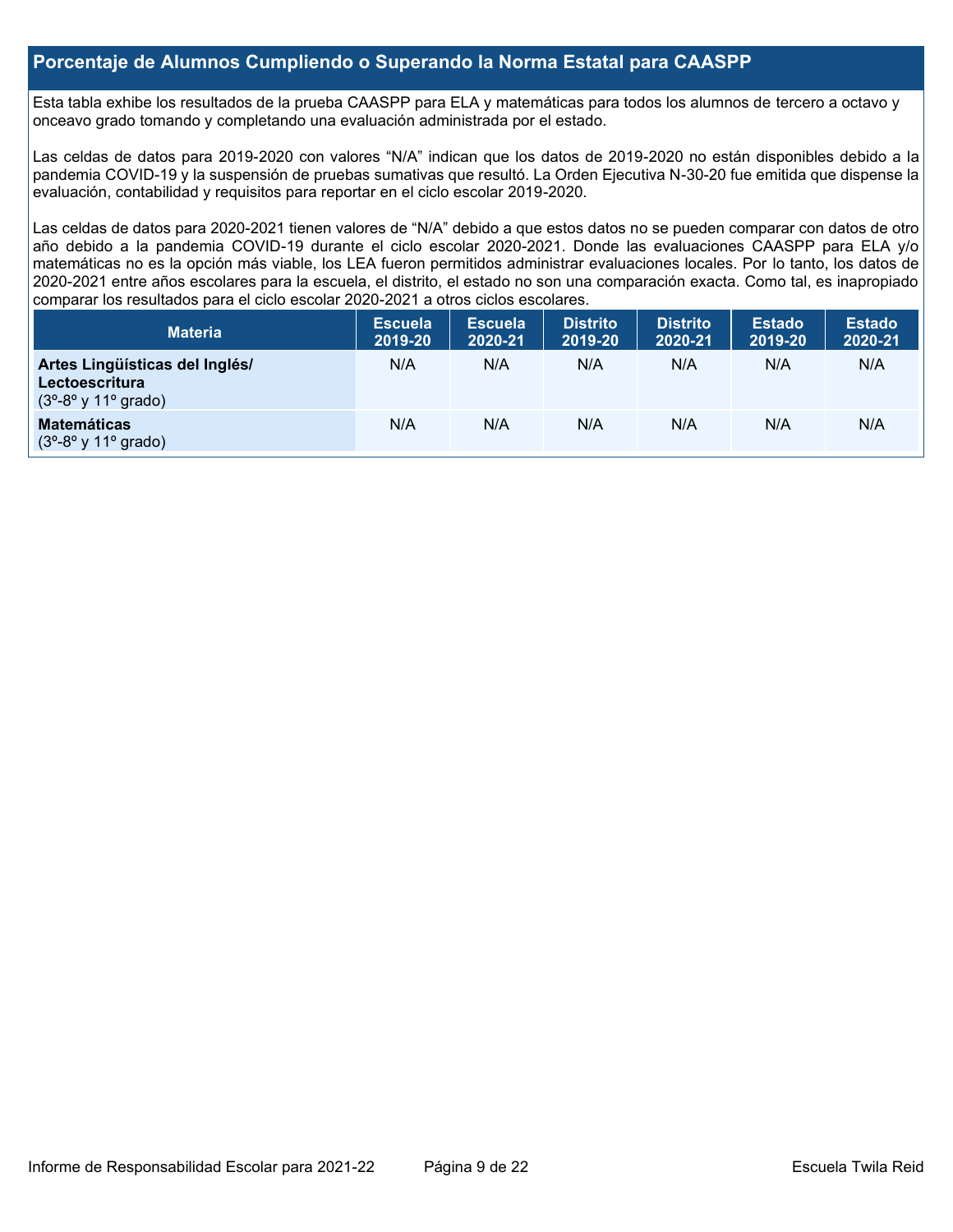# **Resultados de la Prueba CAASPP para ELA por Grupo Estudiantil para 2020-21**

Esta tabla exhibe los resultados de la prueba CAASPP para ELA por grupo estudiantil para alumnos de tercero a octavo y onceavo grado tomando y completando una evaluación administrada por el estado. El CDE poblará Esta tabla para escuelas en casos donde la escuela administró la evaluación CAASPP. En casos donde la escuela administró una evaluación local en lugar de CAASPP, el CDE poblará esta tabla con valores "NT", significando que esta escuela no realizó la prueba con alumnos usando CAASPP. Consulta la tabla de evaluaciones locales para más información.

| <b>CAASPP</b><br><b>Grupo Estudiantil</b>                    | <b>CAASPP</b><br><b>Inscripción</b><br><b>Total</b> | <b>CAASPP</b><br><b>Cantidad</b><br><b>Realizando</b><br><b>Prueba</b> | <b>CAASPP</b><br><b>Porcentaje</b><br><b>Realizando</b><br>Prueba | <b>CAASPP</b><br><b>Porcentaje</b><br><b>No</b><br><b>Realizando</b><br><b>Prueba</b> | <b>CAASPP</b><br><b>Porcentaje</b><br><b>Cumpliendo</b><br>$\mathbf{o}$<br><b>Superando</b> |
|--------------------------------------------------------------|-----------------------------------------------------|------------------------------------------------------------------------|-------------------------------------------------------------------|---------------------------------------------------------------------------------------|---------------------------------------------------------------------------------------------|
| <b>Todos los Alumnos</b>                                     | 316                                                 | 305                                                                    | 96.52                                                             | 3.48                                                                                  | 45.25                                                                                       |
| <b>Femeninas</b>                                             | 157                                                 | 151                                                                    | 96.18                                                             | 3.82                                                                                  | 45.7                                                                                        |
| <b>Masculinos</b>                                            | 159                                                 | 154                                                                    | 96.86                                                             | 3.14                                                                                  | 44.81                                                                                       |
| Nativos Americanos o Nativos de Alaska                       | $\Omega$                                            | $\mathbf 0$                                                            | 0                                                                 | 0                                                                                     | $\mathbf 0$                                                                                 |
| <b>Asiáticos</b>                                             | 35                                                  | 34                                                                     | 97.14                                                             | 2.86                                                                                  | 73.53                                                                                       |
| <b>Afroamericanos</b>                                        | $\hspace{0.05cm}$ – $\hspace{0.05cm}$               | $\qquad \qquad -$                                                      |                                                                   |                                                                                       | --                                                                                          |
| <b>Filipinos</b>                                             | 11                                                  | 11                                                                     | 100                                                               | $\mathbf{0}$                                                                          | 72.73                                                                                       |
| <b>Hispanos o Latinos</b>                                    | 211                                                 | 204                                                                    | 96.68                                                             | 3.32                                                                                  | 38.24                                                                                       |
| Nativos de Hawái o Isleños del Pacífico                      | $\overline{\phantom{a}}$                            | $\qquad \qquad -$                                                      | --                                                                | --                                                                                    | $-\!$                                                                                       |
| Dos o Más Orígenes Étnicos                                   | 22                                                  | 21                                                                     | 95.45                                                             | 4.55                                                                                  | 52.38                                                                                       |
| <b>Blancos</b>                                               | 23                                                  | 21                                                                     | 91.3                                                              | 8.7                                                                                   | 42.86                                                                                       |
| Estudiantes del Inglés                                       | 82                                                  | 81                                                                     | 98.78                                                             | 1.22                                                                                  | 17.28                                                                                       |
| Jóvenes de Crianza Temporal                                  | $\qquad \qquad -$                                   | $\overline{\phantom{a}}$                                               | --                                                                | $- -$                                                                                 | --                                                                                          |
| <b>Indigentes</b>                                            | 50                                                  | 46                                                                     | 92                                                                | 8                                                                                     | 30.43                                                                                       |
| <b>Militares</b>                                             | 55                                                  | 52                                                                     | 94.55                                                             | 5.45                                                                                  | 38.46                                                                                       |
| De Escasos Recursos Económicos                               | 204                                                 | 199                                                                    | 97.55                                                             | 2.45                                                                                  | 41.21                                                                                       |
| Alumnos Recibiendo Servicios de Educación<br><b>Migrante</b> | 0                                                   | 0                                                                      | 0                                                                 | 0                                                                                     | $\pmb{0}$                                                                                   |
| <b>Alumnos con Discapacidades</b>                            | 46                                                  | 45                                                                     | 97.83                                                             | 2.17                                                                                  | 22.22                                                                                       |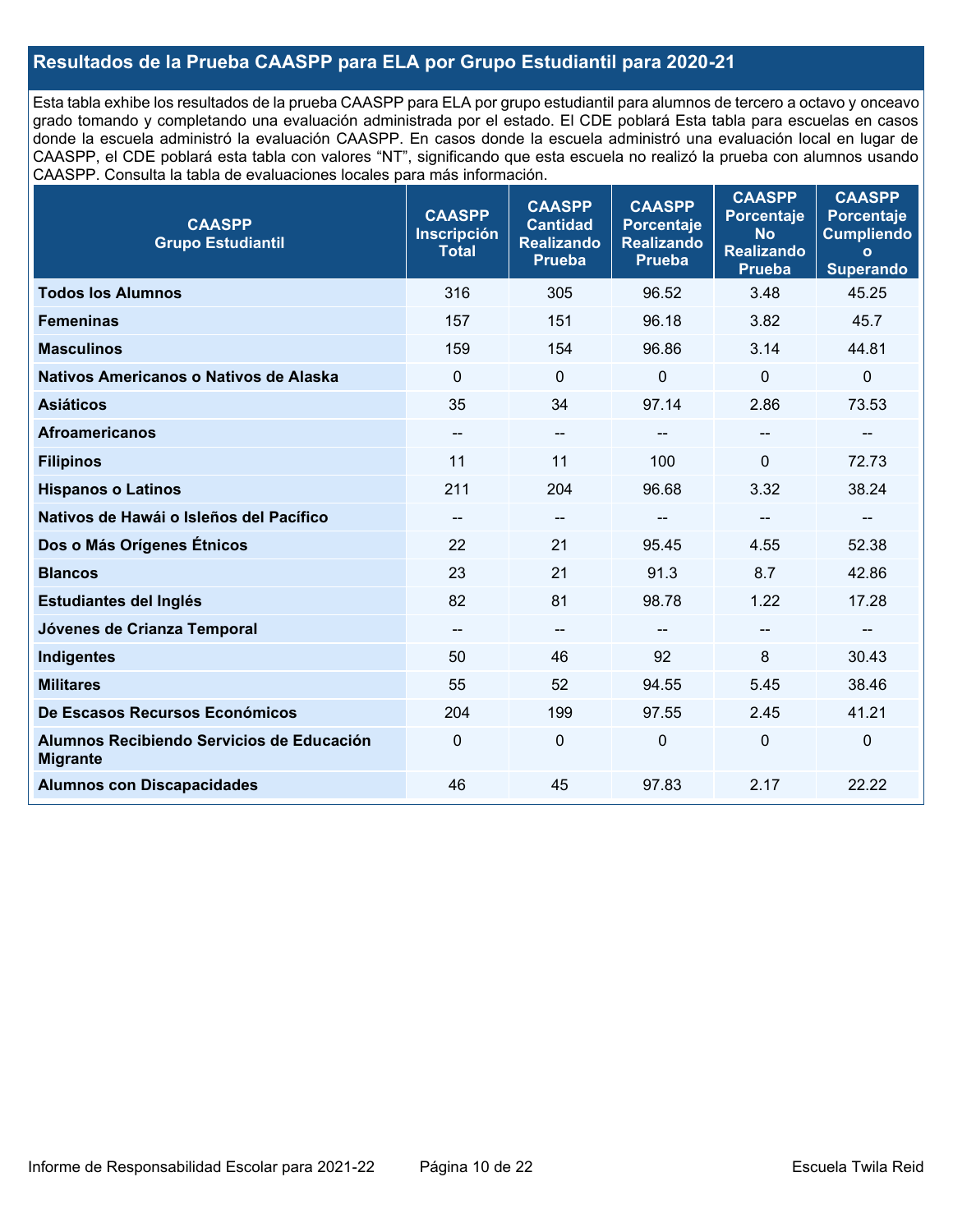# **Resultados de la Prueba CAASPP para Matemáticas por Grupo Estudiantil para 2020-21**

Esta tabla exhibe los resultados de la prueba CAASPP para Matemáticas por grupo estudiantil para alumnos de tercero a octavo y onceavo grado tomando y completando una evaluación administrada por el estado. El CDE poblará Esta tabla para escuelas en casos donde la escuela administró la evaluación CAASPP. En casos donde la escuela administró una evaluación local en lugar de CAASPP, el CDE poblará esta tabla con valores "NT", significando que esta escuela no realizó la prueba con alumnos usando CAASPP. Consulta la tabla de evaluaciones locales para más información.

| <b>CAASPP</b><br><b>Grupo Estudiantil</b>                    | <b>CAASPP</b><br><b>Inscripción</b><br><b>Total</b> | <b>CAASPP</b><br><b>Cantidad</b><br><b>Realizando</b><br><b>Prueba</b> | <b>CAASPP</b><br><b>Porcentaje</b><br><b>Realizando</b><br><b>Prueba</b> | <b>CAASPP</b><br><b>Porcentaje</b><br><b>No</b><br><b>Realizando</b><br><b>Prueba</b> | <b>CAASPP</b><br><b>Porcentaje</b><br><b>Cumpliendo</b><br>$\circ$<br><b>Superando</b> |
|--------------------------------------------------------------|-----------------------------------------------------|------------------------------------------------------------------------|--------------------------------------------------------------------------|---------------------------------------------------------------------------------------|----------------------------------------------------------------------------------------|
| <b>Todos los Alumnos</b>                                     | 316                                                 | 302                                                                    | 95.57                                                                    | 4.43                                                                                  | 30.79                                                                                  |
| <b>Femeninas</b>                                             | 157                                                 | 151                                                                    | 96.18                                                                    | 3.82                                                                                  | 29.14                                                                                  |
| <b>Masculinos</b>                                            | 159                                                 | 151                                                                    | 94.97                                                                    | 5.03                                                                                  | 32.45                                                                                  |
| Nativos Americanos o Nativos de Alaska                       | $\Omega$                                            | $\mathbf 0$                                                            | 0                                                                        | $\Omega$                                                                              | $\mathbf 0$                                                                            |
| <b>Asiáticos</b>                                             | 35                                                  | 33                                                                     | 94.29                                                                    | 5.71                                                                                  | 54.55                                                                                  |
| <b>Afroamericanos</b>                                        | $\overline{\phantom{a}}$                            | $\overline{\phantom{a}}$                                               | --                                                                       |                                                                                       | $-$                                                                                    |
| <b>Filipinos</b>                                             | 11                                                  | 11                                                                     | 100.00                                                                   | 0.00                                                                                  | 45.45                                                                                  |
| <b>Hispanos o Latinos</b>                                    | 211                                                 | 203                                                                    | 96.21                                                                    | 3.79                                                                                  | 25.12                                                                                  |
| Nativos de Hawái o Isleños del Pacífico                      | $\qquad \qquad -$                                   | $\overline{\phantom{a}}$                                               | $\qquad \qquad -$                                                        | --                                                                                    | --                                                                                     |
| Dos o Más Orígenes Étnicos                                   | 22                                                  | 20                                                                     | 90.91                                                                    | 9.09                                                                                  | 40.00                                                                                  |
| <b>Blancos</b>                                               | 23                                                  | 21                                                                     | 91.30                                                                    | 8.70                                                                                  | 28.57                                                                                  |
| Estudiantes del Inglés                                       | 82                                                  | 81                                                                     | 98.78                                                                    | 1.22                                                                                  | 11.11                                                                                  |
| Jóvenes de Crianza Temporal                                  | $\overline{\phantom{a}}$                            | $\overline{\phantom{a}}$                                               | --                                                                       | $- -$                                                                                 | --                                                                                     |
| Indigentes                                                   | 50                                                  | 46                                                                     | 92.00                                                                    | 8.00                                                                                  | 17.39                                                                                  |
| <b>Militares</b>                                             | 55                                                  | 52                                                                     | 94.55                                                                    | 5.45                                                                                  | 25.00                                                                                  |
| De Escasos Recursos Económicos                               | 204                                                 | 196                                                                    | 96.08                                                                    | 3.92                                                                                  | 24.49                                                                                  |
| Alumnos Recibiendo Servicios de Educación<br><b>Migrante</b> | $\Omega$                                            | $\mathbf 0$                                                            | 0                                                                        | $\mathbf 0$                                                                           | $\pmb{0}$                                                                              |
| <b>Alumnos con Discapacidades</b>                            | 46                                                  | 44                                                                     | 95.65                                                                    | 4.35                                                                                  | 20.45                                                                                  |

# **Resultados de Prueba Evaluativa Local para ELA por Grupo Estudiantil para 2020-21**

Esta tabla exhibe los resultados de la prueba de Evaluación Local en ELA por grupo estudiantil para alumnos de tercero a octavo y onceavo grado. Los LEA/las escuelas completarán esta tabla para escuelas en casos donde la escuela administró una evaluación local. En casos donde la escuela administró la evaluación CAASPP, los LEA/las escuelas poblarán esta tabla con valores "N/A" en todas las celdas, significando que Esta tabla No Corresponde para esta escuela. \*Cumpliendo o superando la norma de nivel de grado en el contexto de la evaluación local administrada.

## **Resultados de Prueba Evaluativa Local para Matemáticas por Grupo Estudiantil para 2020-21**

Esta tabla exhibe los resultados de la prueba de Evaluación Local en Matemáticas por grupo estudiantil para alumnos de tercero a octavo y onceavo grado. Los LEA/las escuelas completarán esta tabla para escuelas en casos donde la escuela administró una evaluación local. En casos donde la escuela administró la evaluación CAASPP, los LEA/las escuelas poblarán esta tabla con valores "N/A" en todas las celdas, significando que Esta tabla No Corresponde para esta escuela. \*Cumpliendo o superando la norma de nivel de grado en el contexto de la evaluación local administrada.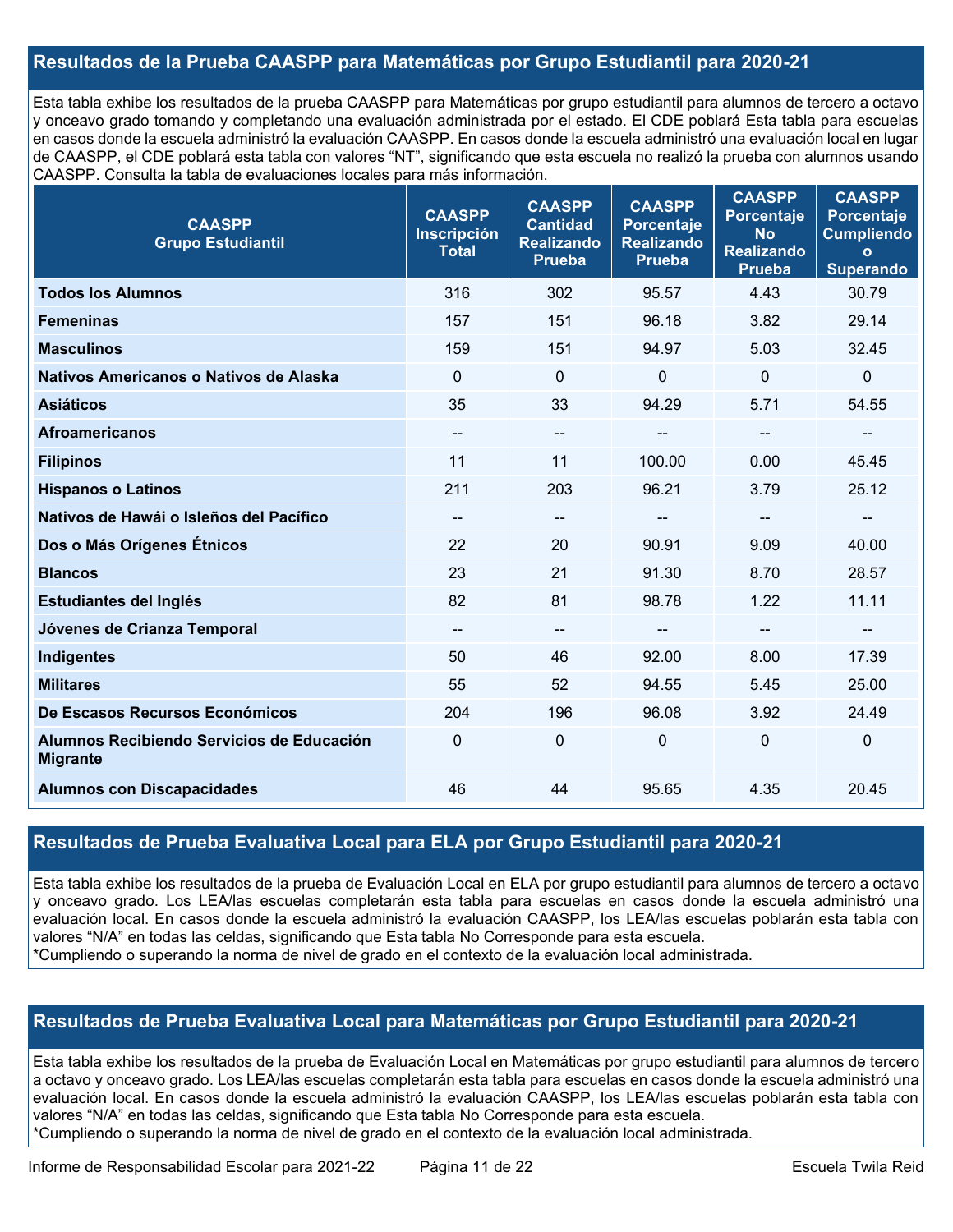## **Resultados de la Prueba CAASPP de Ciencia para Todos los Alumnos**

Esta tabla exhibe el porcentaje de todos los alumnos de quinto y octavo grado y Escuela Preparatoria cumpliendo o superando la Norma Estatal.

Las celdas de datos para 2019-2020 con valores "N/A" indican que los datos de 2019-2020 no están disponibles debido a la pandemia COVID-19 y la suspensión de pruebas sumativas que resultó. La Orden Ejecutiva N-30-20 fue emitida que dispense la evaluación, contabilidad y requisitos para reportar en el ciclo escolar 2019-2020.

Para cualquier celda de datos de 2020-2021 los valores "N/T" indican que esta escuela no realizó pruebas con los alumnos usando CAASPP Ciencia.

| <b>Materia</b>                                                              | Escuela | <b>Escuela</b> | <b>Distrito</b> | <b>Distrito</b> | <b>Estado</b> | <b>Estado</b> |
|-----------------------------------------------------------------------------|---------|----------------|-----------------|-----------------|---------------|---------------|
|                                                                             | 2019-20 | 2020-21        | 2019-20         | 2020-21         | 2019-20       | 2020-21       |
| <b>Ciencia</b><br>$(5^{\circ}$ y 8 $^{\circ}$ grado y escuela preparatoria) | N/A     | ΝT             | N/A             | ΝI              | N/A           | 28.72         |

# **Resultados de la Prueba CAASPP en Ciencia por Grupo Estudiantil para 2020-21**

Esta tabla exhibe los resultados de la prueba CAASPP en Ciencia por grupo estudiantil para alumnos en quinto y octavo grado y escuela preparatoria. Para cualquier celda de datos los valores "N/T" indican que la escuela no realizó pruebas con los alumnos usando CAASPP Ciencia.

| <b>Grupo Estudiantil</b>                                     | <b>Inscripción</b><br><b>Total</b> | <b>Cantidad</b><br><b>Realizando</b><br><b>Prueba</b> | <b>Porcentaje</b><br><b>Realizando</b><br><b>Prueba</b> | Porcentaje<br><b>No</b><br><b>Realizando</b><br><b>Prueba</b> | Porcentaje<br><b>Cumpliendo</b><br>$\mathbf{o}$<br><b>Superando</b> |
|--------------------------------------------------------------|------------------------------------|-------------------------------------------------------|---------------------------------------------------------|---------------------------------------------------------------|---------------------------------------------------------------------|
| <b>Todos los Alumnos</b>                                     | 81                                 | <b>NT</b>                                             | <b>NT</b>                                               | <b>NT</b>                                                     | <b>NT</b>                                                           |
| <b>Femeninas</b>                                             | 41                                 | <b>NT</b>                                             | <b>NT</b>                                               | <b>NT</b>                                                     | <b>NT</b>                                                           |
| <b>Masculinos</b>                                            | 40                                 | <b>NT</b>                                             | <b>NT</b>                                               | <b>NT</b>                                                     | <b>NT</b>                                                           |
| Nativos Americanos o Nativos de Alaska                       | 0                                  | 0                                                     | $\Omega$                                                | $\mathbf{0}$                                                  | $\Omega$                                                            |
| <b>Asiáticos</b>                                             | 12                                 | <b>NT</b>                                             | <b>NT</b>                                               | <b>NT</b>                                                     | <b>NT</b>                                                           |
| <b>Afroamericanos</b>                                        | --                                 | <b>NT</b>                                             | <b>NT</b>                                               | <b>NT</b>                                                     | <b>NT</b>                                                           |
| <b>Filipinos</b>                                             | $-$                                | <b>NT</b>                                             | <b>NT</b>                                               | <b>NT</b>                                                     | <b>NT</b>                                                           |
| <b>Hispanos o Latinos</b>                                    | 51                                 | <b>NT</b>                                             | <b>NT</b>                                               | <b>NT</b>                                                     | <b>NT</b>                                                           |
| Nativos de Hawái o Isleños del Pacífico                      | --                                 | <b>NT</b>                                             | <b>NT</b>                                               | <b>NT</b>                                                     | <b>NT</b>                                                           |
| Dos o Más Orígenes Étnicos                                   | $\sim$                             | <b>NT</b>                                             | <b>NT</b>                                               | <b>NT</b>                                                     | <b>NT</b>                                                           |
| <b>Blancos</b>                                               | $-$                                | <b>NT</b>                                             | <b>NT</b>                                               | <b>NT</b>                                                     | <b>NT</b>                                                           |
| Estudiantes del Inglés                                       | 20                                 | <b>NT</b>                                             | <b>NT</b>                                               | <b>NT</b>                                                     | <b>NT</b>                                                           |
| Jóvenes de Crianza Temporal                                  | 0                                  | 0                                                     | $\mathbf{0}$                                            | $\Omega$                                                      | $\mathbf 0$                                                         |
| Indigentes                                                   | 12                                 | <b>NT</b>                                             | <b>NT</b>                                               | <b>NT</b>                                                     | <b>NT</b>                                                           |
| <b>Militares</b>                                             | 14                                 | <b>NT</b>                                             | <b>NT</b>                                               | <b>NT</b>                                                     | <b>NT</b>                                                           |
| De Escasos Recursos Económicos                               | 50                                 | <b>NT</b>                                             | <b>NT</b>                                               | <b>NT</b>                                                     | <b>NT</b>                                                           |
| Alumnos Recibiendo Servicios de Educación<br><b>Migrante</b> | $\mathbf{0}$                       | 0                                                     | $\Omega$                                                | $\overline{0}$                                                | $\Omega$                                                            |
| <b>Alumnos con Discapacidades</b>                            | 12                                 | <b>NT</b>                                             | <b>NT</b>                                               | <b>NT</b>                                                     | <b>NT</b>                                                           |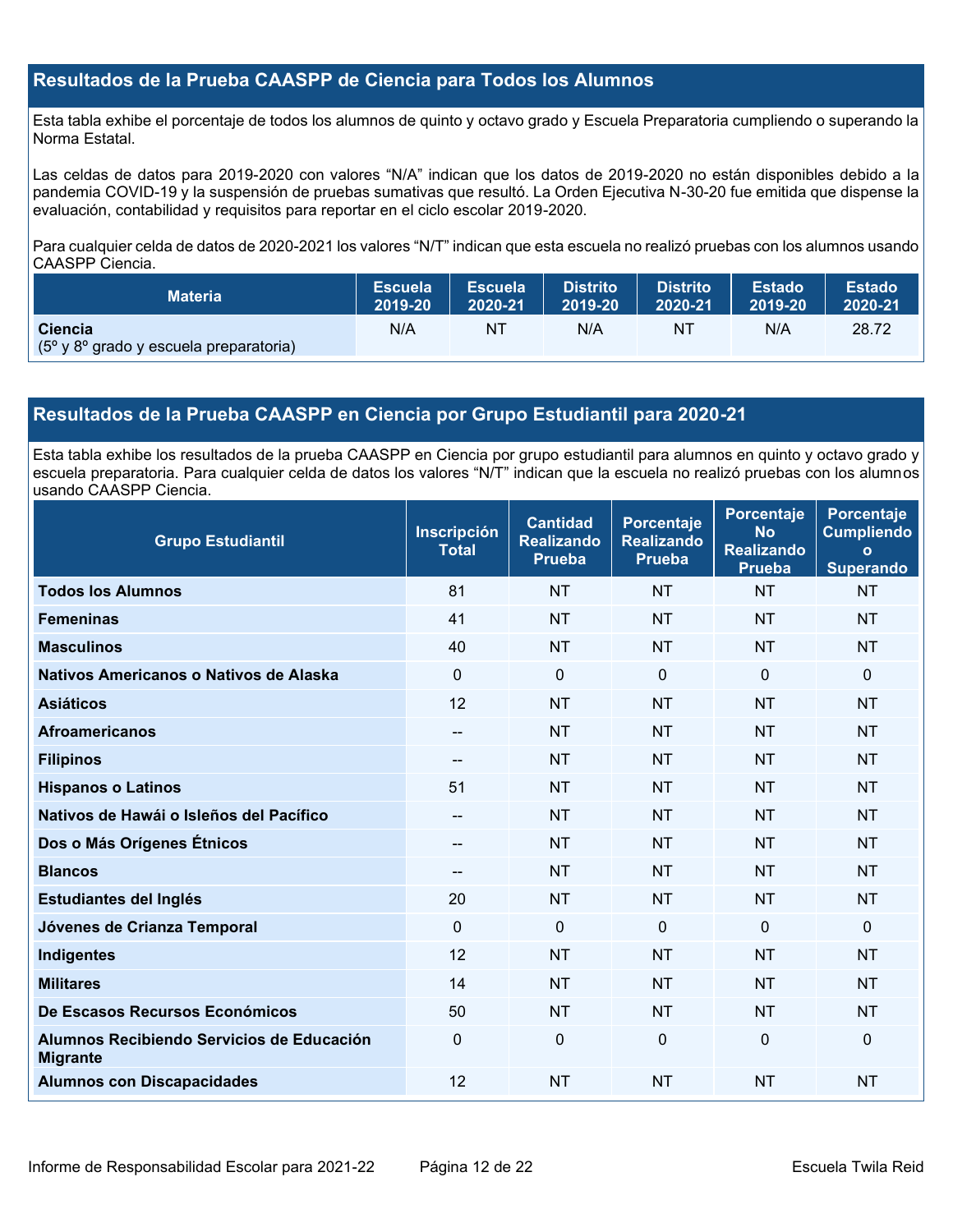# **B. Resultados Estudiantiles Prioridad Estatal: Otros Resultados Estudiantiles**

El SARC proporciona la siguiente información relevante a la prioridad estatal: Otros Resultados Estudiantiles (Prioridad 8): Resultados estudiantiles en la materia de educación física.

# **Resultados de la Prueba de Condición Física de California para 2020-21**

Debido a la crisis de COVID-19, la Prueba de Condición Física fue suspendida durante el ciclo escolar 2020-2021 y por lo tanto no hay datos reportados y cada celda en esta tabla es poblada con "N/A."

| Nivel de Año      | Porcentaje de Alumnos<br><b>Cumpliendo Cuatro de Seis</b><br>Normas de Condición Física | <b>Porcentaje de Alumnos</b><br><b>Cumpliendo Cinco de Seis</b><br>Normas de Condición Física | <b>Porcentaje de Alumnos</b><br><b>Cumpliendo Seis de Seis</b><br>Normas de Condición Física |
|-------------------|-----------------------------------------------------------------------------------------|-----------------------------------------------------------------------------------------------|----------------------------------------------------------------------------------------------|
| 5º Grado          | N/A                                                                                     | N/A                                                                                           | N/A                                                                                          |
| 7º Grado          | N/A                                                                                     | N/A                                                                                           | N/A                                                                                          |
| $9^{\circ}$ Grado | N/A                                                                                     | N/A                                                                                           | N/A                                                                                          |

# **C. Participación Prioridad Estatal: Participación Parental**

El SARC proporciona la siguiente información relevante a la prioridad estatal: Participación Parental (Prioridad 3): Esfuerzos que hace el distrito escolar para solicitar el aporte parental en toma de decisiones relacionadas al distrito escolar y en cada sitio escolar.

# **Oportunidades para Participación Parental del 2021-22**

Cuando los padres son socios en la educación de sus hijos, los resultados son una mejora en el rendimiento estudiantil, una mejor asistencia escolar, menores tasas de deserción escolar y una reducción de la delincuencia. Los años de investigación han demostrado que los padres que participan activamente en la educación de sus hijos tienen niños que se desempeñan bien en la escuela. Los padres y las familias pueden hacer una gran diferencia en la educación de los jóvenes. El plan para lograr esto en la Escuela Primaria Twila Reid es el acuerdo entre la escuela y los padres. Cuando los padres, los alumnos y el personal de la escuela trabajan juntos, se obtiene el logro de los alumnos. Twila Reid se asocia con la comunidad y los padres para proporcionar un ambiente de aprendizaje rico y seguro.

Los padres pueden involucrarse de varias maneras. El Consejo de Sitio Escolar (SSC, por sus siglas en inglés) es un consejo de padres, maestros, personal clasificado y el director que supervisa la implementación del Plan Único para el Rendimiento Estudiantil (SPSA, por sus siglas en inglés) y, en general, actúa como un cuerpo asesor y de toma de decisiones para los muchos programas de la escuela. El Comité Asesor del Idioma Inglés (ELAC, por sus siglas en inglés) da su opinión sobre las necesidades de nuestros estudiantes del idioma inglés y está compuesto por padres, maestros y el director.

La Asociación de Padres y Maestros (PTA, por sus siglas en inglés) también es una parte integral de los servicios de apoyo de la escuela a través de su trabajo como padres voluntarios, como recaudadores de fondos del programa y como un recurso de comunicación entre la escuela y los padres. En años típicos, el PTA también brinda oportunidades de participación comunitaria para nuestra comunidad después del horario escolar, como nuestras noches de películas familiares, ferias de libros, noches de bingo de libros y otros eventos divertidos.

En años típicos, los padres son bienvenidos en el plantel como voluntarios en el salón, y a eventos escolares como ceremonias de premiación, Read Across America [Lectura en Toda América], celebraciones en el salón, etc. Todos los padres están informados de las reuniones y eventos con nuestro sistema Blackboard y el sitio web del Distrito. El sitio web enumera las siguientes formas en que los padres pueden participar: asistir a conferencias de padres/maestros, leer un cuento a un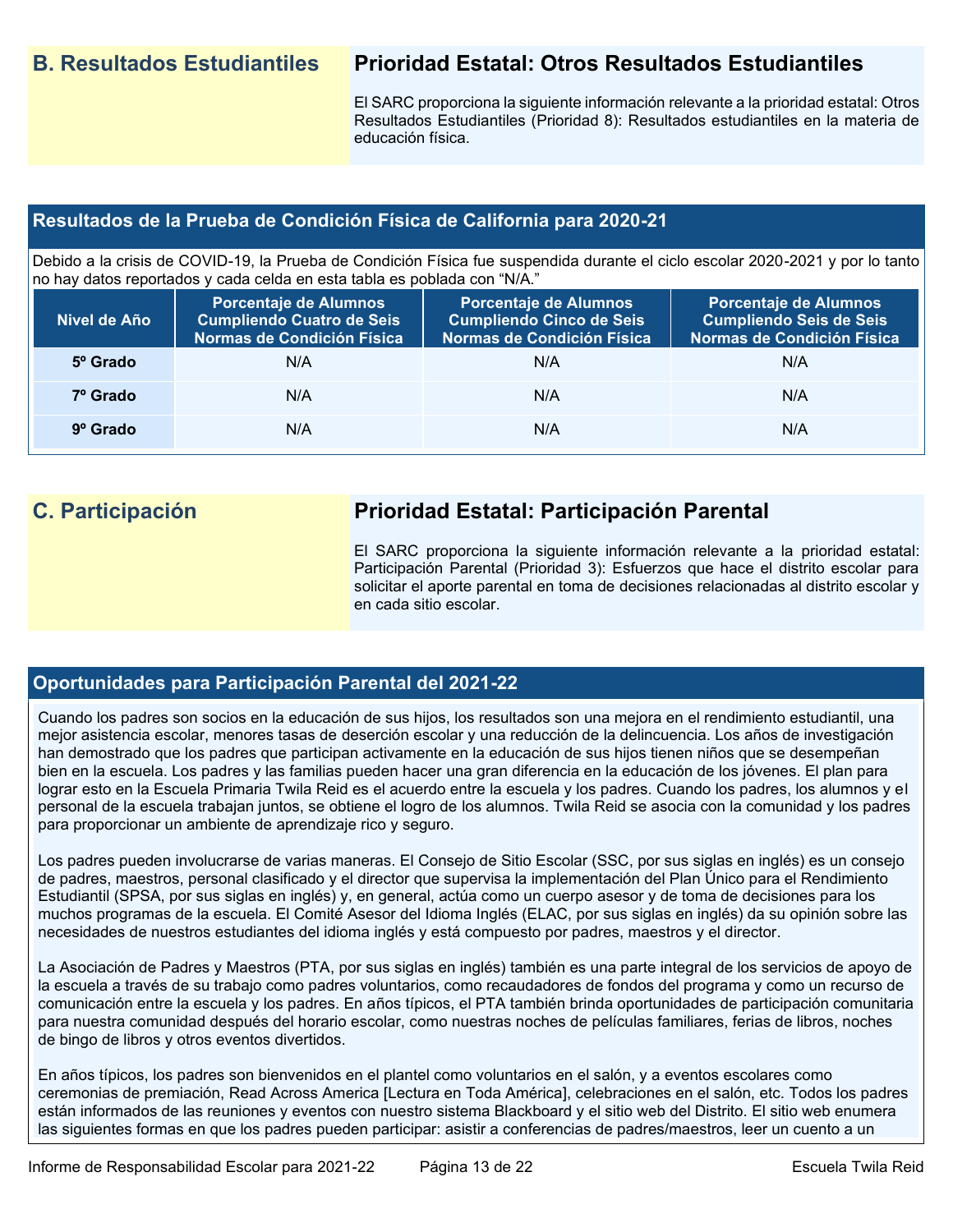# **Oportunidades para Participación Parental del 2021-22**

grupo pequeño, ayudar en la biblioteca, asistir a reuniones de PTA y ayudar en actividades, ayudar con ferias de libros, poner un tablón de anuncios, acompañante de excursiones escolares, apoye la recaudación de fondos de la PTA, haga copias para los maestros, compartir acerca de su trabajo/profesión, videos de rendimiento de los alumnos, ayudar con los programas escolares, asistir a clases de educación para padres, ayudar en el salón, asistir a reuniones del comité asesor, participar en comités asesores que se brindan a nivel escolar. Algunos de estos eventos se basan en los lineamientos de salud y seguridad recomendados por el Departamento de Salud Pública de California para ayudar a detener la propagación del COVID-19.

# **Ausentismo Crónico por Grupo Estudiantil para 2020-21**

| <b>Grupo Estudiantil</b>                                     | <b>Inscripción</b><br><b>Acumulativa</b> | <b>Ausentismo</b><br><b>Crónico</b><br><b>Inscripción</b><br><b>Elegible</b> | <b>Cuenta para</b><br><b>Ausentismo</b><br><b>Crónico</b> | Tasa de<br><b>Ausentismo</b><br><b>Crónico</b> |
|--------------------------------------------------------------|------------------------------------------|------------------------------------------------------------------------------|-----------------------------------------------------------|------------------------------------------------|
| <b>Todos los Alumnos</b>                                     | 604                                      | 591                                                                          | 102                                                       | 17.3                                           |
| <b>Femeninas</b>                                             | 305                                      | 296                                                                          | 49                                                        | 16.6                                           |
| <b>Masculinos</b>                                            | 299                                      | 295                                                                          | 53                                                        | 18.0                                           |
| Nativos Americanos o Nativos de Alaska                       | $\mathbf 1$                              | 1                                                                            | 1                                                         | 100.0                                          |
| <b>Asiáticos</b>                                             | 71                                       | 71                                                                           | 4                                                         | 5.6                                            |
| <b>Afroamericanos</b>                                        | 14                                       | 14                                                                           | 8                                                         | 57.1                                           |
| <b>Filipinos</b>                                             | 23                                       | 23                                                                           | $\Omega$                                                  | 0.0                                            |
| <b>Hispanos o Latinos</b>                                    | 398                                      | 390                                                                          | 75                                                        | 19.2                                           |
| Nativos de Hawái o Isleños del Pacífico                      | 10                                       | 10                                                                           | $\overline{2}$                                            | 20.0                                           |
| Dos o Más Orígenes Étnicos                                   | 26                                       | 26                                                                           | 6                                                         | 23.1                                           |
| <b>Blancos</b>                                               | 50                                       | 45                                                                           | 4                                                         | 8.9                                            |
| Estudiantes del Inglés                                       | 188                                      | 182                                                                          | 30                                                        | 16.5                                           |
| Jóvenes de Crianza Temporal                                  | 6                                        | 4                                                                            | 1                                                         | 25.0                                           |
| Indigentes                                                   | 53                                       | 52                                                                           | 21                                                        | 40.4                                           |
| De Escasos Recursos Económicos                               | 422                                      | 410                                                                          | 86                                                        | 21.0                                           |
| Alumnos Recibiendo Servicios de Educación<br><b>Migrante</b> | $\Omega$                                 | 0                                                                            | $\mathbf{0}$                                              | 0.0                                            |
| <b>Alumnos con Discapacidades</b>                            | 68                                       | 66                                                                           | 11                                                        | 16.7                                           |

# **C. Participación Prioridad Estatal: Ambiente Escolar**

El SARC proporciona la siguiente información relevante a la prioridad estatal: Ambiente Escolar (Prioridad 6):

- Tasas de suspensión estudiantil;
- Tasas de expulsión estudiantil; y
- Otras medidas locales del sentido de seguridad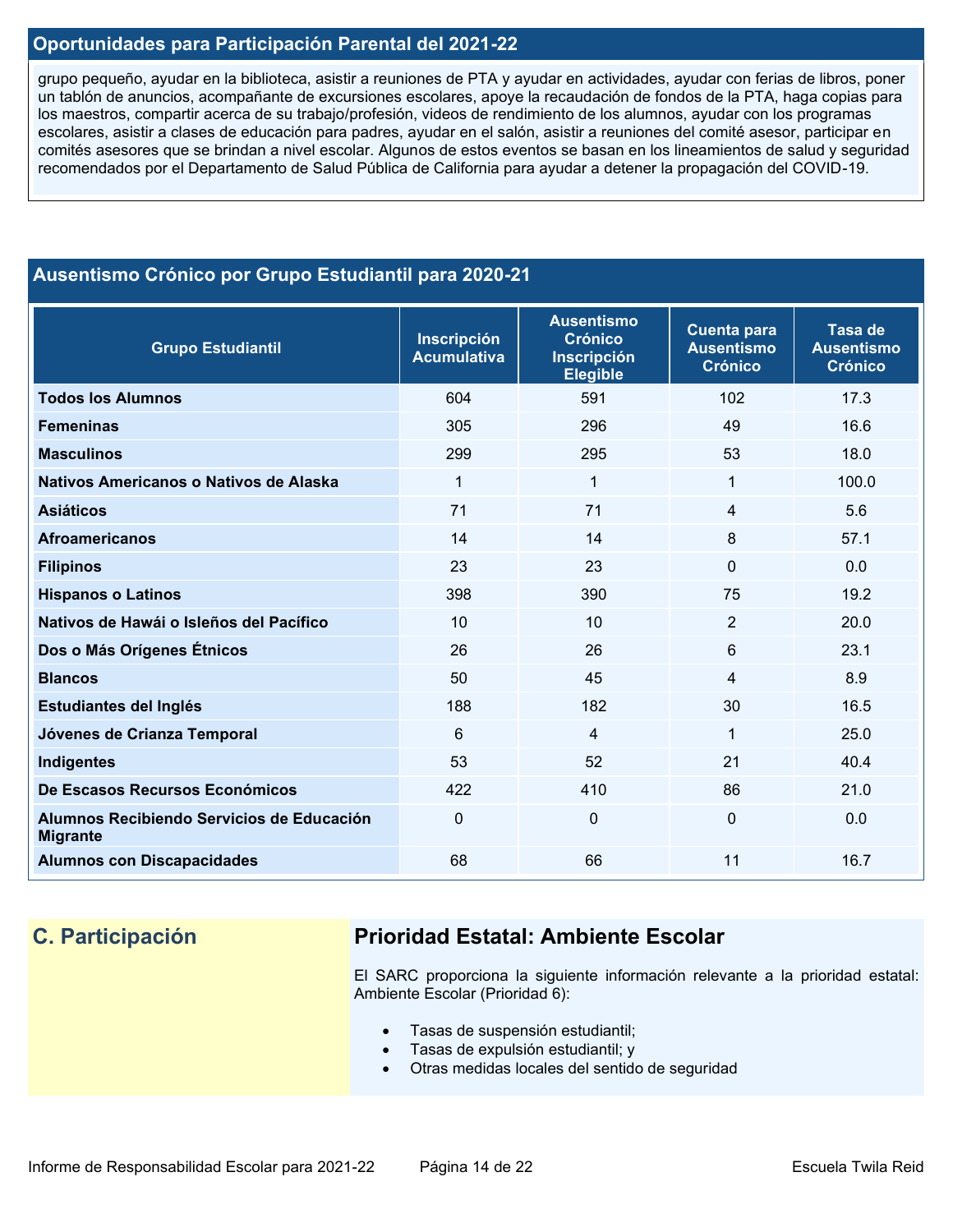# **Suspensiones y Expulsiones**

Esta tabla exhibe datos de suspensiones y expulsiones recopilados entre julio y junio, cada ciclo escolar completo respectivamente.

Datos recopilados durante el ciclo escolar de 2020-21 pueden compararse a los previos años de esta colección debido a diferencias en instrucción del modo de aprendizaje en respuesta a la pandemia COVID-19.

| Tema                | <b>Escuela</b><br>2018-19 | <b>Escuela</b><br>2020-21 | <b>Distrito</b><br>2018-19 | <b>Distrito</b><br>2020-21 | <b>Estado</b><br>2018-19 | <b>Estado</b><br>2020-21 |
|---------------------|---------------------------|---------------------------|----------------------------|----------------------------|--------------------------|--------------------------|
| <b>Suspensiones</b> | 2.30                      | 0.00                      | 1.17                       | 0.05                       | 3.47                     | 0.20                     |
| <b>Expulsiones</b>  | 0.00                      | 0.00                      | 0.00                       | 0.00                       | 0.08                     | 0.00                     |

Esta tabla exhibe datos de suspensiones y expulsiones recopilados entre julio y febrero, ciclo escolar parcial debido a la pandemia COVID-19. Los datos sobre la tasa de suspensiones y expulsiones para 2019-2020 no se comparan a datos de otros años debido al ciclo escolar 2019-2020 es un ciclo escolar parcia; debido a la crisis COVID-19. Como tal, fuera inapropiado hacer alguna comparación en tasas de suspensiones y expulsiones en el ciclo escolar 2019-2020 comparado a otros ciclos escolares.

| Tema                | <b>Escuela</b><br>2019-20 | <b>Distrito</b><br>2019-20 | <b>Estado</b><br>2019-20 |
|---------------------|---------------------------|----------------------------|--------------------------|
| <b>Suspensiones</b> | 0.63                      | 0.72                       | 2.45                     |
| <b>Expulsiones</b>  | 0.00                      | 0.00                       | 0.05                     |

# **Suspensiones y Expulsiones por Grupo Estudiantil para 2020-21**

| <b>Grupo Estudiantil</b>                           | <b>Tasa de Suspensiones</b> | <b>Tasa de Expulsiones</b> |
|----------------------------------------------------|-----------------------------|----------------------------|
| <b>Todos los Alumnos</b>                           | 0.00                        | 0.00                       |
| <b>Femeninas</b>                                   | 0.00                        | 0.00                       |
| <b>Masculinos</b>                                  | 0.00                        | 0.00                       |
| Nativos Americanos o Nativos de Alaska             | 0.00                        | 0.00                       |
| <b>Asiáticos</b>                                   | 0.00                        | 0.00                       |
| <b>Afroamericanos</b>                              | 0.00                        | 0.00                       |
| <b>Filipinos</b>                                   | 0.00                        | 0.00                       |
| <b>Hispanos o Latinos</b>                          | 0.00                        | 0.00                       |
| Nativos de Hawái o Isleños del Pacífico            | 0.00                        | 0.00                       |
| Dos o Más Orígenes Étnicos                         | 0.00                        | 0.00                       |
| <b>Blancos</b>                                     | 0.00                        | 0.00                       |
| Estudiantes del Inglés                             | 0.00                        | 0.00                       |
| Jóvenes de Crianza Temporal                        | 0.00                        | 0.00                       |
| <b>Indigentes</b>                                  | 0.00                        | 0.00                       |
| De Escasos Recursos Económicos                     | 0.00                        | 0.00                       |
| Alumnos Recibiendo Servicios de Educación Migrante | 0.00                        | 0.00                       |
| <b>Alumnos con Discapacidades</b>                  | 0.00                        | 0.00                       |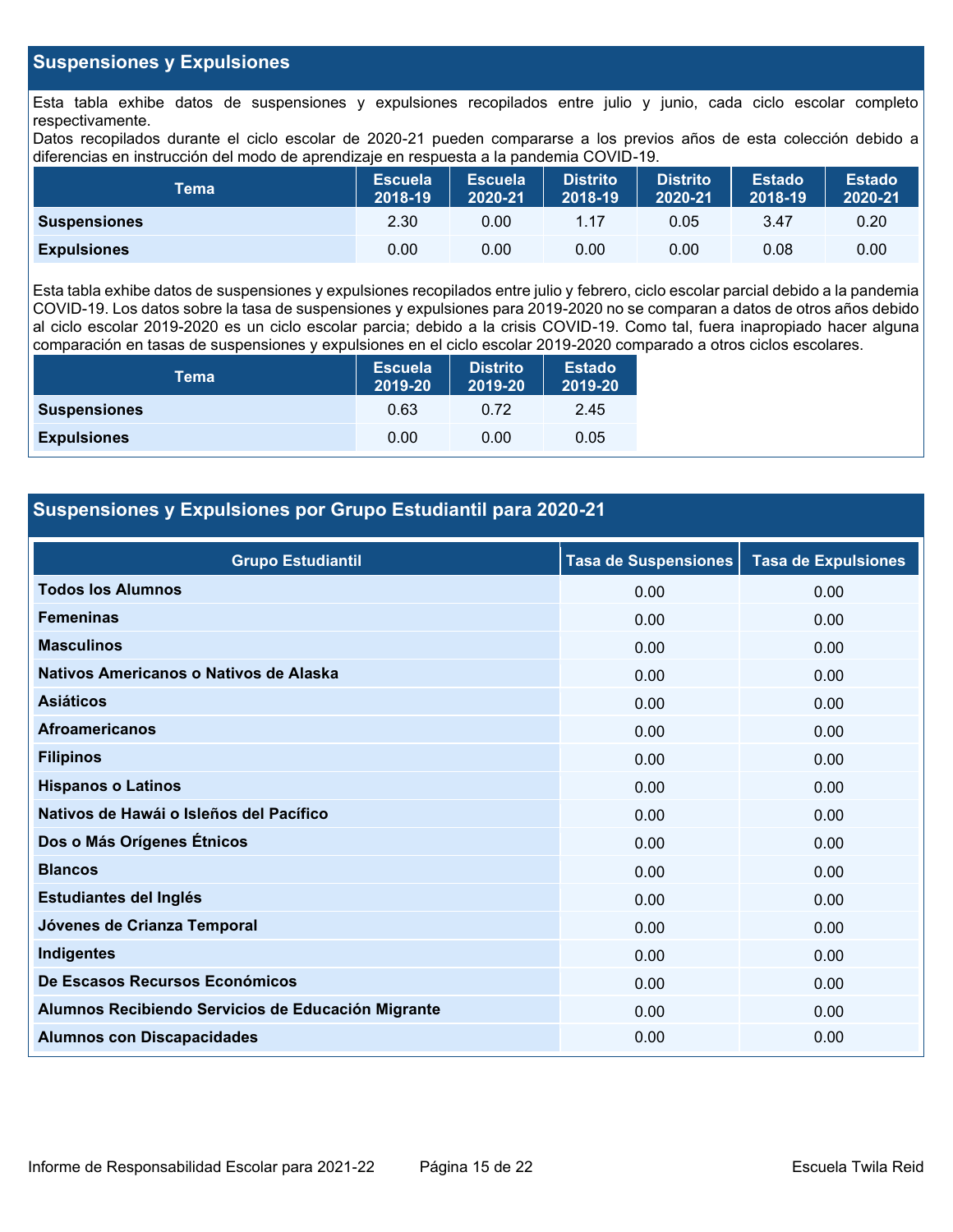## **Plan de Seguridad Escolar para 2021-22**

La escuela Reid tiene un Plan de Seguridad Escolar, un Plan de Preparación para Emergencias y un Plan de Intervención en Caso de Crisis. Estos tres documentos cubren todos los aspectos de la seguridad del plantel. Los planes están archivados y disponibles para todos los padres, así como para el público en general. Todos los planes de seguridad se revisan y actualizan anualmente en una reunión pública. La meta es garantizar un entorno escolar seguro y no violento. Las medidas de seguridad adicionales incluyen:

- Simulacros mensuales para escenarios de incendio, terremoto y/o plantel seguro.
- Los miembros del personal entrenaron y asignaron responsabilidades específicas para las operaciones de emergencia.
- Oportunidades de capacitación en resucitación cardiopulmonar (CPR, por sus siglas en inglés)/ primeros auxilios/ desfibrilador externo automático (AED, por sus siglas en inglés) disponibles al personal.
- Suministros de emergencia y alimentos y agua ubicados en los salones y en lugares estratégicos a nivel escolar.
- Cercado perimetral y cámaras de seguridad.
- Identificación y procedimiento de seguimiento para visitantes que solo pueden ingresar al plantel a través de la oficina de la escuela.
- Sistemas localizadores y radios en todos los salones.
- Los autobuses escolares tienen cámaras de seguridad a bordo.
- Un moderno sistema de pases de autobús que rastrea a los alumnos que entran y salen de los autobuses escolares a través de pases de autobús.
- Sistema de Seguridad Preparado Navigate.

# **D. Otra Información del SARC Información Requerida en el SARC**

La información en esta sección es requerida ser parte del SARC pero no es incluida en las prioridades estatales para LCFF.

# **Tamaño Promedio de Clase y Distribución del Tamaño de Clase Primaria para 2018-19**

Esta tabla exhibe el tamaño promedio de clase y la distribución del tamaño de clase para 2018-19. La columnas con nombre "Cantidad de Clases" indican cuantas clases corresponden en cada categoría de tamaño (un rango de cantidad total de alumnos por clase). La categoría "Otro" es para clases con varios niveles de año.

| Nivel de Año    | Tamaño<br><b>Promedio</b><br>de Clase | <b>Cantidad de Clases</b><br>con 1-20 Alumnos | <b>Cantidad de Clases</b><br>con 21-32 Alumnos | <b>Cantidad de Clases</b><br>con 33+ Alumnos |
|-----------------|---------------------------------------|-----------------------------------------------|------------------------------------------------|----------------------------------------------|
| Kínder          | 20                                    | 3                                             | 2                                              |                                              |
| 1° Grado        | 26                                    |                                               | 3                                              |                                              |
| $2^\circ$ Grado | 26                                    |                                               | 3                                              |                                              |
| 3° Grado        | 25                                    |                                               | 4                                              |                                              |
| 4° Grado        | 26                                    |                                               | $\overline{4}$                                 |                                              |
| 5° Grado        | 28                                    |                                               | 3                                              |                                              |
| 6° Grado        | 27                                    |                                               | $\overline{4}$                                 |                                              |
| Otro            |                                       |                                               |                                                |                                              |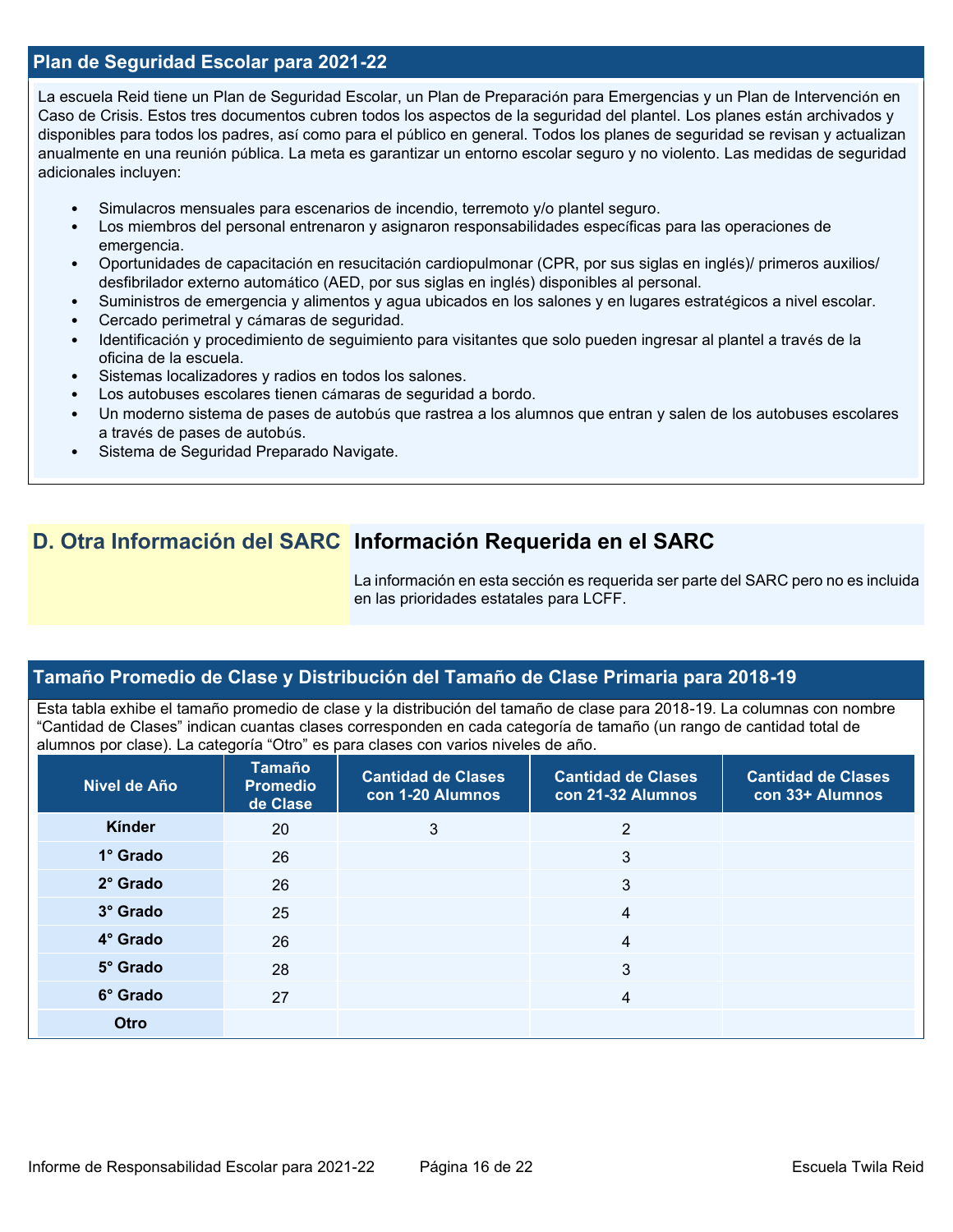# **Tamaño Promedio de Clase y Distribución del Tamaño de Clase Primaria para 2019-20**

Esta tabla exhibe el tamaño promedio de clase y la distribución del tamaño de clase para 2019-20. La columnas con nombre "Cantidad de Clases" indican cuantas clases corresponden en cada categoría de tamaño (un rango de cantidad total de alumnos por clase). La categoría "Otro" es para clases con varios niveles de año.

| Nivel de Año | <b>Tamaño</b><br><b>Promedio</b><br>de Clase | <b>Cantidad de Clases</b><br>con 1-20 Alumnos | <b>Cantidad de Clases</b><br>con 21-32 Alumnos | <b>Cantidad de Clases</b><br>con 33+ Alumnos |
|--------------|----------------------------------------------|-----------------------------------------------|------------------------------------------------|----------------------------------------------|
| Kínder       | 26                                           |                                               | $\overline{2}$                                 |                                              |
| 1° Grado     | 29                                           |                                               | 3                                              |                                              |
| 2° Grado     | 27                                           |                                               | $\overline{2}$                                 |                                              |
| 3° Grado     | 25                                           |                                               | 3                                              |                                              |
| 4° Grado     | 27                                           |                                               | 3                                              |                                              |
| 5° Grado     | 27                                           |                                               | 3                                              |                                              |
| 6° Grado     | 27                                           |                                               | 3                                              |                                              |
| Otro         | 26                                           |                                               | $\overline{2}$                                 |                                              |

## **Tamaño Promedio de Clase y Distribución del Tamaño de Clase Primaria para 2020-21**

Esta tabla exhibe el tamaño promedio de clase y la distribución del tamaño de clase para 2020-21. La columnas con nombre "Cantidad de Clases" indican cuantas clases corresponden en cada categoría de tamaño (un rango de cantidad total de alumnos por clase). La categoría "Otro" es para clases con varios niveles de año.

| Nivel de Año    | <b>Tamaño</b><br><b>Promedio</b><br>de Clase | <b>Cantidad de Clases</b><br>con 1-20 Alumnos | <b>Cantidad de Clases</b><br>con 21-32 Alumnos | <b>Cantidad de Clases</b><br>con 33+ Alumnos |
|-----------------|----------------------------------------------|-----------------------------------------------|------------------------------------------------|----------------------------------------------|
| Kínder          | 26                                           | 3                                             |                                                |                                              |
| 1° Grado        | 21                                           |                                               | 2                                              |                                              |
| 2° Grado        | 28                                           |                                               | 3                                              |                                              |
| 3° Grado        | 22                                           |                                               | 3                                              |                                              |
| $4^\circ$ Grado | 28                                           |                                               | 3                                              |                                              |
| 5° Grado        | 26                                           |                                               | 3                                              |                                              |
| 6° Grado        | 32                                           |                                               | 3                                              |                                              |
| Otro            |                                              |                                               |                                                |                                              |

## **Tasa de Alumnos por Orientador Académico para 2020-21**

Esta tabla exhibe la tasa de alumnos por Orientador Académico. Un equivalente de tiempo completo (FTE, por sus siglas en inglés) es igual a un miembro del personal trabajando tiempo completo; un FTE también puede representar dos miembros del personal que individualmente trabajan 50 por ciento de tiempo completo.

| Carqo                            | <b>Tasa</b> |
|----------------------------------|-------------|
| Alumnos por Orientador Académico | 1836.7      |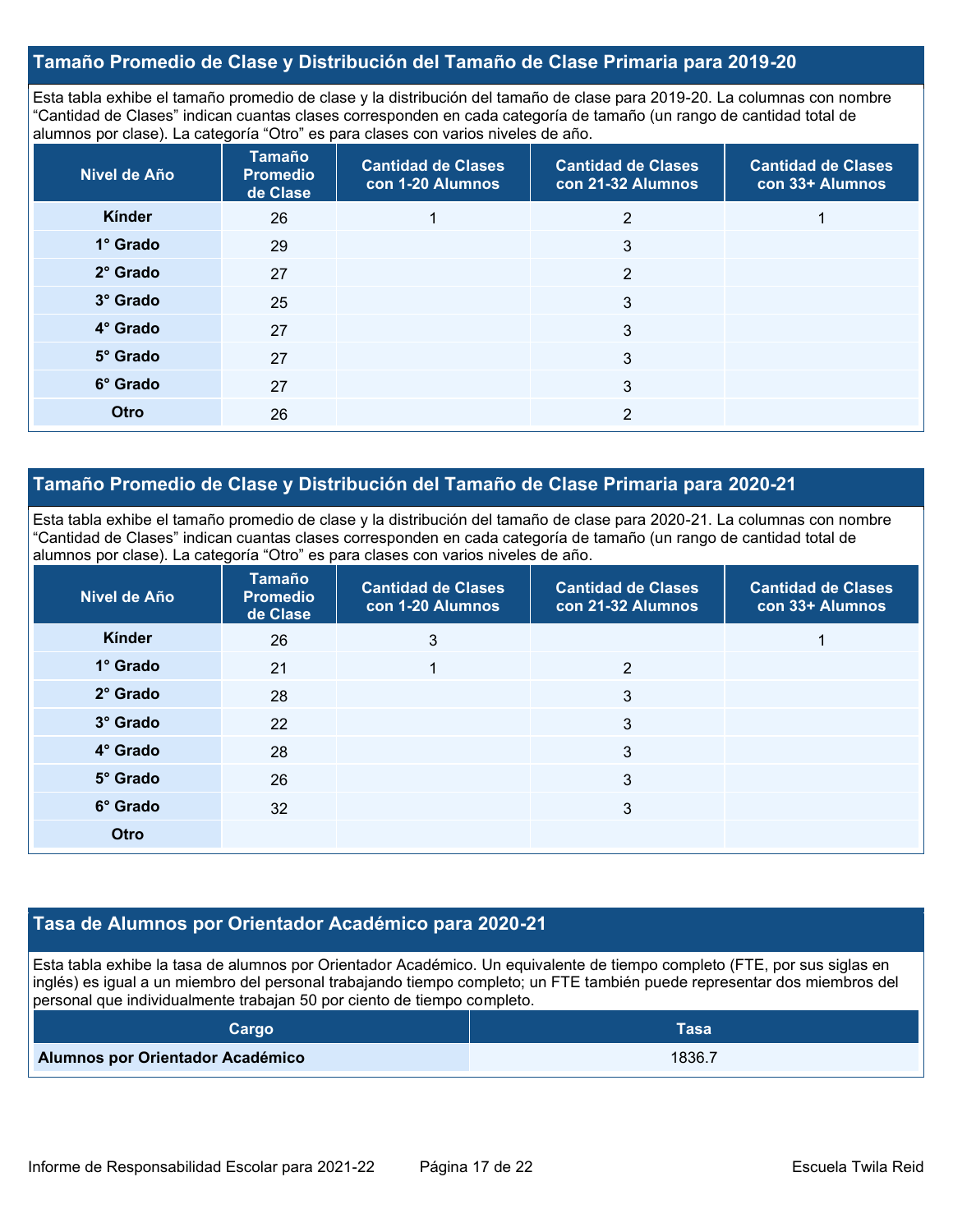# **Personal de Servicios de Apoyo Estudiantil para 2020-21**

Esta tabla exhibe la cantidad de personal auxiliar FTE asignado a esta escuela. Un equivalente de tiempo completo (FTE, por sus siglas en inglés) es igual a un miembro del personal trabajando tiempo completo; un FTE también puede representar dos miembros del personal que individualmente trabajan 50 por ciento de tiempo completo.

| Cargo                                                             | Cantidad de FTE Asignado a la Escuela |
|-------------------------------------------------------------------|---------------------------------------|
| Orientador (Académico, Social/Conductual o Desarrollo Vocacional) | 0.3                                   |
| Maestro/a de Medios Bibliotecarios (Bibliotecario)                | 0                                     |
| Personal de Servicios Bibliotecarios (Auxiliar Docente)           | $\mathbf{0}$                          |
| Psicólogo/a                                                       |                                       |
| Trabajador/a Social                                               | $\Omega$                              |
| Enfermera/o                                                       | 0.4                                   |
| Especialista en Problemas de Audición/Lenguaje/Habla              |                                       |
| Especialista de Recursos (no docente)                             | $\mathbf{0}$                          |
| Otro                                                              | 0                                     |

# **Gastos por Alumno y Salarios de Maestros del Sitio Escolar para 2019-20**

Esta tabla exhibe los gastos por alumno y salario promedio de maestros para esta escuela en 2019-20. Celdas con valores "N/A" no requieren datos.

| <b>Nivel</b>                                                  | <b>Gastos Totales</b><br><b>Por Alumno</b> | <b>Gastos Por</b><br><b>Alumno</b><br>(Limitado) | <b>Gastos Por</b><br><b>Alumno</b><br>(Ilimitado) | <b>Salario</b><br><b>Promedio</b><br><b>De Maestros</b> |
|---------------------------------------------------------------|--------------------------------------------|--------------------------------------------------|---------------------------------------------------|---------------------------------------------------------|
| <b>Sitio Escolar</b>                                          | \$10,497                                   | \$2,765                                          | \$7,732                                           | \$84,682                                                |
| <b>Distrito</b>                                               | N/A                                        | N/A                                              | \$7.721                                           | \$92,932                                                |
| Porcentaje de Diferencia - Sitio Escolar y<br><b>Distrito</b> | N/A                                        | N/A                                              | 0.1                                               | $-9.3$                                                  |
| <b>Estado</b>                                                 |                                            |                                                  | \$8,444                                           | \$82,431                                                |
| Porcentaje de Diferencia - Sitio Escolar y<br><b>Estado</b>   | N/A                                        | N/A                                              | $-8.8$                                            | 2.7                                                     |

### **Tipo de Servicios Financiados para 2020-21**

Los ingresos del fondo general para el Distrito Escolar de Savanna incluyen ingresos de fuentes locales, estatales y federales. Este dinero se utiliza para pagar los salarios de maestros y personal de apoyo, los beneficios de salud y bienestar para los empleados, los materiales de instrucción, los servicios públicos, la formación del personal y las necesidades de equipo en el distrito. La Escuela Twila Reid también recibe fondos designados para alumnos con dominio limitado del idioma inglés y los fondos de Título 1 que se utilizan para los alumnos que necesitan intervención.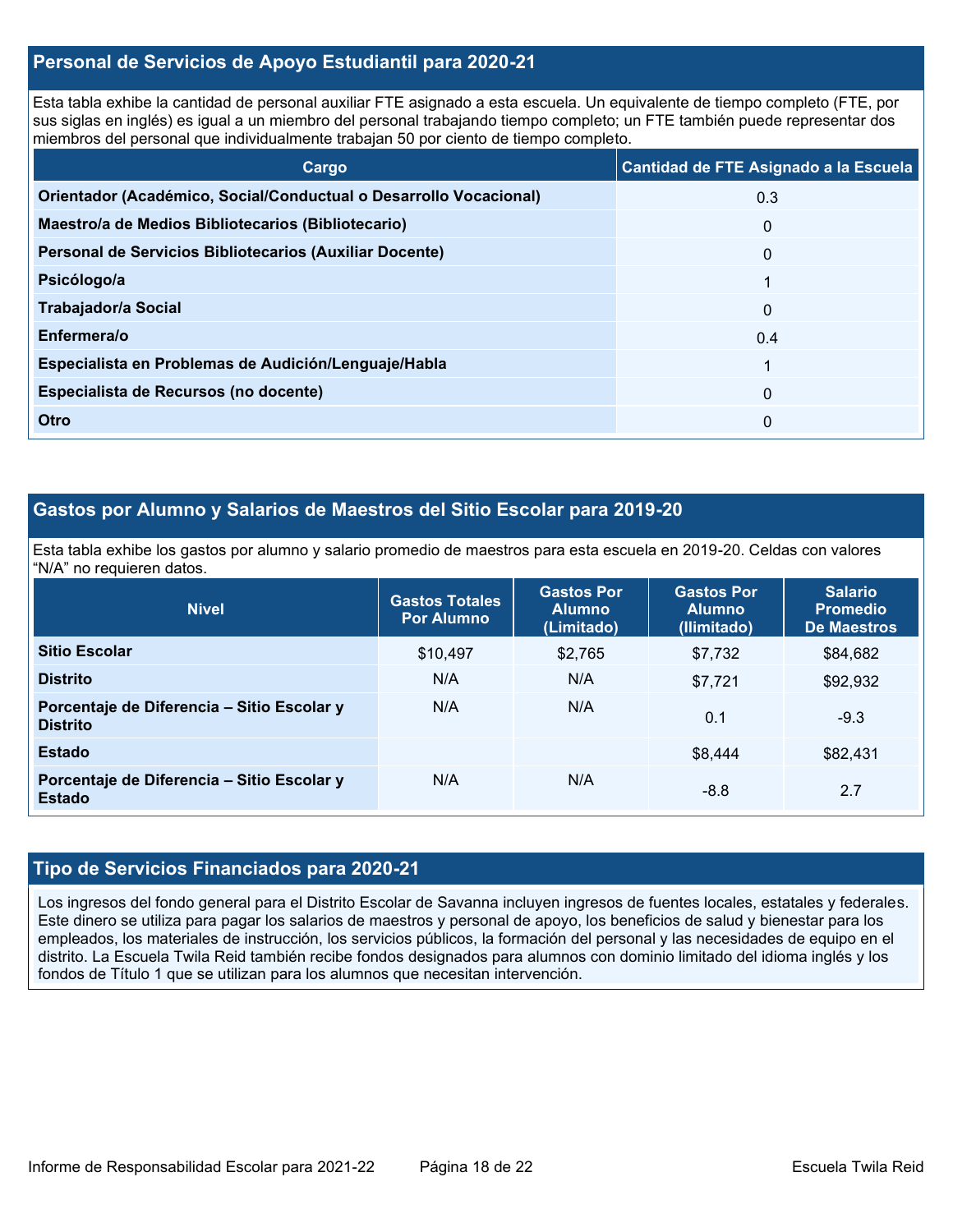# **Sueldos Docentes y Administrativos para 2019-20**

Esta tabla exhibe los sueldos Docentes y Administrativos para 2019-20. Para información más detallada sobre sueldos, consulte la página web del CDE sobre Sueldos y Beneficios de Certificación en [http://www.cde.ca.gov/ds/fd/cs/.](http://www.cde.ca.gov/ds/fd/cs/)

| Categoría                                               | <b>Cantidad</b><br><b>Distrital</b> | <b>Promedio Estatal</b><br>Para Distritos en la<br><b>Misma Categoría</b> |
|---------------------------------------------------------|-------------------------------------|---------------------------------------------------------------------------|
| Sueldo de Maestro Principiante                          | \$51,699                            | \$51,450                                                                  |
| Sueldo de Maestro en el Nivel Intermedio                | \$93,155                            | \$80,263                                                                  |
| Sueldo de Maestro en el Nivel Superior                  | \$114,210                           | \$101,012                                                                 |
| Sueldo Promedio de Director (Primaria)                  | \$142,627                           | \$128,082                                                                 |
| Sueldo Promedio de Director (Secundaria)                | \$0                                 | \$132,453                                                                 |
| Sueldo Promedio de Director (Preparatoria)              | \$0                                 | \$134,792                                                                 |
| Sueldo del Superintendente                              | \$229,826                           | \$197,968                                                                 |
| Porcentaje del Presupuesto para Sueldo de Maestros      | 37%                                 | 34%                                                                       |
| Porcentaje del Presupuesto para Sueldos Administrativos | 6%                                  | $6\%$                                                                     |

# **Formación Profesional**

La formación profesional se ha centrado en el análisis de datos y la instrucción diferenciada utilizando las Normas Básicas Comunes Estatales en todo el currículo. Los maestros y los miembros del personal han recibido capacitación sobre las Normas Básicas Comunes y estrategias efectivas para implementar los estándares, incluyendo EDI, Instrucción Diferenciada, Estrategias de Intervención, Mapas de Razonamiento, Interacción con el Texto, Escritura Desde el Principio, Implementación de Materiales Go Math, Prácticas Matemáticas, el Programa "Ciencia, Tecnología, Ingeniería y Matemáticas" (STEM, por sus siglas en inglés), la Implementación de Tecnología en todo el Currículo, la Implementación de iPad, el Proyecto del Diseño de Adquisición Lingüística Orientada (GLAD, por sus siglas en inglés), la implementación de la Serie de las Artes Lingüísticas en Inglés (ELA, por sus siglas en inglés) de Benchmark Advance, la Implementación del Programa iReady, y las Normas y Estrategias de Desarrollo del Idioma Inglés (ELD, por sus siglas en inglés). Los maestros también han recibido capacitación sobre la implementación del Sistema de Datos y el Análisis de Datos Illuminate. Además, los maestros han tenido la oportunidad de participar en una variedad de grupos de trabajo curriculares que incluyen Desarrollo del Idioma Inglés/Artes del Idioma Inglés, STEM, Bienestar y Matemáticas. La formación profesional se proporcionó a través de una variedad de métodos de entrega que incluyen talleres de día completo y parcial, colaboración de nivel de grado, capacitación y lecciones de demostración. Los nuevos maestros reciben apoyo a través de reuniones programadas regularmente y formación profesional relacionada con sus necesidades.

Esta tabla exhibe la cantidad de días escolares dedicado a la formación del personal y continuo mejoramiento.

| <b>Materia</b>                                                                              | $\big\vert$ 2019-20 2020-21 2021-22 |  |
|---------------------------------------------------------------------------------------------|-------------------------------------|--|
| Cantidad de días escolares dedicados a la Formación del Personal y Continuo<br>Mejoramiento |                                     |  |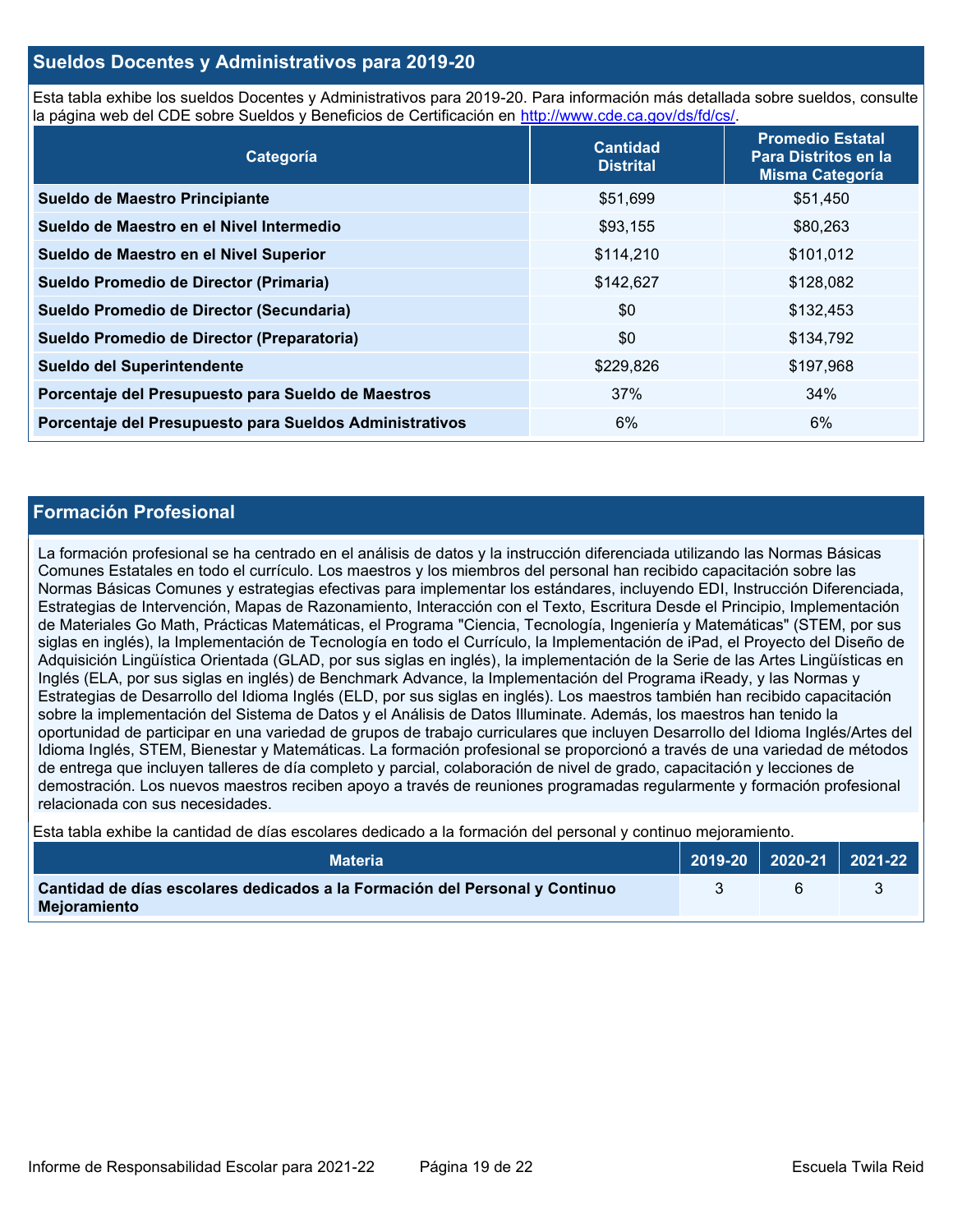# **Distrito Escolar Unificado Primario Savana Apéndice del Informe de Responsabilidad Local (LARC, por sus siglas en inglés) de 2020-21**

# **Apéndice del Informe de Responsabilidad Local (LARC)**

**Panorama del Apéndice del Informe de Responsabilidad Local (LARC) para 2020-21**



El 14 de julio de 2021, el Consejo Educativo Estatal de California (SBE, por sus siglas en inglés) determinó que el Departamento de Educación de California (CDE, por sus siglas en inglés) usará el SARC como el mecanismo para realizar una recopilación de datos singular de los resultados colectivos de pruebas a nivel del LEA de las evaluaciones locales de todas las escuelas administrados durante el ciclo escolar 2020-2021 a fin de cumplir los requisitos federales de la Ley Todos los Alumnos Triunfan (ESSA, por sus siglas en inglés) para reportar para los Informes de Contabilidad de Agencia Educativa Local (LARC, por sus siglas en inglés).

Cada agencia educative local (LEA, por sus siglas en inglés) es responsable por preparar y publicar sus LARC anuales de acuerdo con el ESSA federal. Como cortesía, el CDE prepara y publica los LARC de parte de todos los LEA.

Únicamente para el ciclo escolar 2020-2021 y los LARC de 2020-2021, los LEA son requeridos reportar sus resultados colectivos de pruebas evaluativas locales de nivel LEA al CDE al poblar las tablas al seguir mediante el SARC. Estos datos serán utilizados para cumplir el requisito federal del LEA sobre sus LARC. Nota que es la responsabilidad de la escuela y LEA asegurar que todas las reglas sobre privacidad estudiantil y supresión estén en pie al reportar datos en las Tablas 3 y 4 del Apéndice, según corresponda.

Las tablas al seguir no son parte de la plantilla SARC de 2020-2021 aprobada por SBE, sino un mecanismo por cual estos datos requeridos serán recopilados del LEA.

Para propósitos del LARC y las siguientes tablas, un LEA es definido como un distrito escolar, una oficina de educación del condado o una escuela autónoma financiada directamente.

| Información de Contacto Distrital para 2021-22 |                                            |  |  |  |
|------------------------------------------------|--------------------------------------------|--|--|--|
| Nombre del Distrito                            | Distrito Escolar Unificado Primario Savana |  |  |  |
| Número Telefónico                              | 714-236-3800                               |  |  |  |
| Superintendente                                | Dr. Sue Johnson                            |  |  |  |
| Dirección de Correo Electrónico                | superintendent@savsd.org                   |  |  |  |
| Dirección del Sitio Web Distrital              | www.savsd.org                              |  |  |  |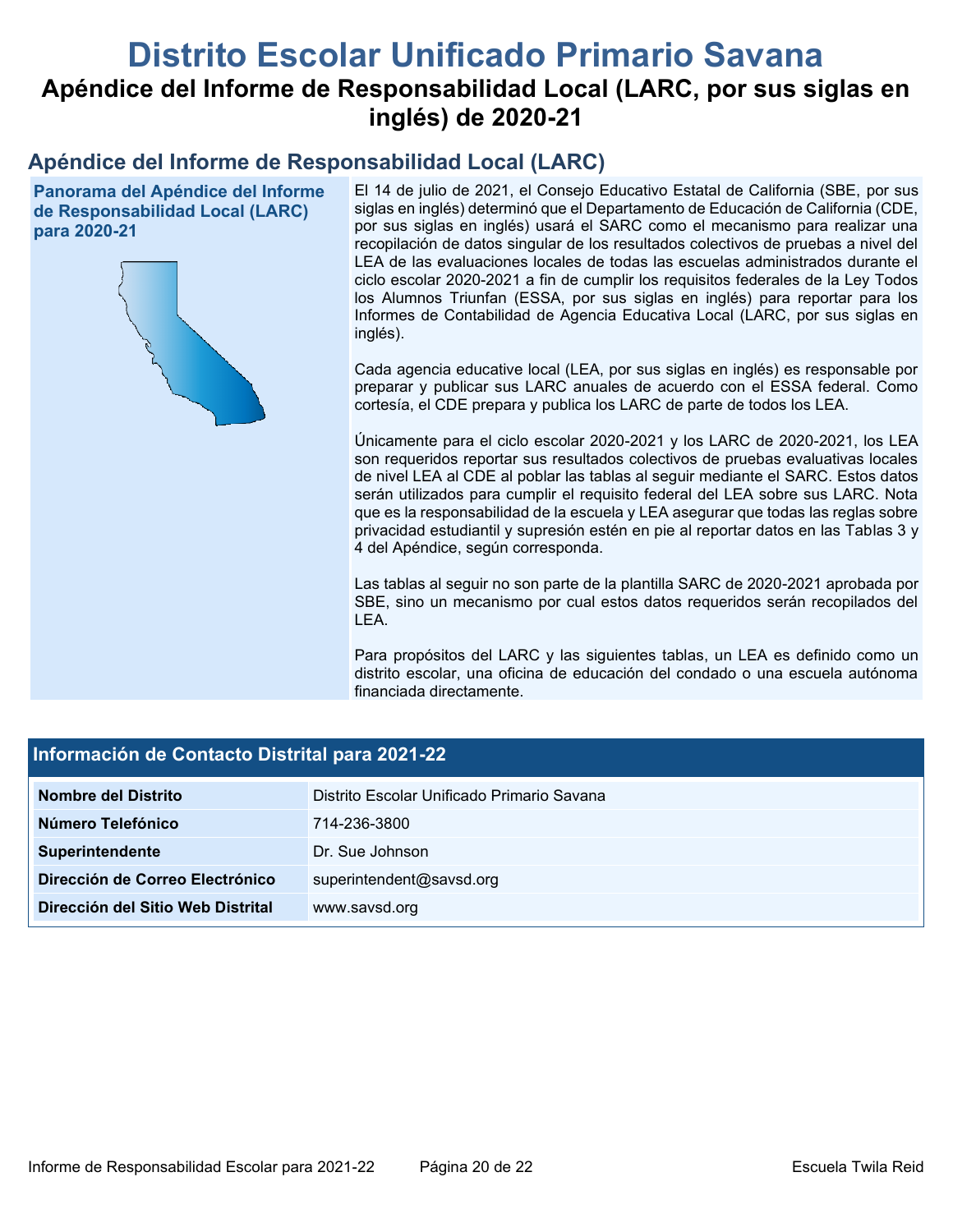# **Resultados de la Prueba CAASPP para ELA por Grupo Estudiantil para 2020-21**

Esta tabla exhibe los resultados de la prueba CAASPP para ELA por grupo estudiantil para alumnos de tercero a octavo y onceavo grado tomando y completando una evaluación administrada por el estado. El CDE poblará Esta tabla para escuelas en casos donde la escuela administró la evaluación CAASPP. En casos donde la escuela administró una evaluación local en lugar de CAASPP, el CDE poblará esta tabla con valores "NT", significando que esta escuela no realizó la prueba con alumnos usando CAASPP. Consulta la tabla de evaluaciones locales para más información.

| <b>CAASPP</b><br><b>Grupo Estudiantil</b>                    | <b>CAASPP</b><br><b>Inscripción</b><br><b>Total</b> | <b>CAASPP</b><br><b>Cantidad</b><br><b>Realizando</b><br><b>Prueba</b> | <b>CAASPP</b><br><b>Porcentaje</b><br><b>Realizando</b><br><b>Prueba</b> | <b>CAASPP</b><br><b>Porcentaje</b><br><b>No</b><br><b>Realizando</b><br><b>Prueba</b> | <b>CAASPP</b><br><b>Porcentaje</b><br><b>Cumpliendo</b><br>$\mathbf{o}$<br><b>Superando</b> |
|--------------------------------------------------------------|-----------------------------------------------------|------------------------------------------------------------------------|--------------------------------------------------------------------------|---------------------------------------------------------------------------------------|---------------------------------------------------------------------------------------------|
| <b>Todos los Alumnos</b>                                     | 1136                                                | 1087                                                                   | 95.69                                                                    | 4.31                                                                                  | 45.30                                                                                       |
| <b>Femeninas</b>                                             | 574                                                 | 549                                                                    | 95.64                                                                    | 4.36                                                                                  | 48.82                                                                                       |
| <b>Masculinos</b>                                            | 562                                                 | 538                                                                    | 95.73                                                                    | 4.27                                                                                  | 41.71                                                                                       |
| Nativos Americanos o Nativos de Alaska                       | $-\!$ $\!-$                                         | $--$                                                                   | --                                                                       | $\hspace{0.05cm}$ – $\hspace{0.05cm}$                                                 | $-\!$                                                                                       |
| <b>Asiáticos</b>                                             | 151                                                 | 147                                                                    | 97.35                                                                    | 2.65                                                                                  | 71.43                                                                                       |
| <b>Afroamericanos</b>                                        | 31                                                  | 31                                                                     | 100.00                                                                   | 0.00                                                                                  | 41.94                                                                                       |
| <b>Filipinos</b>                                             | 55                                                  | 55                                                                     | 100.00                                                                   | 0.00                                                                                  | 65.45                                                                                       |
| <b>Hispanos o Latinos</b>                                    | 689                                                 | 658                                                                    | 95.50                                                                    | 4.50                                                                                  | 36.53                                                                                       |
| Nativos de Hawái o Isleños del Pacífico                      | $\qquad \qquad -$                                   | $-\!$ –                                                                | --                                                                       | --                                                                                    | --                                                                                          |
| Dos o Más Orígenes Étnicos                                   | 79                                                  | 76                                                                     | 96.20                                                                    | 3.80                                                                                  | 60.53                                                                                       |
| <b>Blancos</b>                                               | 119                                                 | 109                                                                    | 91.60                                                                    | 8.40                                                                                  | 43.12                                                                                       |
| Estudiantes del Inglés                                       | 342                                                 | 332                                                                    | 97.08                                                                    | 2.92                                                                                  | 20.24                                                                                       |
| Jóvenes de Crianza Temporal                                  | $\overline{\phantom{a}}$                            | $-$                                                                    |                                                                          | --                                                                                    | $-\!$                                                                                       |
| Indigentes                                                   | 264                                                 | 248                                                                    | 93.94                                                                    | 6.06                                                                                  | 34.68                                                                                       |
| <b>Militares</b>                                             | 165                                                 | 159                                                                    | 96.36                                                                    | 3.64                                                                                  | 36.48                                                                                       |
| De Escasos Recursos Económicos                               | 734                                                 | 699                                                                    | 95.23                                                                    | 4.77                                                                                  | 41.26                                                                                       |
| Alumnos Recibiendo Servicios de Educación<br><b>Migrante</b> | $\mathbf 0$                                         | 0                                                                      | 0                                                                        | $\Omega$                                                                              | $\mathbf 0$                                                                                 |
| <b>Alumnos con Discapacidades</b>                            | 171                                                 | 157                                                                    | 91.81                                                                    | 8.19                                                                                  | 17.95                                                                                       |